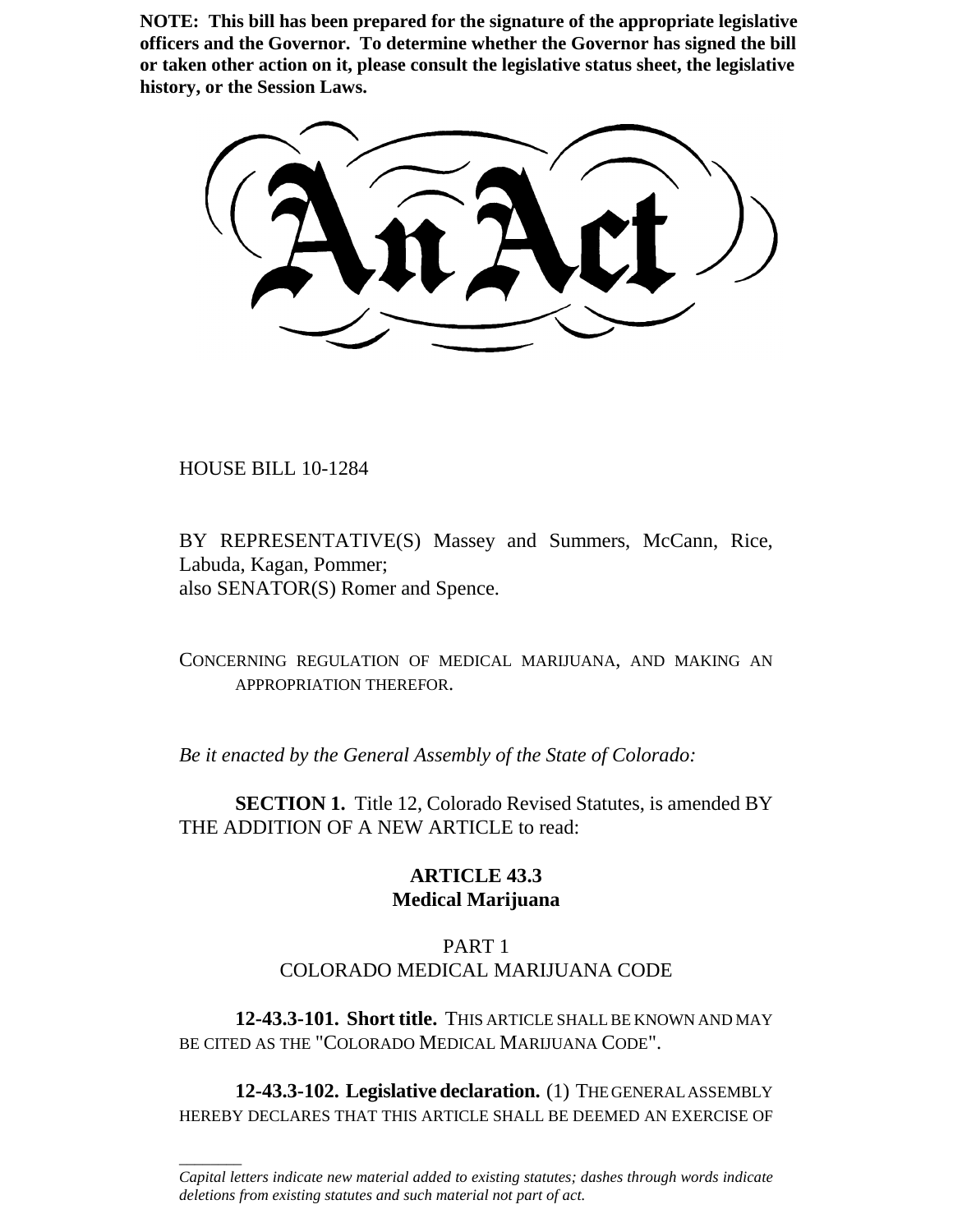THE POLICE POWERS OF THE STATE FOR THE PROTECTION OF THE ECONOMIC AND SOCIAL WELFARE AND THE HEALTH, PEACE, AND MORALS OF THE PEOPLE OF THIS STATE.

(2) THE GENERAL ASSEMBLY FURTHER DECLARES THAT IT IS UNLAWFUL UNDER STATE LAW TO CULTIVATE, MANUFACTURE, DISTRIBUTE, OR SELL MEDICAL MARIJUANA, EXCEPT IN COMPLIANCE WITH THE TERMS, CONDITIONS, LIMITATIONS, AND RESTRICTIONS IN SECTION 14 OF ARTICLE XVIII OF THE STATE CONSTITUTION AND THIS ARTICLE OR WHEN ACTING AS A PRIMARY CAREGIVER IN COMPLIANCE WITH THE TERMS, CONDITIONS, LIMITATIONS, AND RESTRICTIONS OF SECTION 25-1.5-106, C.R.S.

**12-43.3-103. Applicability.** (1) (a) ON JULY 1,2010, A PERSON WHO IS OPERATING AN ESTABLISHED, LOCALLY APPROVED BUSINESS FOR THE PURPOSE OF CULTIVATION, MANUFACTURE, OR SALE OF MEDICAL MARIJUANA OR MEDICAL MARIJUANA-INFUSED PRODUCTS OR A PERSON WHO HAS APPLIED TO A LOCAL GOVERNMENT TO OPERATE A LOCALLY APPROVED BUSINESS FOR THE PURPOSE OF CULTIVATION, MANUFACTURE, OR SALE OF MEDICAL MARIJUANA OR MEDICAL MARIJUANA-INFUSED PRODUCTS WHICH IS SUBSEQUENTLY GRANTED MAY CONTINUE TO OPERATE THAT BUSINESS IN ACCORDANCE WITH ANY APPLICABLE STATE OR LOCAL LAWS. "ESTABLISHED", AS USED IN THIS PARAGRAPH (a), SHALL MEAN OWNING OR LEASING A SPACE WITH A STOREFRONT AND REMITTING SALES TAXES IN A TIMELY MANNER ON RETAIL SALES OF THE BUSINESS AS REQUIRED PURSUANT TO 39-26-105, C.R.S., AS WELL AS ANY APPLICABLE LOCAL SALES TAXES.

(b) TO CONTINUE OPERATING A BUSINESS OR OPERATION AS DESCRIBED IN PARAGRAPH (a) OF THIS SUBSECTION (1), THE OWNER SHALL, ON OR BEFORE AUGUST 1, 2010, COMPLETE FORMS AS PROVIDED BY THE DEPARTMENT OF REVENUE AND SHALL PAY A FEE, WHICH SHALL BE CREDITED TO THE MEDICAL MARIJUANA LICENSE CASH FUND ESTABLISHED PURSUANT TO SECTION 12-43.3-501. THE PURPOSE OF THE FEE SHALL BE TO PAY FOR THE DIRECT AND INDIRECT COSTS OF THE STATE LICENSING AUTHORITY AND THE DEVELOPMENT OF APPLICATION PROCEDURES AND RULES NECESSARY TO IMPLEMENT THIS ARTICLE. PAYMENT OF THE FEE AND COMPLETION OF THE FORM SHALL NOT CREATE A LOCAL OR STATE LICENSE OR A PRESENT OR FUTURE ENTITLEMENT TO RECEIVE A LICENSE. AN OWNER ISSUED A LOCAL LICENSE AFTER AUGUST 1, 2010, SHALL COMPLETE THE FORMS AND PAY THE FEE PURSUANT TO THIS PARAGRAPH (b) WITHIN THIRTY DAYS OF ISSUANCE OF THE LOCAL LICENSE. IN ADDITION TO ANY CRIMINAL PENALTIES FOR

PAGE 2-HOUSE BILL 10-1284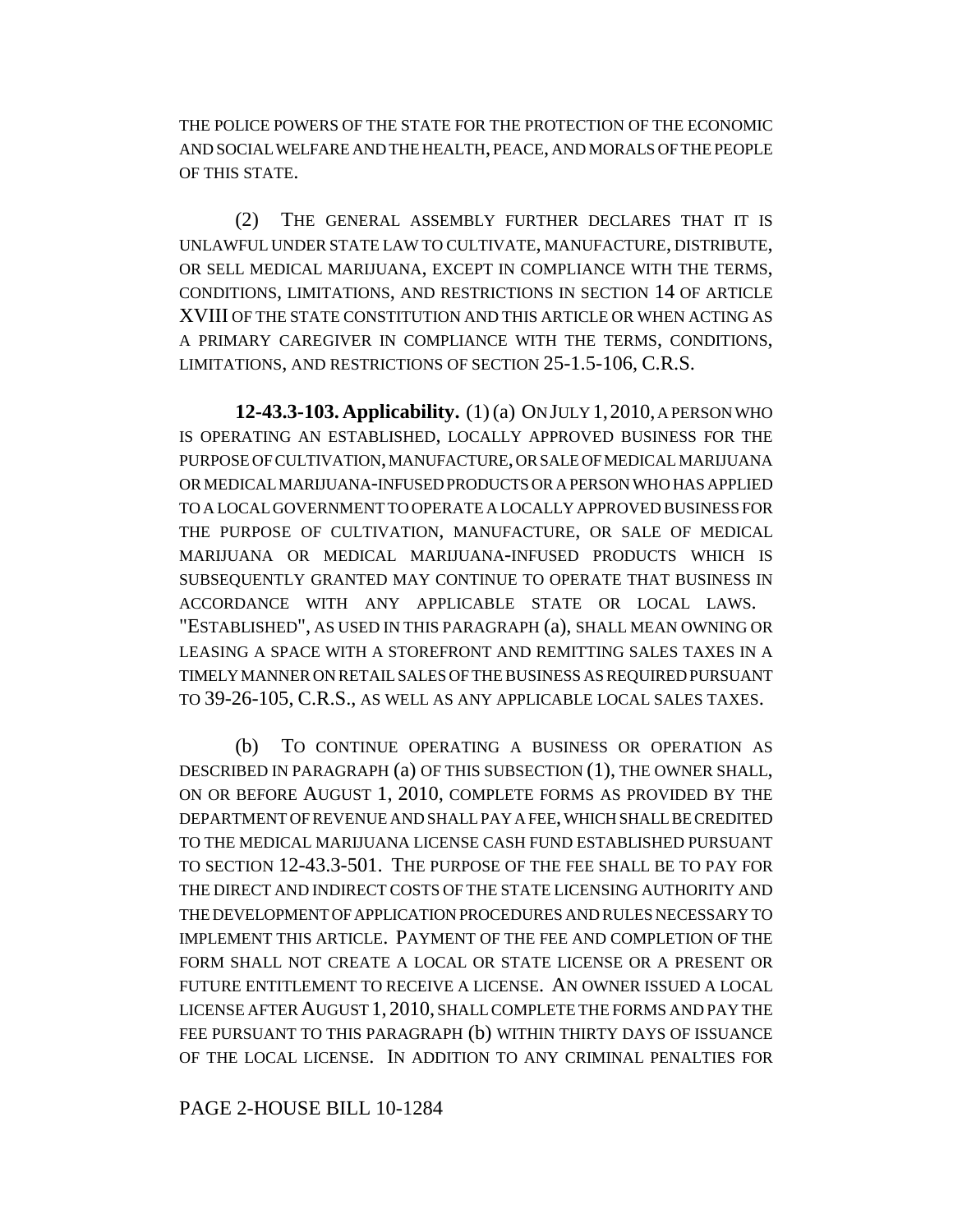SELLING WITHOUT A LICENSE, IT SHALL BE UNLAWFUL TO CONTINUE OPERATING A BUSINESS OR OPERATION WITHOUT FILING THE FORMS AND PAYING THE FEE AS DESCRIBED IN THIS SUBSECTION (b), AND ANY VIOLATION OF THIS SECTION SHALL BE PRIMA-FACIE EVIDENCE OF UNSATISFACTORY CHARACTER, RECORD, AND REPUTATION FOR ANY FUTURE APPLICATION FOR LICENSE UNDER THIS ARTICLE.

(c) A COUNTY, CITY AND COUNTY, OR MUNICIPALITY SHALL PROVIDE TO THE STATE LICENSING AUTHORITY, UPON REQUEST, A LIST THAT INCLUDES THE NAME AND LOCATION OF EACH LOCAL CENTER OR OPERATION LICENSED IN SAID COUNTY, CITY AND COUNTY, OR MUNICIPALITY SO THAT THE STATE LICENSING AUTHORITY CAN IDENTIFY ANY CENTER OR OPERATION OPERATING UNLAWFULLY.

(2) (a) PRIOR TO JULY 1, 2011, A COUNTY, CITY AND COUNTY, OR MUNICIPALITY MAY ADOPT AND ENFORCE A RESOLUTION OR ORDINANCE LICENSING, REGULATING, OR PROHIBITING THE CULTIVATION OR SALE OF MEDICAL MARIJUANA. IN A COUNTY, CITY AND COUNTY, OR MUNICIPALITY WHERE SUCH AN ORDINANCE OR RESOLUTION HAS BEEN ADOPTED, A PERSON WHO IS NOT REGISTERED AS A PATIENT OR PRIMARY CAREGIVER PURSUANT TO SECTION 25-1.5-106, C.R.S., AND WHO IS CULTIVATING OR SELLING MEDICAL MARIJUANA SHALL NOT BE ENTITLED TO AN AFFIRMATIVE DEFENSE TO A CRIMINAL PROSECUTION AS PROVIDED FOR IN SECTION 14 OF ARTICLE XVIII OF THE STATE CONSTITUTION UNLESS THE PERSON IS IN COMPLIANCE WITH THE APPLICABLE COUNTY OR MUNICIPAL LAW.

(b) ON OR BEFORE SEPTEMBER 1, 2010, A BUSINESS OR OPERATION SHALL CERTIFY THAT IT IS CULTIVATING AT LEAST SEVENTY PERCENT OF THE MEDICAL MARIJUANA NECESSARY FOR ITS OPERATION.

(c) ON AND AFTER JULY 1, 2011, ALL BUSINESSES FOR THE PURPOSE OF CULTIVATION, MANUFACTURE, OR SALE OF MEDICAL MARIJUANA OR MEDICAL MARIJUANA-INFUSED PRODUCTS, AS DEFINED IN THIS ARTICLE, SHALL BE SUBJECT TO THE TERMS AND CONDITIONS OF THIS ARTICLE AND ANY RULES PROMULGATED PURSUANT TO THIS ARTICLE.

**12-43.3-104. Definitions.** AS USED IN THIS ARTICLE, UNLESS THE CONTEXT OTHERWISE REQUIRES:

(1) "GOOD CAUSE", FOR PURPOSES OF REFUSING OR DENYING A

#### PAGE 3-HOUSE BILL 10-1284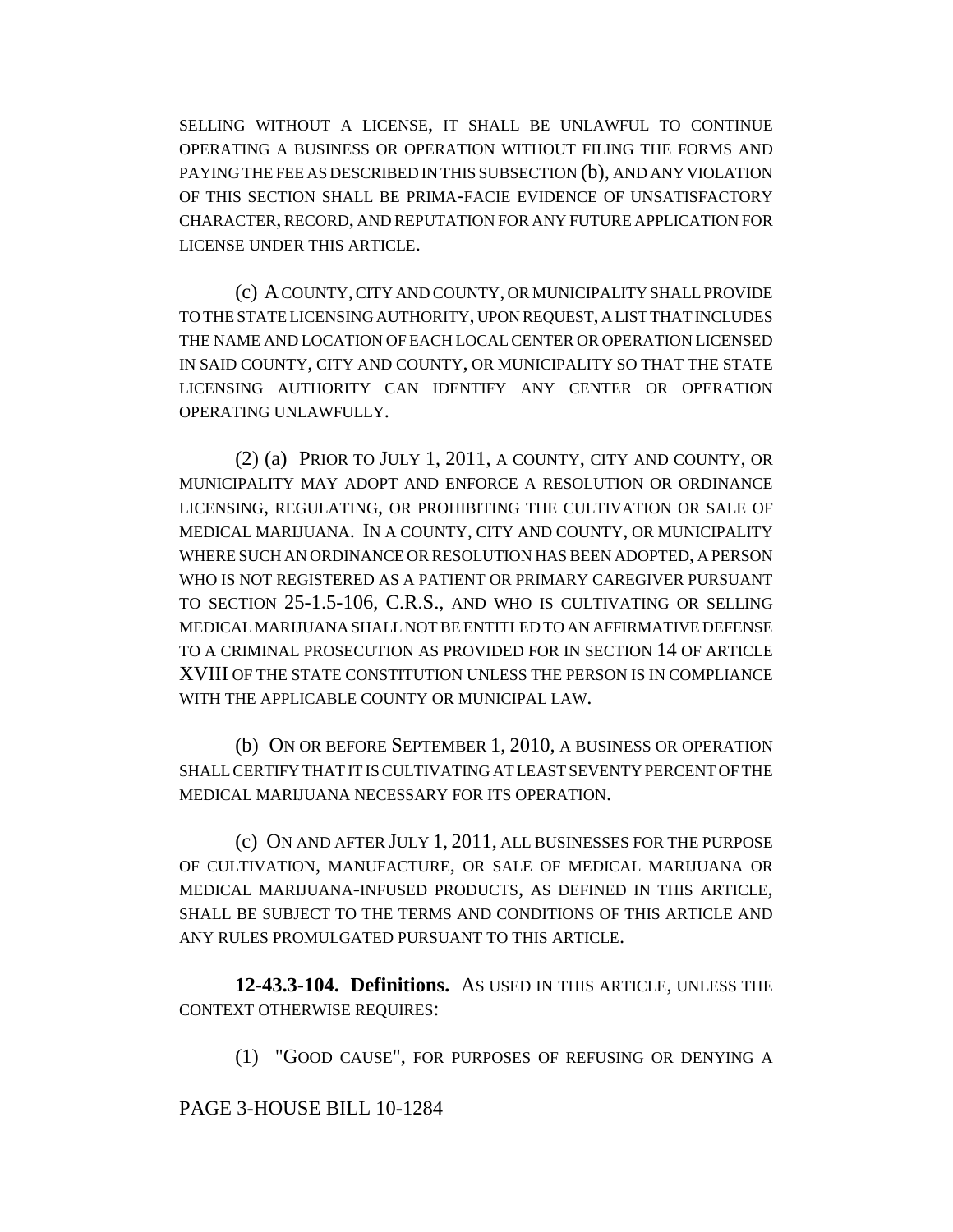LICENSE RENEWAL, REINSTATEMENT, OR INITIAL LICENSE ISSUANCE, MEANS:

(a) THE LICENSEE OR APPLICANT HAS VIOLATED, DOES NOT MEET, OR HAS FAILED TO COMPLY WITH ANY OF THE TERMS, CONDITIONS, OR PROVISIONS OF THIS ARTICLE, ANY RULES PROMULGATED PURSUANT TO THIS ARTICLE, OR ANY SUPPLEMENTAL LOCAL LAW, RULES, OR REGULATIONS;

(b) THE LICENSEE OR APPLICANT HAS FAILED TO COMPLY WITH ANY SPECIAL TERMS OR CONDITIONS THAT WERE PLACED ON ITS LICENSE PURSUANT TO AN ORDER OF THE STATE OR LOCAL LICENSING AUTHORITY;

(c) THE LICENSED PREMISES HAVE BEEN OPERATED IN A MANNER THAT ADVERSELY AFFECTS THE PUBLIC HEALTH OR WELFARE OR THE SAFETY OF THE IMMEDIATE NEIGHBORHOOD IN WHICH THE ESTABLISHMENT IS LOCATED.

(2) "LICENSE" MEANS TO GRANT A LICENSE OR REGISTRATION PURSUANT TO THIS ARTICLE.

(3) "LICENSED PREMISES" MEANS THE PREMISES SPECIFIED IN AN APPLICATION FOR A LICENSE UNDER THIS ARTICLE, WHICH ARE OWNED OR IN POSSESSION OF THE LICENSEE AND WITHIN WHICH THE LICENSEE IS AUTHORIZED TO CULTIVATE, MANUFACTURE, DISTRIBUTE, OR SELL MEDICAL MARIJUANA IN ACCORDANCE WITH THE PROVISIONS OF THIS ARTICLE.

(4) "LICENSEE" MEANS A PERSON LICENSED OR REGISTERED PURSUANT TO THIS ARTICLE.

(5) "LOCAL LICENSING AUTHORITY" MEANS AN AUTHORITY DESIGNATED BY MUNICIPAL OR COUNTY CHARTER, MUNICIPAL ORDINANCE, OR COUNTY RESOLUTION.

(6) "LOCATION" MEANS A PARTICULAR PARCEL OF LAND THAT MAY BE IDENTIFIED BY AN ADDRESS OR OTHER DESCRIPTIVE MEANS.

(7) "MEDICAL MARIJUANA" MEANS MARIJUANA THAT IS GROWN AND SOLD PURSUANT TO THE PROVISIONS OF THIS ARTICLE AND FOR A PURPOSE AUTHORIZED BY SECTION 14 OF ARTICLE XVIII OF THE STATE CONSTITUTION.

(8) "MEDICAL MARIJUANA CENTER" MEANS A PERSON LICENSED

PAGE 4-HOUSE BILL 10-1284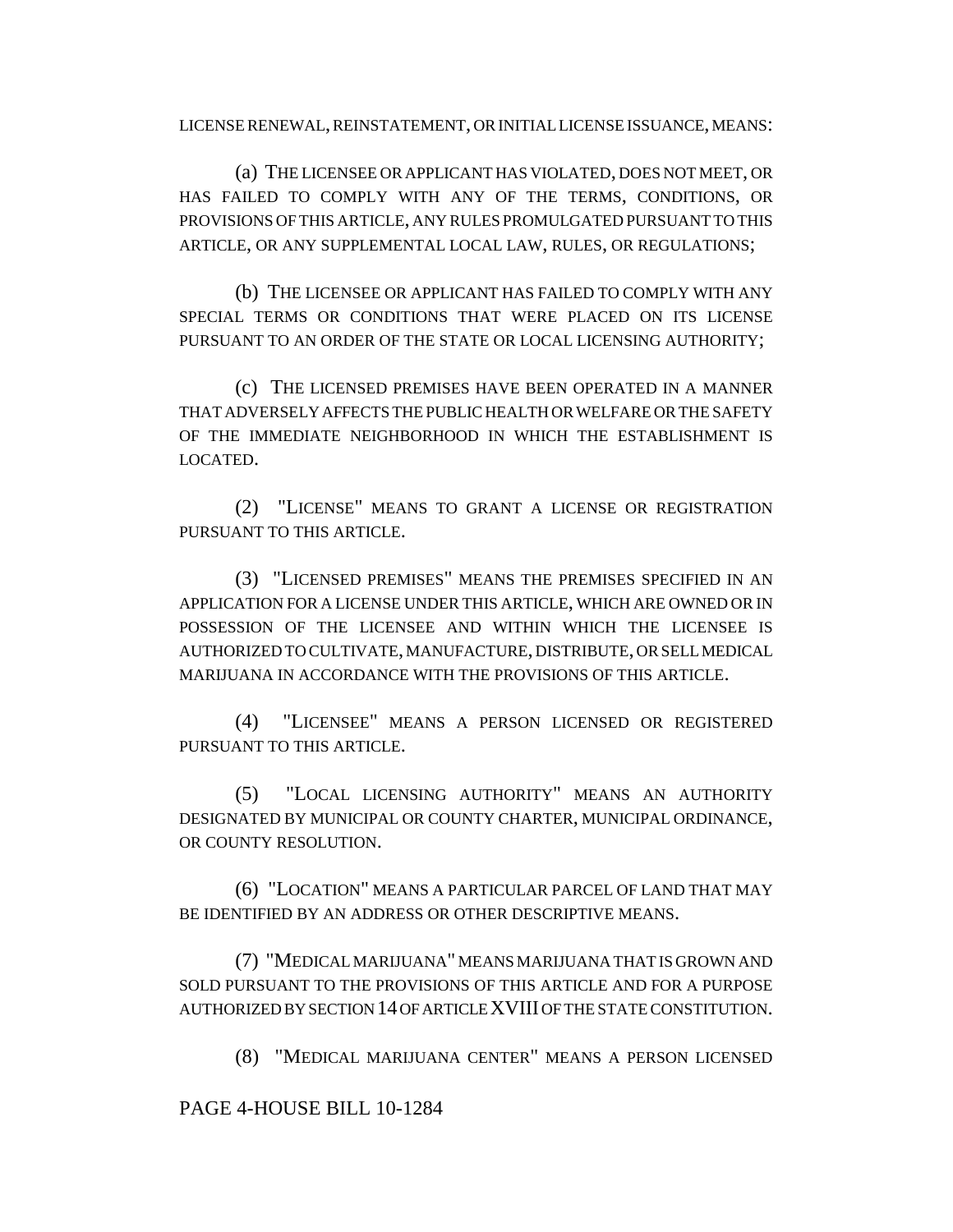PURSUANT TO THIS ARTICLE TO OPERATE A BUSINESS AS DESCRIBED IN SECTION 12-43.3-402 THAT SELLS MEDICAL MARIJUANA TO REGISTERED PATIENTS OR PRIMARY CAREGIVERS AS DEFINED IN SECTION 14 OF ARTICLE XVIII OF THE STATE CONSTITUTION, BUT IS NOT A PRIMARY CAREGIVER.

(9) "MEDICAL MARIJUANA-INFUSED PRODUCT" MEANS A PRODUCT INFUSED WITH MEDICAL MARIJUANA THAT IS INTENDED FOR USE OR CONSUMPTION OTHER THAN BY SMOKING, INCLUDING BUT NOT LIMITED TO EDIBLE PRODUCTS, OINTMENTS, AND TINCTURES. THESE PRODUCTS, WHEN MANUFACTURED OR SOLD BY A LICENSED MEDICAL MARIJUANA CENTER OR A MEDICAL MARIJUANA-INFUSED PRODUCT MANUFACTURER, SHALL NOT BE CONSIDERED A FOOD OR DRUG FOR THE PURPOSES OF THE "COLORADO FOOD AND DRUG ACT", PART 4 OF ARTICLE 5 OF TITLE 25, C.R.S.

(10) "MEDICAL MARIJUANA-INFUSED PRODUCTS MANUFACTURER" MEANS A PERSON LICENSED PURSUANT TO THIS ARTICLE TO OPERATE A BUSINESS AS DESCRIBED IN SECTION 12-43.3-404.

(11) "OPTIONAL PREMISES" MEANS THE PREMISES SPECIFIED IN AN APPLICATION FOR A MEDICAL MARIJUANA CENTER LICENSE WITH RELATED GROWING FACILITIES IN COLORADO FOR WHICH THE LICENSEE IS AUTHORIZED TO GROW AND CULTIVATE MARIJUANA FOR A PURPOSE AUTHORIZED BY SECTION 14 OF ARTICLE XVIII OF THE STATE CONSTITUTION.

(12) "OPTIONAL PREMISES CULTIVATION OPERATION" MEANS A PERSON LICENSED PURSUANT TO THIS ARTICLE TO OPERATE A BUSINESS AS DESCRIBED IN SECTION 12-43.3-403.

(13) "PERSON" MEANS A NATURAL PERSON, PARTNERSHIP, ASSOCIATION, COMPANY, CORPORATION, LIMITED LIABILITY COMPANY, OR ORGANIZATION, OR A MANAGER, AGENT, OWNER, DIRECTOR, SERVANT, OFFICER, OR EMPLOYEE THEREOF.

(14) "PREMISES" MEANS A DISTINCT AND DEFINITE LOCATION, WHICH MAY INCLUDE A BUILDING, A PART OF A BUILDING, A ROOM, OR ANY OTHER DEFINITE CONTIGUOUS AREA.

(15) "SCHOOL" MEANS A PUBLIC OR PRIVATE PRESCHOOL OR A PUBLIC OR PRIVATE ELEMENTARY, MIDDLE, JUNIOR HIGH, OR HIGH SCHOOL.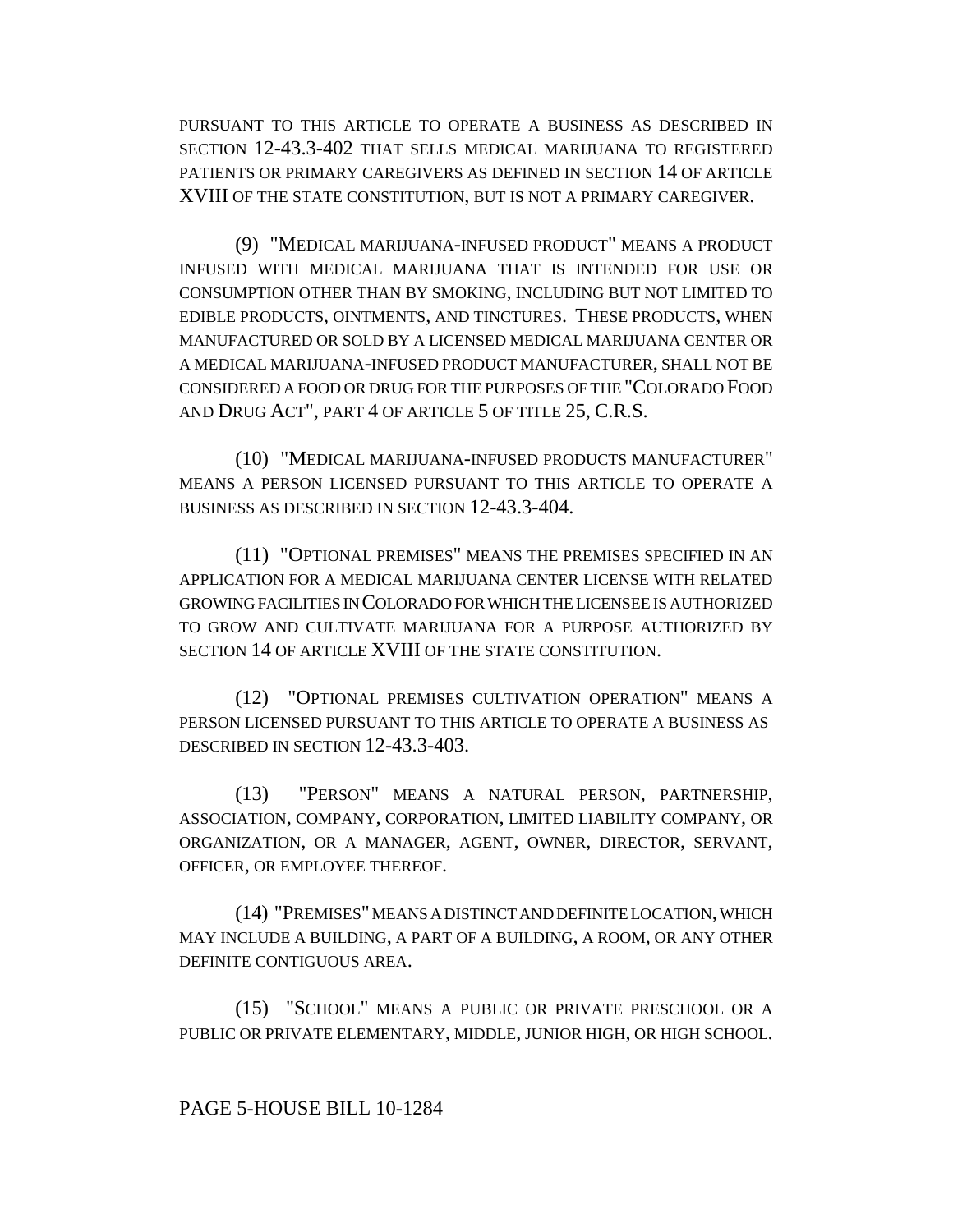(16) "STATE LICENSING AUTHORITY" MEANS THE AUTHORITY CREATED FOR THE PURPOSE OF REGULATING AND CONTROLLING THE LICENSING OF THE CULTIVATION, MANUFACTURE, DISTRIBUTION, AND SALE OF MEDICAL MARIJUANA IN THIS STATE, PURSUANT TO SECTION 12-43.3-201.

**12-43.3-105. Limited access areas.** SUBJECT TO THE PROVISIONS OF 12-43.3-701, A LIMITED ACCESS AREA SHALL BE A BUILDING, ROOM, OR OTHER CONTIGUOUS AREA UPON THE LICENSED PREMISES WHERE MEDICAL MARIJUANA IS GROWN, CULTIVATED, STORED, WEIGHED, DISPLAYED, PACKAGED, SOLD, OR POSSESSED FOR SALE, UNDER CONTROL OF THE LICENSEE, WITH LIMITED ACCESS TO ONLY THOSE PERSONS LICENSED BY THE STATE LICENSING AUTHORITY. ALL AREAS OF INGRESS OR EGRESS TO LIMITED ACCESS AREAS SHALL BE CLEARLY IDENTIFIED AS SUCH BY A SIGN AS DESIGNATED BY THE STATE LICENSING AUTHORITY.

**12-43.3-106. Local option.** THE OPERATION OF THIS ARTICLE SHALL BE STATEWIDE UNLESS A MUNICIPALITY, COUNTY, CITY, OR CITY AND COUNTY, BY EITHER A MAJORITY OF THE REGISTERED ELECTORS OF THE MUNICIPALITY, COUNTY, CITY, OR CITY AND COUNTY VOTING AT A REGULAR ELECTION OR SPECIAL ELECTION CALLED IN ACCORDANCE WITH THE "COLORADO MUNICIPAL ELECTION CODE OF 1965", ARTICLE 10 OF TITLE 31, C.R.S., OR THE "UNIFORM ELECTION CODE OF 1992", ARTICLES 1 TO 13 OF TITLE 1, C.R.S., AS APPLICABLE, OR A MAJORITY OF THE MEMBERS OF THE GOVERNING BOARD FOR THE MUNICIPALITY, COUNTY, CITY, OR CITY AND COUNTY, VOTE TO PROHIBIT THE OPERATION OF MEDICAL MARIJUANA CENTERS, OPTIONAL PREMISES CULTIVATION OPERATIONS, AND MEDICAL MARIJUANA-INFUSED PRODUCTS MANUFACTURERS' LICENSES.

#### PART<sub>2</sub> STATE LICENSING AUTHORITY

**12-43.3-201. State licensing authority - creation - repeal.** (1) FOR THE PURPOSE OF REGULATING AND CONTROLLING THE LICENSING OF THE CULTIVATION, MANUFACTURE, DISTRIBUTION, AND SALE OF MEDICAL MARIJUANA IN THIS STATE, THERE IS HEREBY CREATED THE STATE LICENSING AUTHORITY, WHICH SHALL BE THE EXECUTIVE DIRECTOR OF THE DEPARTMENT OF REVENUE OR THE DEPUTY DIRECTOR OF THE DEPARTMENT OF REVENUE IF THE EXECUTIVE DIRECTOR SO DESIGNATES.

(2) THE EXECUTIVE DIRECTOR OF THE DEPARTMENT OF REVENUE

# PAGE 6-HOUSE BILL 10-1284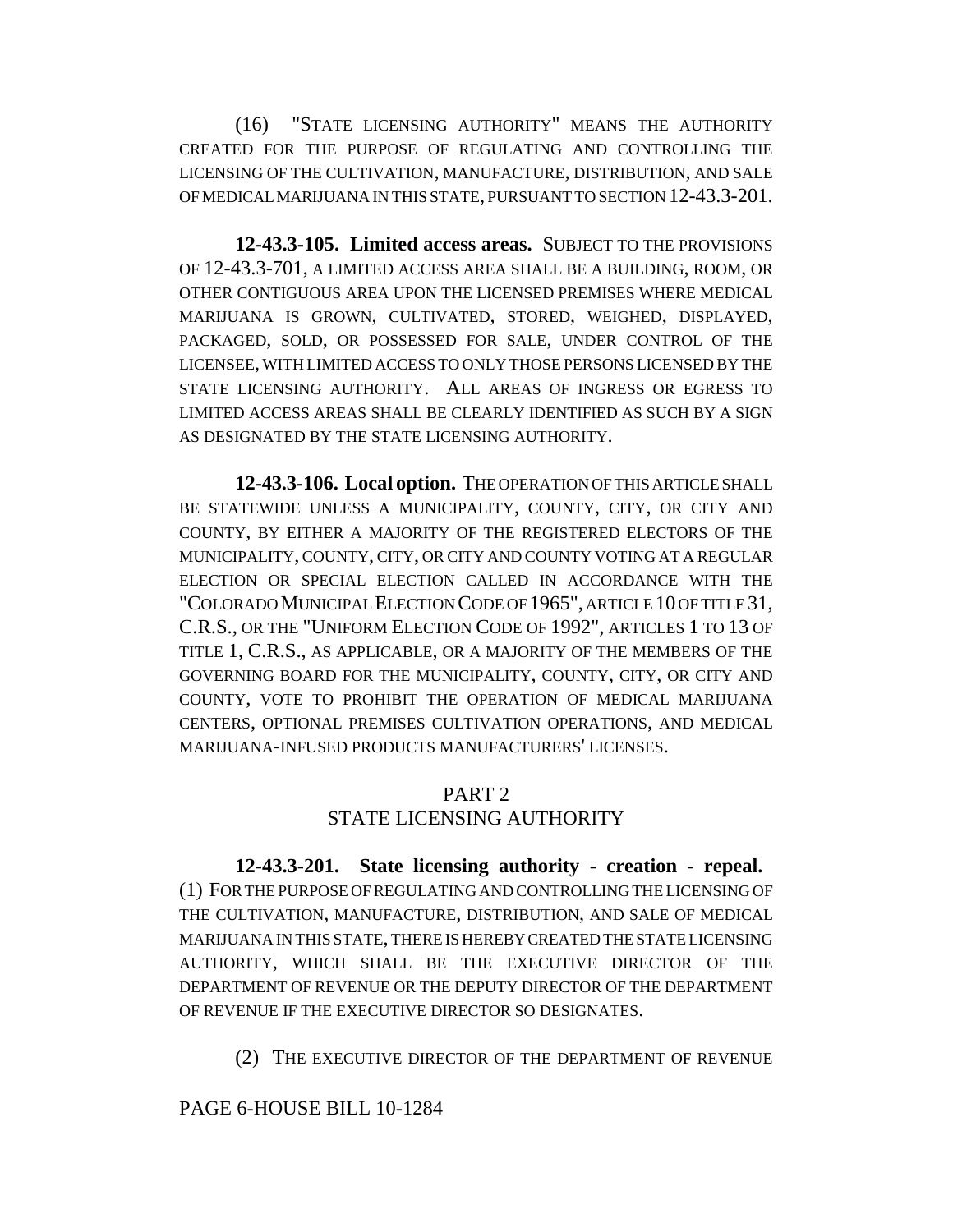SHALL BE THE CHIEF ADMINISTRATIVE OFFICER OF THE STATE LICENSING AUTHORITY AND MAY EMPLOY, PURSUANT TO SECTION 13 OF ARTICLE XII OF THE STATE CONSTITUTION, SUCH OFFICERS AND EMPLOYEES AS MAY BE DETERMINED TO BE NECESSARY, WHICH OFFICERS AND EMPLOYEES SHALL BE PART OF THE DEPARTMENT OF REVENUE. THE STATE LICENSING AUTHORITY SHALL, AT ITS DISCRETION, BASED UPON WORKLOAD, EMPLOY NO MORE THAN ONE FULL TIME EQUIVALENT EMPLOYEE FOR EACH TEN MEDICAL MARIJUANA CENTERS LICENSED BY OR MAKING APPLICATION WITH THE AUTHORITY. NO MONEYS SHALL BE APPROPRIATED TO THE STATE LICENSING AUTHORITY FROM THE GENERAL FUND FOR THE OPERATION OF THIS ARTICLE, NOR SHALL THE STATE LICENSING AUTHORITY EXPEND ANY GENERAL FUND MONEYS FOR THE OPERATION OF THIS ARTICLE.

(3) (a) DURING FISCAL YEAR 2010-2011, THE STATE LICENSING AUTHORITY SHALL CONSIDER EMPLOYMENT OF TEMPORARY OR CONTRACT STAFF TO CONDUCT BACKGROUND INVESTIGATIONS. THE ADDITIONAL COST OF THE BACKGROUND INVESTIGATIONS SHALL NOT EXCEED FIVE HUNDRED THOUSAND DOLLARS.

(b) ON JULY 1, 2010, THE DEPARTMENT OF PUBLIC HEALTH AND ENVIRONMENT SHALL LOAN TO THE STATE LICENSING AUTHORITY, CREATED IN 12-43.3-201, A SUM NOT TO EXCEED ONE MILLION DOLLARS FROM THE MEDICAL MARIJUANA CASH FUND CREATED IN 25-1.5-106. THE STATE LICENSING AUTHORITY SHALL PAY BACK THE ONE MILLION DOLLAR LOAN TO THE DEPARTMENT OF PUBLIC HEALTH AND ENVIRONMENT NO LATER THAN DECEMBER 31, 2010.

(c) THIS SUBSECTION (3) IS REPEALED, EFFECTIVE JULY 1, 2011.

**12-43.3-202. Powers and duties of state licensing authority repeal.** (1) THE STATE LICENSING AUTHORITY SHALL:

(a) GRANT OR REFUSE STATE LICENSES FOR THE CULTIVATION, MANUFACTURE, DISTRIBUTION, AND SALE OF MEDICAL MARIJUANA AS PROVIDED BY LAW; SUSPEND, FINE, RESTRICT, OR REVOKE SUCH LICENSES UPON A VIOLATION OF THIS ARTICLE, OR A RULE PROMULGATED PURSUANT TO THIS ARTICLE; AND IMPOSE ANY PENALTY AUTHORIZED BY THIS ARTICLE OR ANY RULE PROMULGATED PURSUANT TO THIS ARTICLE. THE STATE LICENSING AUTHORITY MAY TAKE ANY ACTION WITH RESPECT TO A REGISTRATION PURSUANT TO THIS ARTICLE AS IT MAY WITH RESPECT TO A

PAGE 7-HOUSE BILL 10-1284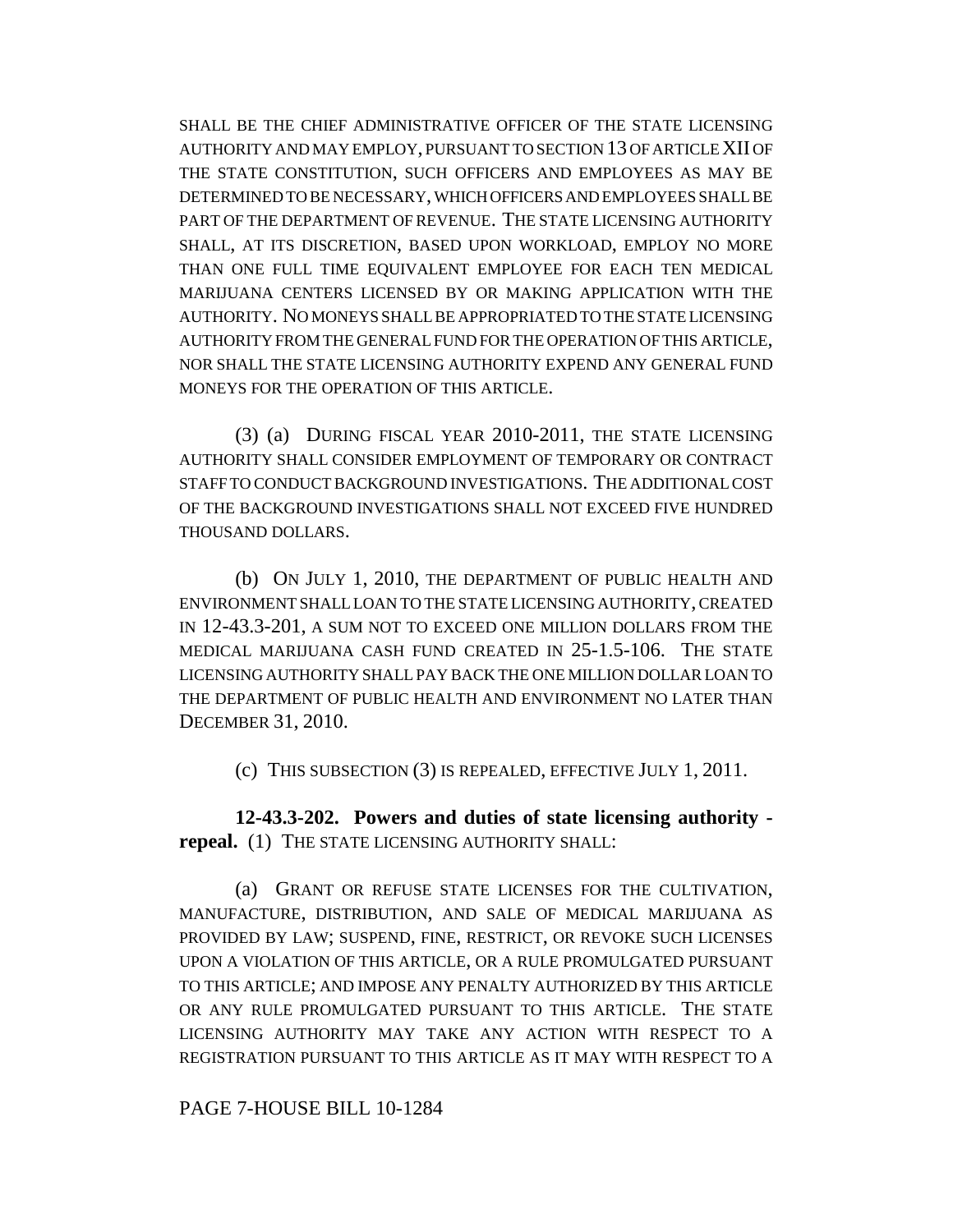LICENSE PURSUANT TO THIS ARTICLE, IN ACCORDANCE WITH THE PROCEDURES ESTABLISHED PURSUANT TO THIS ARTICLE.

(b) (I) PROMULGATE SUCH RULES AND SUCH SPECIAL RULINGS AND FINDINGS AS NECESSARY FOR THE PROPER REGULATION AND CONTROL OF THE CULTIVATION, MANUFACTURE, DISTRIBUTION, AND SALE OF MEDICAL MARIJUANA AND FOR THE ENFORCEMENT OF THIS ARTICLE. A COUNTY, MUNICIPALITY, OR CITY AND COUNTY THAT HAS ADOPTED A TEMPORARY MORATORIUM REGARDING THE SUBJECT MATTER OF THIS ARTICLE SHALL BE SPECIFICALLY AUTHORIZED TO EXTEND THE MORATORIUM UNTIL THE EFFECTIVE DATE OF THE RULES ADOPTED BY THE DEPARTMENT OF REVENUE IN ACCORDANCE WITH THIS ARTICLE.

(II) (A) THE STATE LICENSING AUTHORITY SHALL CONDUCT A PUBLIC REVIEW HEARING WITH THE DEPARTMENT OF PUBLIC HEALTH AND ENVIRONMENT BY SEPTEMBER 1, 2010, TO RECEIVE PUBLIC INPUT ON ANY EMERGENCY RULES ADOPTED BY THE STATE LICENSING AUTHORITY AND BE PROVIDED WITH AN UPDATE FROM THE INDUSTRY, CAREGIVERS, PATIENTS, AND OTHER STAKEHOLDERS REGARDING THE INDUSTRY'S CURRENT STATUS. THE STATE LICENSING AUTHORITY SHALL PROVIDE AT LEAST FIVE BUSINESS DAYS' NOTICE PRIOR TO THE HEARING.

(B) THIS SUBPARAGRAPH (II) IS REPEALED, EFFECTIVE JULY 1, 2011.

(c) HEAR AND DETERMINE AT A PUBLIC HEARING ANY APPEALS OF A STATE LICENSE DENIAL AND ANY COMPLAINTS AGAINST A LICENSEE AND ADMINISTER OATHS AND ISSUE SUBPOENAS TO REQUIRE THE PRESENCE OF PERSONS AND THE PRODUCTION OF PAPERS, BOOKS, AND RECORDS NECESSARY TO THE DETERMINATION OF ANY HEARING SO HELD, ALL IN ACCORDANCE WITH ARTICLE 4 OF TITLE 24, C.R.S. THE STATE LICENSING AUTHORITY MAY, AT ITS DISCRETION, DELEGATE TO THE DEPARTMENT OF REVENUE HEARING OFFICERS THE AUTHORITY TO CONDUCT LICENSING, DISCIPLINARY, AND RULEMAKING HEARINGS UNDER SECTION 24-4-105, C.R.S. WHEN CONDUCTING SUCH HEARINGS, THE HEARING OFFICERS SHALL BE EMPLOYEES OF THE STATE LICENSING AUTHORITY UNDER THE DIRECTION AND SUPERVISION OF THE EXECUTIVE DIRECTOR AND THE STATE LICENSING AUTHORITY.

(d) MAINTAIN THE CONFIDENTIALITY OF REPORTS OBTAINED FROM A LICENSEE SHOWING THE SALES VOLUME OR QUANTITY OF MEDICAL

#### PAGE 8-HOUSE BILL 10-1284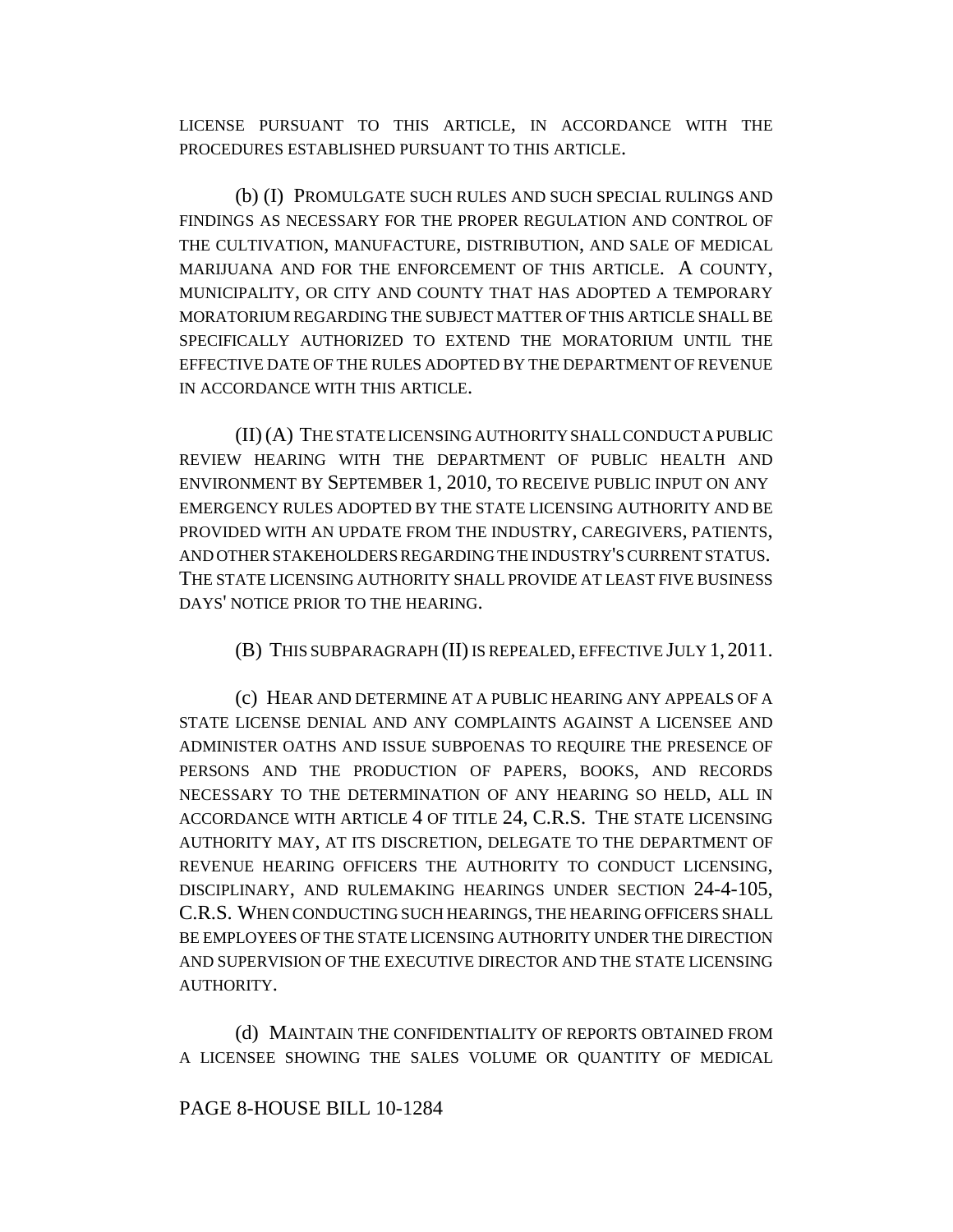MARIJUANA SOLD OR ANY OTHER RECORDS THAT ARE EXEMPT FROM PUBLIC INSPECTION PURSUANT TO STATE LAW;

(e) DEVELOP SUCH FORMS, LICENSES, IDENTIFICATION CARDS, AND APPLICATIONS AS ARE NECESSARY OR CONVENIENT IN THE DISCRETION OF THE STATE LICENSING AUTHORITY FOR THE ADMINISTRATION OF THIS ARTICLE OR ANY OF THE RULES PROMULGATED UNDER THIS ARTICLE;

(f) PREPARE AND TRANSMIT ANNUALLY, IN THE FORM AND MANNER PRESCRIBED BY THE HEADS OF THE PRINCIPAL DEPARTMENTS PURSUANT TO SECTION 24-1-136, C.R.S., A REPORT ACCOUNTING TO THE GOVERNOR FOR THE EFFICIENT DISCHARGE OF ALL RESPONSIBILITIES ASSIGNED BY LAW OR DIRECTIVE TO THE STATE LICENSING AUTHORITY; AND

(g) IN RECOGNITION OF THE POTENTIAL MEDICINAL VALUE OF MEDICAL MARIJUANA, MAKE A REQUEST BY JANUARY 1, 2012, TO THE FEDERAL DRUG ENFORCEMENT ADMINISTRATION TO CONSIDER RESCHEDULING, FOR PHARMACEUTICAL PURPOSES, MEDICAL MARIJUANA FROM A SCHEDULE I CONTROLLED SUBSTANCE TO A SCHEDULE II CONTROLLED SUBSTANCE.

(2) (a) RULES PROMULGATED PURSUANT TO PARAGRAPH (b) OF SUBSECTION (1) OF THIS SECTION MAY INCLUDE, BUT NEED NOT BE LIMITED TO, THE FOLLOWING SUBJECTS:

(I) COMPLIANCE WITH, ENFORCEMENT OF, OR VIOLATION OF ANY PROVISION OF THIS ARTICLE, OR ANY RULE ISSUED PURSUANT TO THIS ARTICLE, INCLUDING PROCEDURES AND GROUNDS FOR DENYING, SUSPENDING, FINING, RESTRICTING, OR REVOKING A STATE LICENSE ISSUED PURSUANT TO THIS ARTICLE;

(II) SPECIFICATIONS OF DUTIES OF OFFICERS AND EMPLOYEES OF THE STATE LICENSING AUTHORITY;

(III) INSTRUCTIONS FOR LOCAL LICENSING AUTHORITIES AND LAW ENFORCEMENT OFFICERS;

(IV) REQUIREMENTS FOR INSPECTIONS, INVESTIGATIONS, SEARCHES, SEIZURES, AND SUCH ADDITIONAL ACTIVITIES AS MAY BECOME NECESSARY FROM TIME TO TIME;

#### PAGE 9-HOUSE BILL 10-1284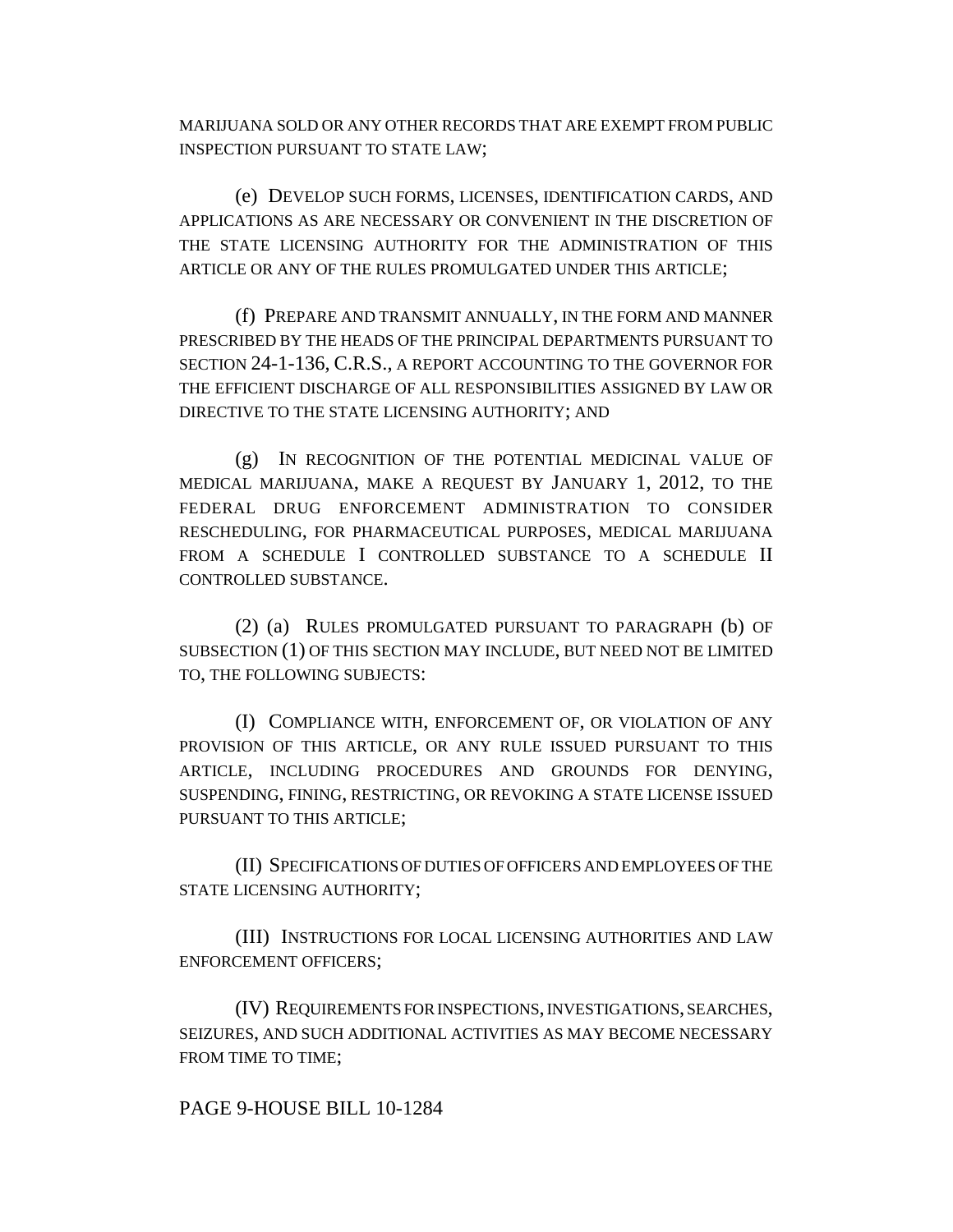(V) CREATION OF A RANGE OF PENALTIES FOR USE BY THE STATE LICENSING AUTHORITY;

(VI) PROHIBITION OF MISREPRESENTATION AND UNFAIR PRACTICES;

(VII) CONTROL OF INFORMATIONAL AND PRODUCT DISPLAYS ON LICENSED PREMISES;

(VIII) DEVELOPMENT OF INDIVIDUAL IDENTIFICATION CARDS FOR OWNERS, OFFICERS, MANAGERS, CONTRACTORS, EMPLOYEES, AND OTHER SUPPORT STAFF OF ENTITIES LICENSED PURSUANT TO THIS ARTICLE, INCLUDING A FINGERPRINT-BASED CRIMINAL HISTORY RECORD CHECK AS MAY BE REQUIRED BY THE STATE LICENSING AUTHORITY PRIOR TO ISSUING A CARD;

(IX) IDENTIFICATION OF STATE LICENSEES AND THEIR OWNERS, OFFICERS, MANAGERS, AND EMPLOYEES;

(X) SECURITY REQUIREMENTS FOR ANY PREMISES LICENSED PURSUANT TO THIS ARTICLE, INCLUDING, AT A MINIMUM, LIGHTING, PHYSICAL SECURITY, VIDEO, ALARM REQUIREMENTS, AND OTHER MINIMUM PROCEDURES FOR INTERNAL CONTROL AS DEEMED NECESSARY BY THE STATE LICENSING AUTHORITY TO PROPERLY ADMINISTER AND ENFORCE THE PROVISIONS OF THIS ARTICLE, INCLUDING REPORTING REQUIREMENTS FOR CHANGES, ALTERATIONS, OR MODIFICATIONS TO THE PREMISES;

(XI) REGULATION OF THE STORAGE OF, WAREHOUSES FOR, AND TRANSPORTATION OF MEDICAL MARIJUANA;

(XII) SANITARY REQUIREMENTS FOR MEDICAL MARIJUANA CENTERS, INCLUDING BUT NOT LIMITED TO SANITARY REQUIREMENTS FOR THE PREPARATION OF MEDICAL MARIJUANA-INFUSED PRODUCTS;

(XIII) THE SPECIFICATION OF ACCEPTABLE FORMS OF PICTURE IDENTIFICATION THAT A MEDICAL MARIJUANA CENTER MAY ACCEPT WHEN VERIFYING A SALE;

(XIV) LABELING STANDARDS;

(XV) RECORDS TO BE KEPT BY LICENSEES AND THE REQUIRED

#### PAGE 10-HOUSE BILL 10-1284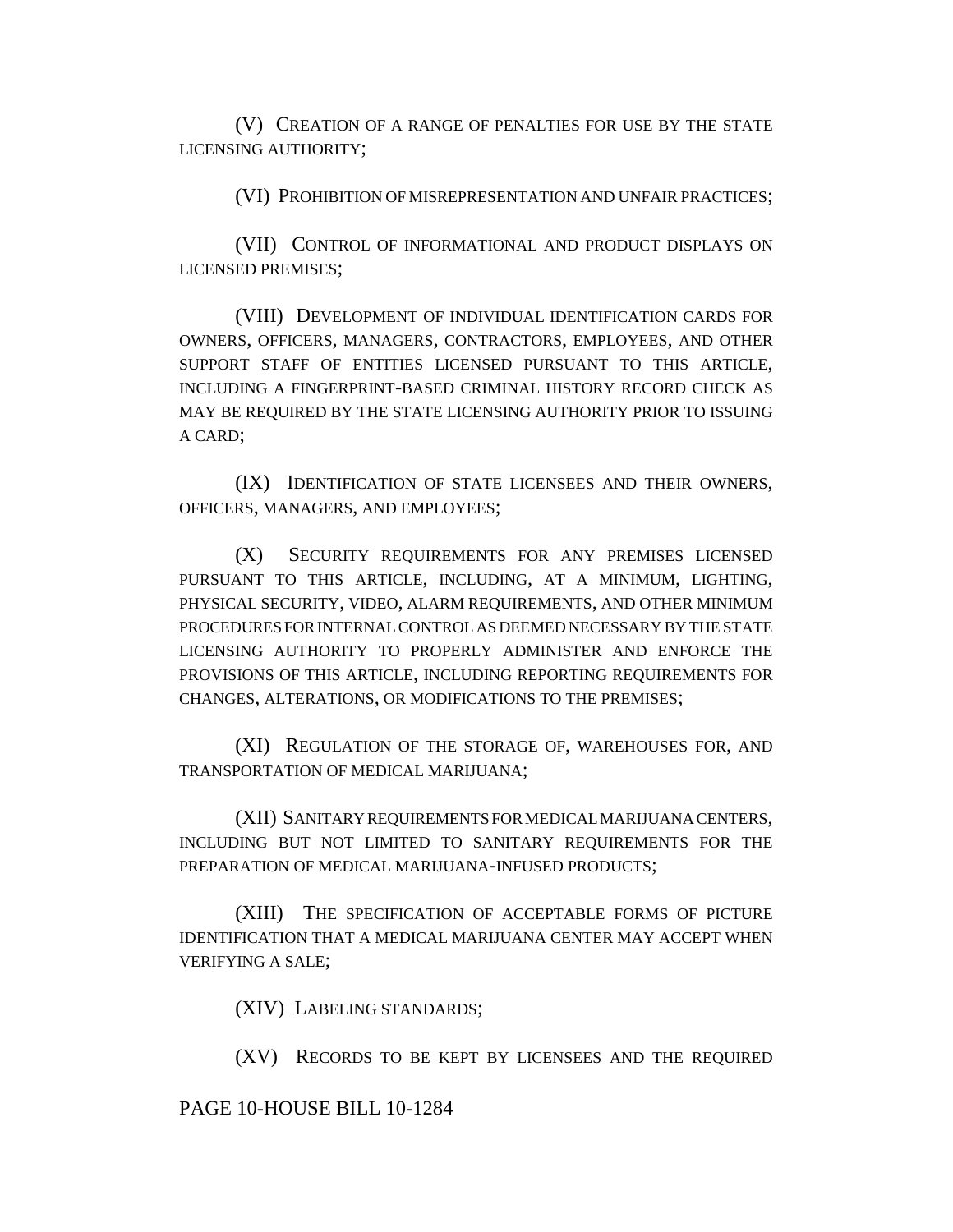AVAILABILITY OF THE RECORDS;

(XVI) STATE LICENSING PROCEDURES, INCLUDING PROCEDURES FOR RENEWALS, REINSTATEMENTS, INITIAL LICENSES, AND THE PAYMENT OF LICENSING FEES;

(XVII) THE REPORTING AND TRANSMITTAL OF MONTHLY SALES TAX PAYMENTS BY MEDICAL MARIJUANA CENTERS;

(XVIII) AUTHORIZATION FOR THE DEPARTMENT OF REVENUE TO HAVE ACCESS TO LICENSING INFORMATION TO ENSURE SALES AND INCOME TAX PAYMENT AND THE EFFECTIVE ADMINISTRATION OF THIS ARTICLE;

(XIX) AUTHORIZATION FOR THE DEPARTMENT OF REVENUE TO ISSUE ADMINISTRATIVE CITATIONS AND PROCEDURES FOR ISSUING, APPEALING AND CREATING A CITATION VIOLATION LIST AND SCHEDULE OF PENALTIES; AND

(XX) SUCH OTHER MATTERS AS ARE NECESSARY FOR THE FAIR, IMPARTIAL, STRINGENT, AND COMPREHENSIVE ADMINISTRATION OF THIS **ARTICLE.** 

(b) NOTHING IN THIS ARTICLE SHALL BE CONSTRUED AS DELEGATING TO THE STATE LICENSING AUTHORITY THE POWER TO FIX PRICES FOR MEDICAL MARIJUANA.

(c) NOTHING IN THIS ARTICLE SHALL BE CONSTRUED TO LIMIT A LAW ENFORCEMENT AGENCY'S ABILITY TO INVESTIGATE UNLAWFUL ACTIVITY IN RELATION TO A MEDICAL MARIJUANA CENTER, OPTIONAL PREMISES CULTIVATION OPERATION, OR MEDICAL MARIJUANA-INFUSED PRODUCTS MANUFACTURER. A LAW ENFORCEMENT AGENCY SHALL HAVE THE AUTHORITY TO RUN A COLORADO CRIME INFORMATION CENTER CRIMINAL HISTORY RECORD CHECK OF A PRIMARY CAREGIVER, LICENSEE, OR EMPLOYEE OF A LICENSEE DURING AN INVESTIGATION OF UNLAWFUL ACTIVITY RELATED TO MEDICAL MARIJUANA.

## PART 3

# STATE AND LOCAL LICENSING

# **12-43.3-301. Local licensing authority - applications - licenses.**

(1) A LOCAL LICENSING AUTHORITY MAY ISSUE ONLY THE FOLLOWING

### PAGE 11-HOUSE BILL 10-1284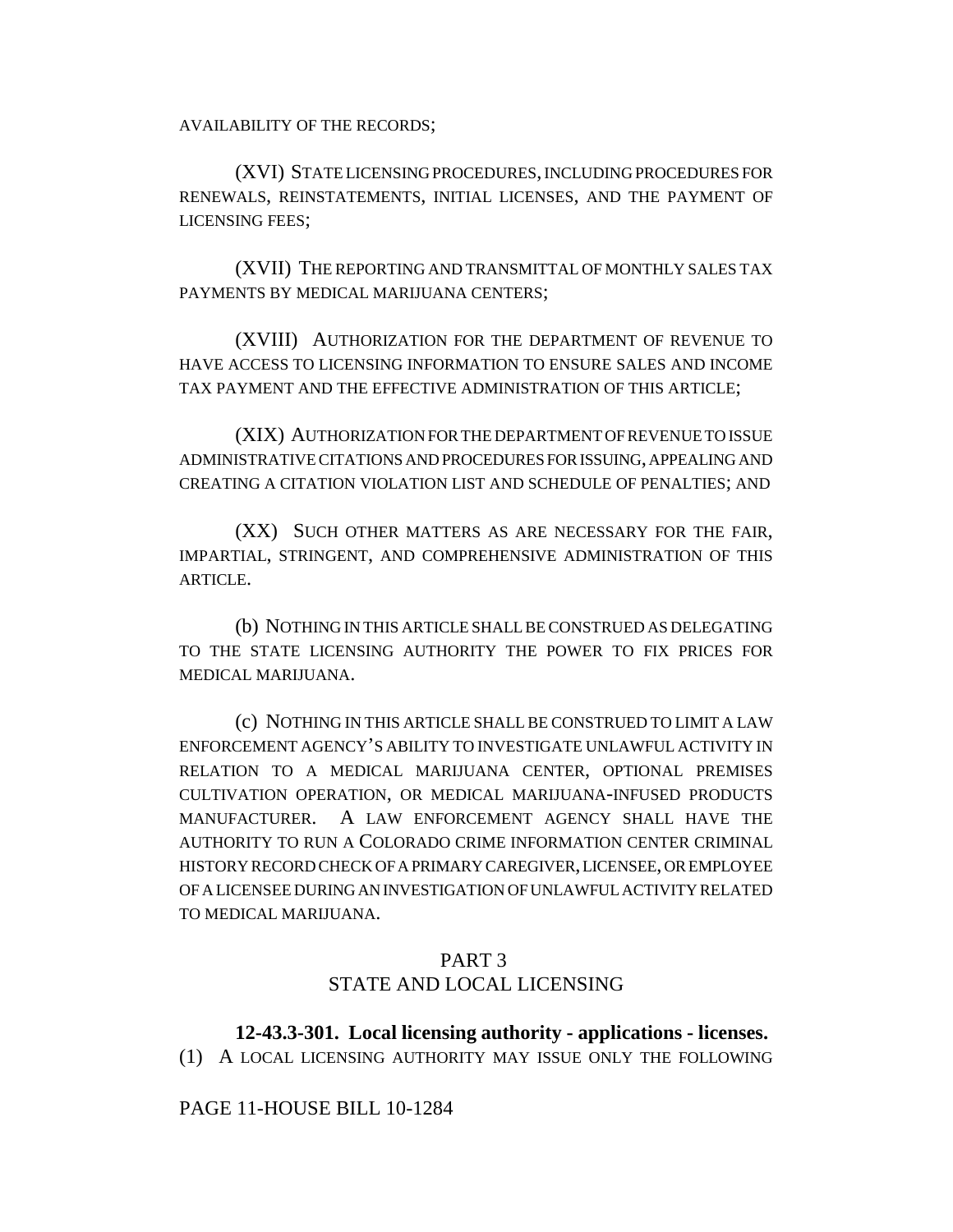MEDICAL MARIJUANA LICENSES UPON PAYMENT OF THE FEE AND COMPLIANCE WITH ALL LOCAL LICENSING REQUIREMENTS TO BE DETERMINED BY THE LOCAL LICENSING AUTHORITY:

(a) A MEDICAL MARIJUANA CENTER LICENSE;

(b) AN OPTIONAL PREMISES CULTIVATION LICENSE;

(c) A MEDICAL MARIJUANA-INFUSED PRODUCTS MANUFACTURING LICENSE.

(2) (a) A LOCAL LICENSING AUTHORITY SHALL NOT ISSUE A LOCAL LICENSE WITHIN A MUNICIPALITY, CITY AND COUNTY, OR THE UNINCORPORATED PORTION OF A COUNTY UNLESS THE GOVERNING BODY OF THE MUNICIPALITY OR CITY AND COUNTY HAS ADOPTED AN ORDINANCE, OR THE GOVERNING BODY OF THE COUNTY HAS ADOPTED A RESOLUTION, CONTAINING SPECIFIC STANDARDS FOR LICENSE ISSUANCE, OR IF NO SUCH ORDINANCE OR RESOLUTION IS ADOPTED PRIOR TO JULY 1, 2011, THEN A LOCAL LICENSING AUTHORITY SHALL CONSIDER THE MINIMUM LICENSING REQUIREMENTS OF THIS PART 3 WHEN ISSUING A LICENSE.

(b) IN ADDITION TO ALL OTHER STANDARDS APPLICABLE TO THE ISSUANCE OF LICENSES UNDER THIS ARTICLE, THE LOCAL GOVERNING BODY MAY ADOPT ADDITIONAL STANDARDS FOR THE ISSUANCE OF MEDICAL MARIJUANA CENTER, OPTIONAL PREMISES CULTIVATION, OR MEDICAL MARIJUANA-INFUSED PRODUCTS MANUFACTURER LICENSES CONSISTENT WITH THE INTENT OF THIS ARTICLE THAT MAY INCLUDE, BUT NEED NOT BE LIMITED TO:

(I) DISTANCE RESTRICTIONS BETWEEN PREMISES FOR WHICH LOCAL LICENSES ARE ISSUED;

(II) REASONABLE RESTRICTIONS ON THE SIZE OF AN APPLICANT'S LICENSED PREMISES; AND

(III) ANY OTHER REQUIREMENTS NECESSARY TO ENSURE THE CONTROL OF THE PREMISES AND THE EASE OF ENFORCEMENT OF THE TERMS AND CONDITIONS OF THE LICENSE.

(3) AN APPLICATION FOR A LICENSE SPECIFIED IN SUBSECTION (1) OF

PAGE 12-HOUSE BILL 10-1284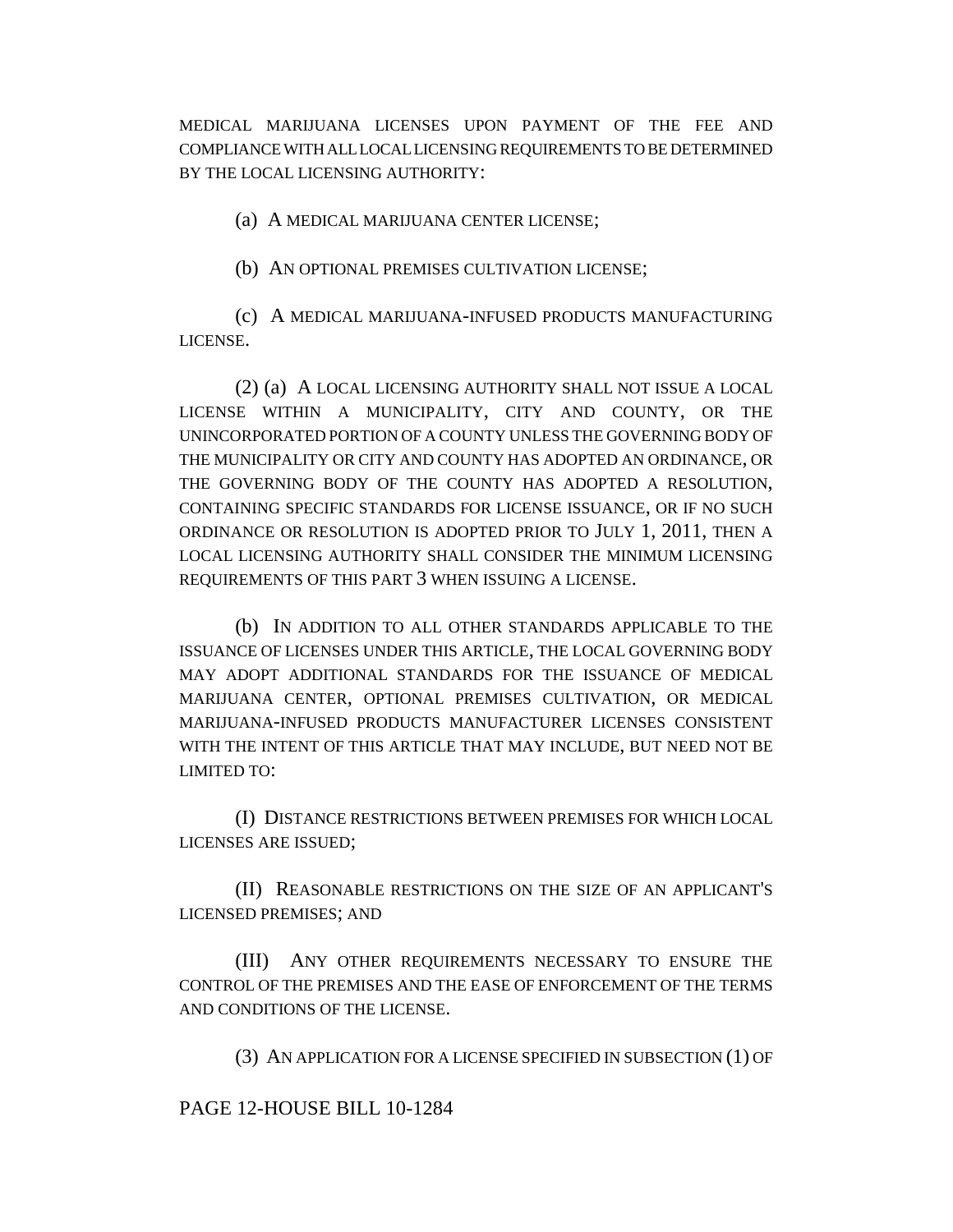THIS SECTION SHALL BE FILED WITH THE APPROPRIATE LOCAL LICENSING AUTHORITY ON FORMS PROVIDED BY THE STATE LICENSING AUTHORITY AND SHALL CONTAIN SUCH INFORMATION AS THE STATE LICENSING AUTHORITY MAY REQUIRE AND ANY FORMS AS THE LOCAL LICENSING AUTHORITY MAY REQUIRE. EACH APPLICATION SHALL BE VERIFIED BY THE OATH OR AFFIRMATION OF THE PERSONS PRESCRIBED BY THE STATE LICENSING AUTHORITY.

(4) AN APPLICANT SHALL FILE AT THE TIME OF APPLICATION FOR A LOCAL LICENSE PLANS AND SPECIFICATIONS FOR THE INTERIOR OF THE BUILDING IF THE BUILDING TO BE OCCUPIED IS IN EXISTENCE AT THE TIME. IF THE BUILDING IS NOT IN EXISTENCE, THE APPLICANT SHALL FILE A PLOT PLAN AND A DETAILED SKETCH FOR THE INTERIOR AND SUBMIT AN ARCHITECT'S DRAWING OF THE BUILDING TO BE CONSTRUCTED. IN ITS DISCRETION, THE LOCAL OR STATE LICENSING AUTHORITY MAY IMPOSE ADDITIONAL REQUIREMENTS NECESSARY FOR THE APPROVAL OF THE APPLICATION.

**12-43.3-302. Public hearing notice - posting and publication.** (1) UPON RECEIPT OF AN APPLICATION FOR A LOCAL LICENSE, EXCEPT AN APPLICATION FOR RENEWAL OR FOR TRANSFER OF OWNERSHIP, A LOCAL LICENSING AUTHORITY MAY SCHEDULE A PUBLIC HEARING UPON THE APPLICATION TO BE HELD NOT LESS THAN THIRTY DAYS AFTER THE DATE OF THE APPLICATION. IF THE LOCAL LICENSING AUTHORITY SCHEDULES A HEARING FOR A MEDICAL MARIJUANA CENTER APPLICATION, IT SHALL POST AND PUBLISH PUBLIC NOTICE THEREOF NOT LESS THAN TEN DAYS PRIOR TO THE HEARING. THE LOCAL LICENSING AUTHORITY SHALL GIVE PUBLIC NOTICE BY THE POSTING OF A SIGN IN A CONSPICUOUS PLACE ON THE MEDICAL MARIJUANA CENTER PREMISES FOR WHICH APPLICATION HAS BEEN MADE AND BY PUBLICATION IN A NEWSPAPER OF GENERAL CIRCULATION IN THE COUNTY IN WHICH THE MEDICAL MARIJUANA CENTER PREMISES ARE LOCATED.

(2) PUBLIC NOTICE GIVEN BY POSTING SHALL INCLUDE A SIGN OF SUITABLE MATERIAL, NOT LESS THAN TWENTY-TWO INCHES WIDE AND TWENTY-SIX INCHES HIGH, COMPOSED OF LETTERS NOT LESS THAN ONE INCH IN HEIGHT AND STATING THE TYPE OF LICENSE APPLIED FOR, THE DATE OF THE APPLICATION, THE DATE OF THE HEARING, THE NAME AND ADDRESS OF THE APPLICANT, AND SUCH OTHER INFORMATION AS MAY BE REQUIRED TO FULLY APPRISE THE PUBLIC OF THE NATURE OF THE APPLICATION. THE SIGN

PAGE 13-HOUSE BILL 10-1284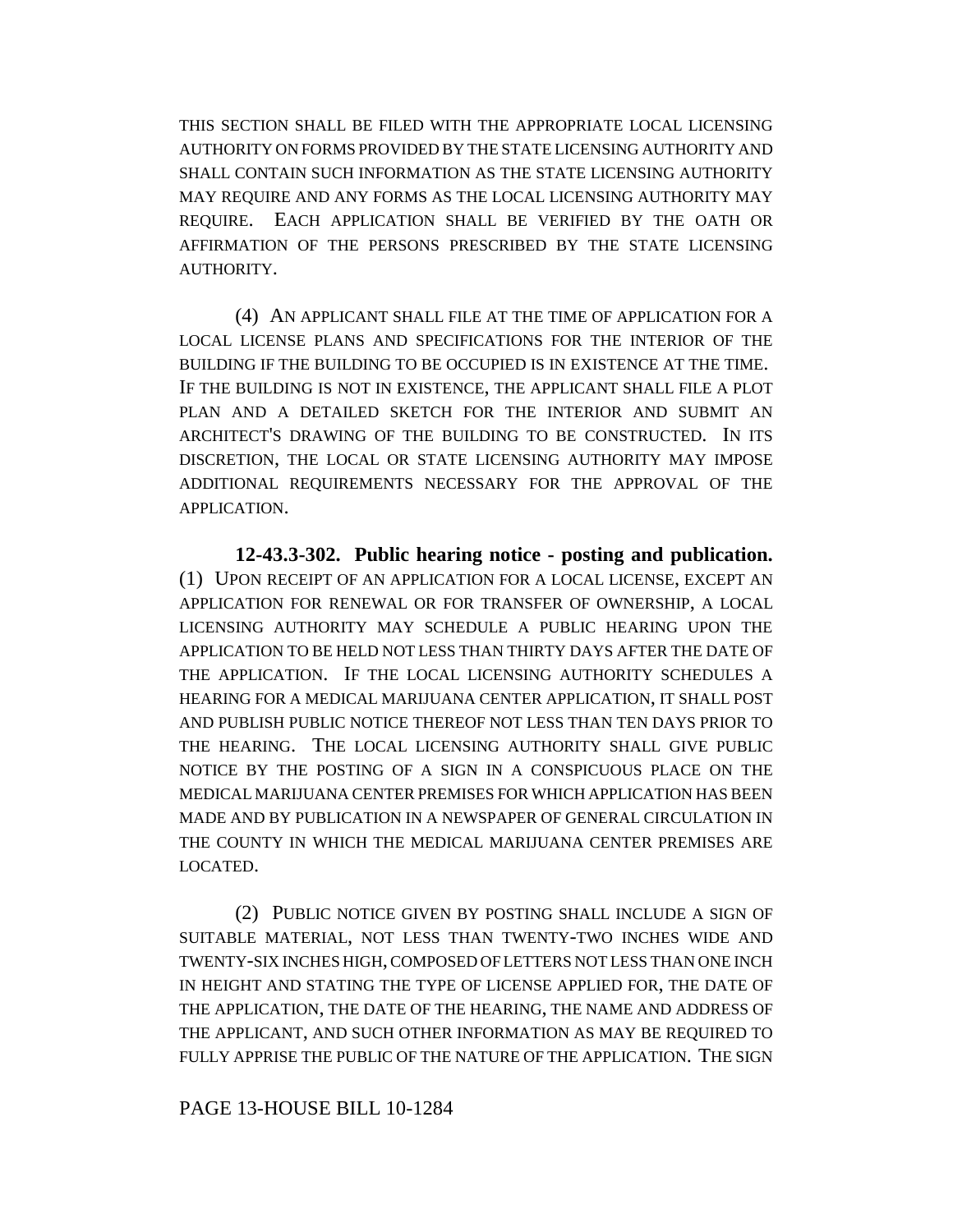SHALL CONTAIN THE NAMES AND ADDRESSES OF THE OFFICERS, DIRECTORS, OR MANAGER OF THE FACILITY TO BE LICENSED.

(3) PUBLIC NOTICE GIVEN BY PUBLICATION SHALL CONTAIN THE SAME INFORMATION AS THAT REQUIRED FOR SIGNS.

(4) IF THE BUILDING IN WHICH MEDICAL MARIJUANA IS TO BE SOLD IS IN EXISTENCE AT THE TIME OF THE APPLICATION, A SIGN POSTED AS REQUIRED IN SUBSECTIONS (1) AND (2) OF THIS SECTION SHALL BE PLACED SO AS TO BE CONSPICUOUS AND PLAINLY VISIBLE TO THE GENERAL PUBLIC. IF THE BUILDING IS NOT CONSTRUCTED AT THE TIME OF THE APPLICATION, THE APPLICANT SHALL POST A SIGN AT THE PREMISES UPON WHICH THE BUILDING IS TO BE CONSTRUCTED IN SUCH A MANNER THAT THE NOTICE SHALL BE CONSPICUOUS AND PLAINLY VISIBLE TO THE GENERAL PUBLIC.

(5) (a) A LOCAL LICENSING AUTHORITY, OR A LICENSE APPLICANT WITH LOCAL LICENSING AUTHORITY APPROVAL, MAY REQUEST THAT THE STATE LICENSING AUTHORITY CONDUCT A CONCURRENT REVIEW OF A NEW LICENSE APPLICATION PRIOR TO THE LOCAL LICENSING AUTHORITY'S FINAL APPROVAL OF THE LICENSE APPLICATION. LOCAL LICENSING AUTHORITIES WHO PERMIT A CONCURRENT REVIEW WILL CONTINUE TO INDEPENDENTLY REVIEW THE APPLICANT'S LICENSE APPLICATION.

(b) WHEN CONDUCTING A CONCURRENT APPLICATION REVIEW, THE STATE LICENSING AUTHORITY MAY ADVISE THE LOCAL LICENSING AUTHORITY OF ANY ITEMS THAT IT FINDS THAT COULD RESULT IN THE DENIAL OF THE LICENSE APPLICATION. UPON CORRECTION OF THE NOTED DISCREPANCIES IF THE CORRECTION IS PERMITTED BY THE STATE LICENSING AUTHORITY, THE STATE LICENSING AUTHORITY SHALL NOTIFY THE LOCAL LICENSING AUTHORITY OF ITS CONDITIONAL APPROVAL OF THE LICENSE APPLICATION SUBJECT TO THE FINAL APPROVAL BY THE LOCAL LICENSING AUTHORITY. THE STATE LICENSING AUTHORITY SHALL THEN ISSUE THE APPLICANT'S STATE LICENSE UPON RECEIVING EVIDENCE OF FINAL APPROVAL BY THE LOCAL LICENSING AUTHORITY.

(c) ALL APPLICATIONS SUBMITTED FOR CONCURRENT REVIEW SHALL BE ACCOMPANIED BY ALL APPLICABLE STATE LICENSE AND APPLICATION FEES. ANY APPLICATIONS THAT ARE LATER DENIED OR WITHDRAWN MAY ALLOW FOR A REFUND OF LICENSE FEES ONLY. ALL APPLICATION FEES PROVIDED BY AN APPLICANT SHALL BE RETAINED BY THE RESPECTIVE

#### PAGE 14-HOUSE BILL 10-1284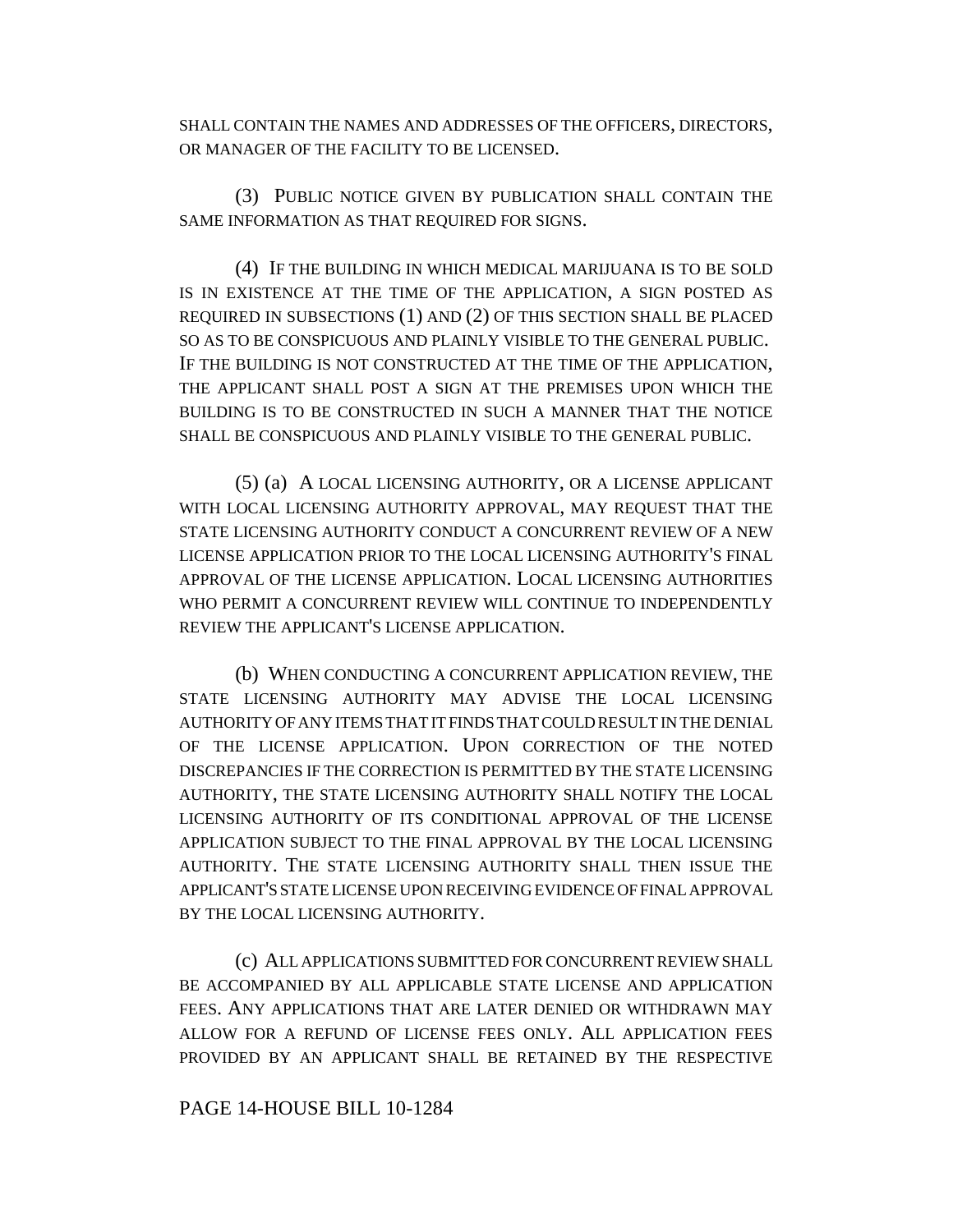LICENSING AUTHORITY.

**12-43.3-303. Results of investigation - decision of authorities.** (1) NOT LESS THAN FIVE DAYS PRIOR TO THE DATE OF THE PUBLIC HEARING AUTHORIZED IN SECTION 12-43.3-302, THE LOCAL LICENSING AUTHORITY SHALL MAKE KNOWN ITS FINDINGS, BASED ON ITS INVESTIGATION, IN WRITING TO THE APPLICANT AND OTHER PARTIES OF INTEREST. THE LOCAL LICENSING AUTHORITY HAS AUTHORITY TO REFUSE TO ISSUE A LICENSE PROVIDED FOR IN THIS SECTION FOR GOOD CAUSE, SUBJECT TO JUDICIAL REVIEW.

(2) BEFORE ENTERING A DECISION APPROVING OR DENYING THE APPLICATION FOR A LOCAL LICENSE, THE LOCAL LICENSING AUTHORITY MAY CONSIDER, EXCEPT WHERE THIS ARTICLE SPECIFICALLY PROVIDES OTHERWISE, THE FACTS AND EVIDENCE ADDUCED AS A RESULT OF ITS INVESTIGATION, AS WELL AS ANY OTHER FACTS PERTINENT TO THE TYPE OF LICENSE FOR WHICH APPLICATION HAS BEEN MADE, INCLUDING THE NUMBER, TYPE, AND AVAILABILITY OF MEDICAL MARIJUANA OUTLETS LOCATED IN OR NEAR THE PREMISES UNDER CONSIDERATION, AND ANY OTHER PERTINENT MATTERS AFFECTING THE QUALIFICATIONS OF THE APPLICANT FOR THE CONDUCT OF THE TYPE OF BUSINESS PROPOSED.

(3) WITHIN THIRTY DAYS AFTER THE PUBLIC HEARING OR COMPLETION OF THE APPLICATION INVESTIGATION, A LOCAL LICENSING AUTHORITY SHALL ISSUE ITS DECISION APPROVING OR DENYING AN APPLICATION FOR LOCAL LICENSURE. THE DECISION SHALL BE IN WRITING AND SHALL STATE THE REASONS FOR THE DECISION. THE LOCAL LICENSING AUTHORITY SHALL SEND A COPY OF THE DECISION BY CERTIFIED MAIL TO THE APPLICANT AT THE ADDRESS SHOWN IN THE APPLICATION.

(4) AFTER APPROVAL OF AN APPLICATION, A LOCAL LICENSING AUTHORITY SHALL NOT ISSUE A LOCAL LICENSE UNTIL THE BUILDING IN WHICH THE BUSINESS TO BE CONDUCTED IS READY FOR OCCUPANCY WITH SUCH FURNITURE, FIXTURES, AND EQUIPMENT IN PLACE AS ARE NECESSARY TO COMPLY WITH THE APPLICABLE PROVISIONS OF THIS ARTICLE, AND THEN ONLY AFTER THE LOCAL LICENSING AUTHORITY HAS INSPECTED THE PREMISES TO DETERMINE THAT THE APPLICANT HAS COMPLIED WITH THE ARCHITECT'S DRAWING AND THE PLOT PLAN AND DETAILED SKETCH FOR THE INTERIOR OF THE BUILDING SUBMITTED WITH THE APPLICATION.

# PAGE 15-HOUSE BILL 10-1284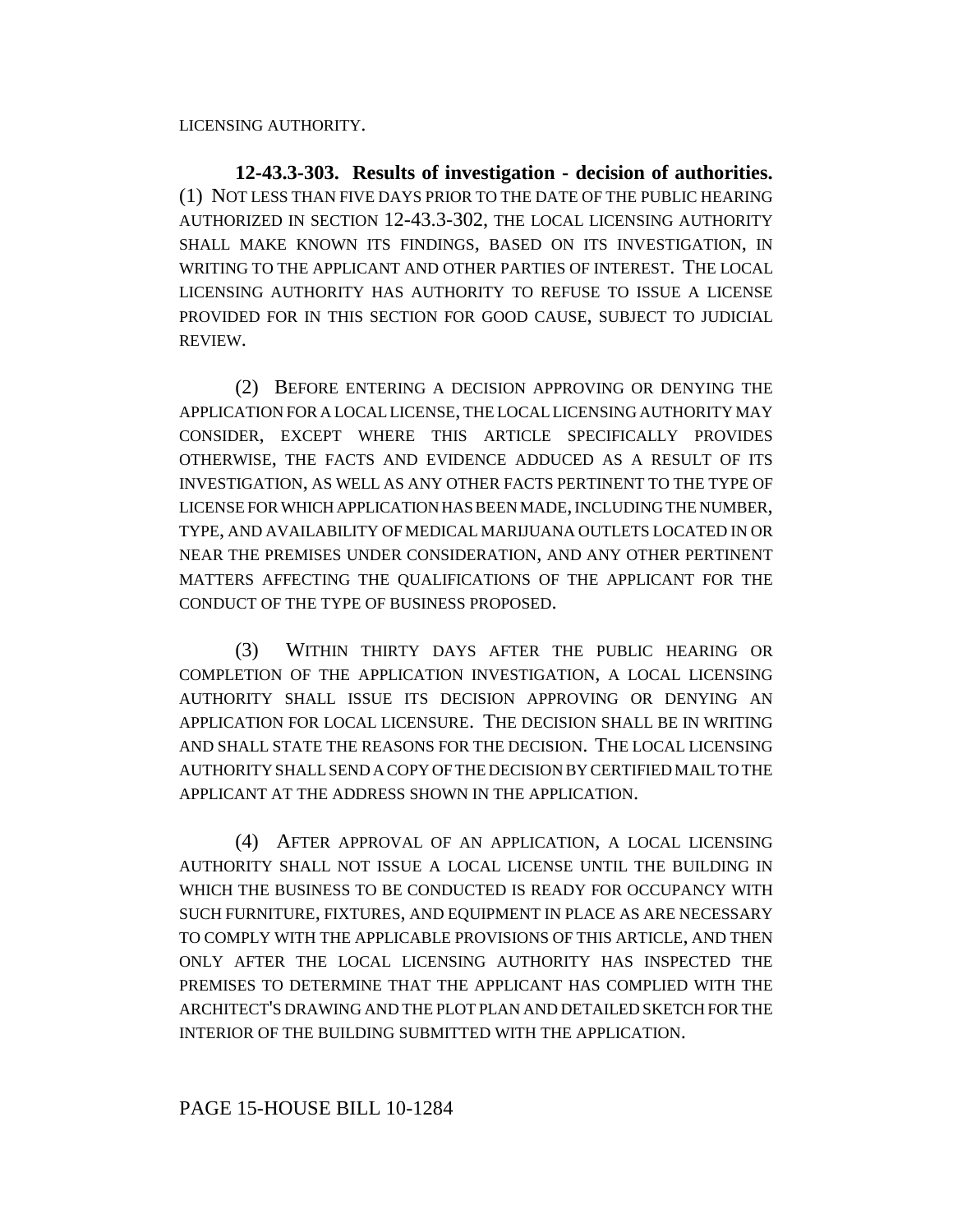(5) AFTER APPROVAL OF AN APPLICATION FOR LOCAL LICENSURE, THE LOCAL LICENSING AUTHORITY SHALL NOTIFY THE STATE LICENSING AUTHORITY OF SUCH APPROVAL, WHO SHALL INVESTIGATE AND EITHER APPROVE OR DISAPPROVE THE APPLICATION FOR STATE LICENSURE.

**12-43.3-304. Medical marijuana license bond.** (1) BEFORE THE STATE LICENSING AUTHORITY ISSUES A STATE LICENSE TO AN APPLICANT, THE APPLICANT SHALL PROCURE AND FILE WITH THE STATE LICENSING AUTHORITY EVIDENCE OF A GOOD AND SUFFICIENT BOND IN THE AMOUNT OF FIVE THOUSAND DOLLARS WITH CORPORATE SURETY THEREON DULY LICENSED TO DO BUSINESS WITH THE STATE, APPROVED AS TO FORM BY THE ATTORNEY GENERAL OF THE STATE, AND CONDITIONED THAT THE APPLICANT SHALL REPORT AND PAY ALL SALES AND USE TAXES DUE TO THE STATE, OR FOR WHICH THE STATE IS THE COLLECTOR OR COLLECTING AGENT, IN A TIMELY MANNER, AS PROVIDED IN LAW.

(2) A CORPORATE SURETY SHALL NOT BE REQUIRED TO MAKE PAYMENTS TO THE STATE CLAIMING UNDER SUCH BOND UNTIL A FINAL DETERMINATION OF FAILURE TO PAY TAXES DUE TO THE STATE HAS BEEN MADE BY THE STATE LICENSING AUTHORITY OR A COURT OF COMPETENT JURISDICTION.

(3) ALL BONDS REQUIRED PURSUANT TO THIS SECTION SHALL BE RENEWED AT SUCH TIME AS THE BONDHOLDER'S LICENSE IS RENEWED. THE RENEWAL MAY BE ACCOMPLISHED THROUGH A CONTINUATION CERTIFICATE ISSUED BY THE SURETY.

**12-43.3-305. State licensing authority - application and issuance procedures.** (1) APPLICATIONS FOR A STATE LICENSE UNDER THE PROVISIONS OF THIS ARTICLE SHALL BE MADE TO THE STATE LICENSING AUTHORITY ON FORMS PREPARED AND FURNISHED BY THE STATE LICENSING AUTHORITY AND SHALL SET FORTH SUCH INFORMATION AS THE STATE LICENSING AUTHORITY MAY REQUIRE TO ENABLE THE STATE LICENSING AUTHORITY TO DETERMINE WHETHER A STATE LICENSE SHOULD BE GRANTED. THE INFORMATION SHALL INCLUDE THE NAME AND ADDRESS OF THE APPLICANT, THE NAMES AND ADDRESSES OF THE OFFICERS, DIRECTORS, OR MANAGERS, AND ALL OTHER INFORMATION DEEMED NECESSARY BY THE STATE LICENSING AUTHORITY. EACH APPLICATION SHALL BE VERIFIED BY THE OATH OR AFFIRMATION OF SUCH PERSON OR PERSONS AS THE STATE LICENSING AUTHORITY MAY PRESCRIBE.

PAGE 16-HOUSE BILL 10-1284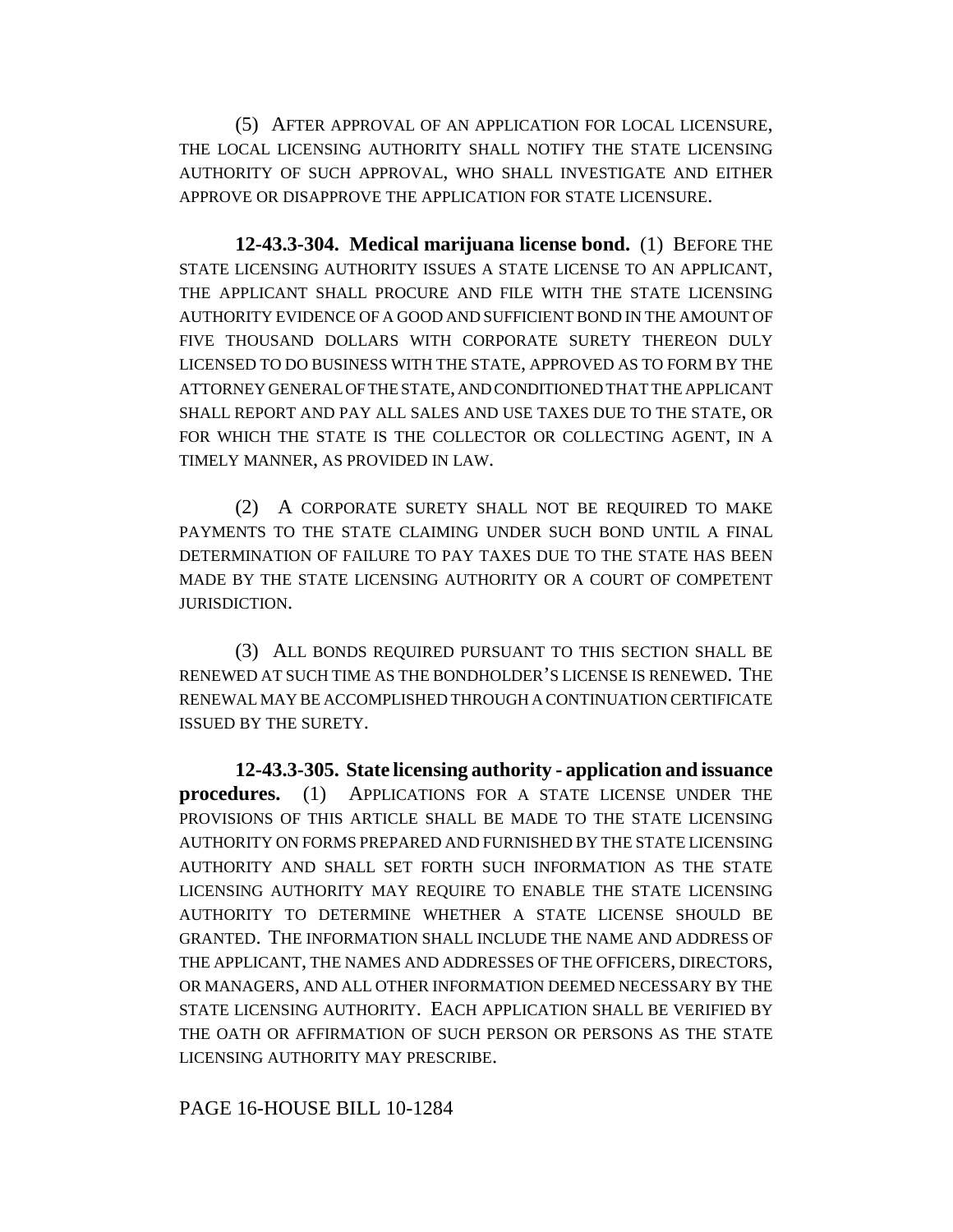(2) THE STATE LICENSING AUTHORITY SHALL NOT ISSUE A STATE LICENSE PURSUANT TO THIS SECTION UNTIL THE LOCAL LICENSING AUTHORITY HAS APPROVED THE APPLICATION FOR A LOCAL LICENSE AND ISSUED A LOCAL LICENSE AS PROVIDED FOR IN SECTIONS 12-43.3-301 TO 12-43.3-303.

(3) NOTHING IN THIS ARTICLE SHALL PREEMPT OR OTHERWISE IMPAIR THE POWER OF A LOCAL GOVERNMENT TO ENACT ORDINANCES OR RESOLUTIONS CONCERNING MATTERS AUTHORIZED TO LOCAL GOVERNMENTS.

**12-43.3-306. Denial of application.** (1) THE STATE LICENSING AUTHORITY SHALL DENY A STATE LICENSE IF THE PREMISES ON WHICH THE APPLICANT PROPOSES TO CONDUCT ITS BUSINESS DO NOT MEET THE REQUIREMENTS OF THIS ARTICLE OR FOR REASONS SET FORTH IN SECTION 12-43.3-104 (1) (c) OR 12-43.3-305.

(2) IF THE STATE LICENSING AUTHORITY DENIES A STATE LICENSE PURSUANT TO SUBSECTION (1) OF THIS SECTION, THE APPLICANT SHALL BE ENTITLED TO A HEARING PURSUANT TO ARTICLE 4 OF TITLE 24, C.R.S. THE STATE LICENSING AUTHORITY SHALL PROVIDE WRITTEN NOTICE OF THE GROUNDS FOR DENIAL OF THE STATE LICENSE TO THE APPLICANT AND TO THE LOCAL LICENSING AUTHORITY AT LEAST FIFTEEN DAYS PRIOR TO THE HEARING.

**12-43.3-307. Persons prohibited as licensees.** (1) (a) A LICENSE PROVIDED BY THIS ARTICLE SHALL NOT BE ISSUED TO OR HELD BY:

(I) A PERSON UNTIL THE ANNUAL FEE THEREFORE HAS BEEN PAID;

(II) A PERSON WHOSE CRIMINAL HISTORY INDICATES THAT HE OR SHE IS NOT OF GOOD MORAL CHARACTER;

(III) A CORPORATION, IF THE CRIMINAL HISTORY OF ANY OF ITS OFFICERS, DIRECTORS, OR STOCKHOLDERS INDICATES THAT THE OFFICER, DIRECTOR, OR STOCKHOLDER IS NOT OF GOOD MORAL CHARACTER;

(IV) A LICENSED PHYSICIAN MAKING PATIENT RECOMMENDATIONS;

(V) A PERSON EMPLOYING, ASSISTED BY, OR FINANCED IN WHOLE OR

### PAGE 17-HOUSE BILL 10-1284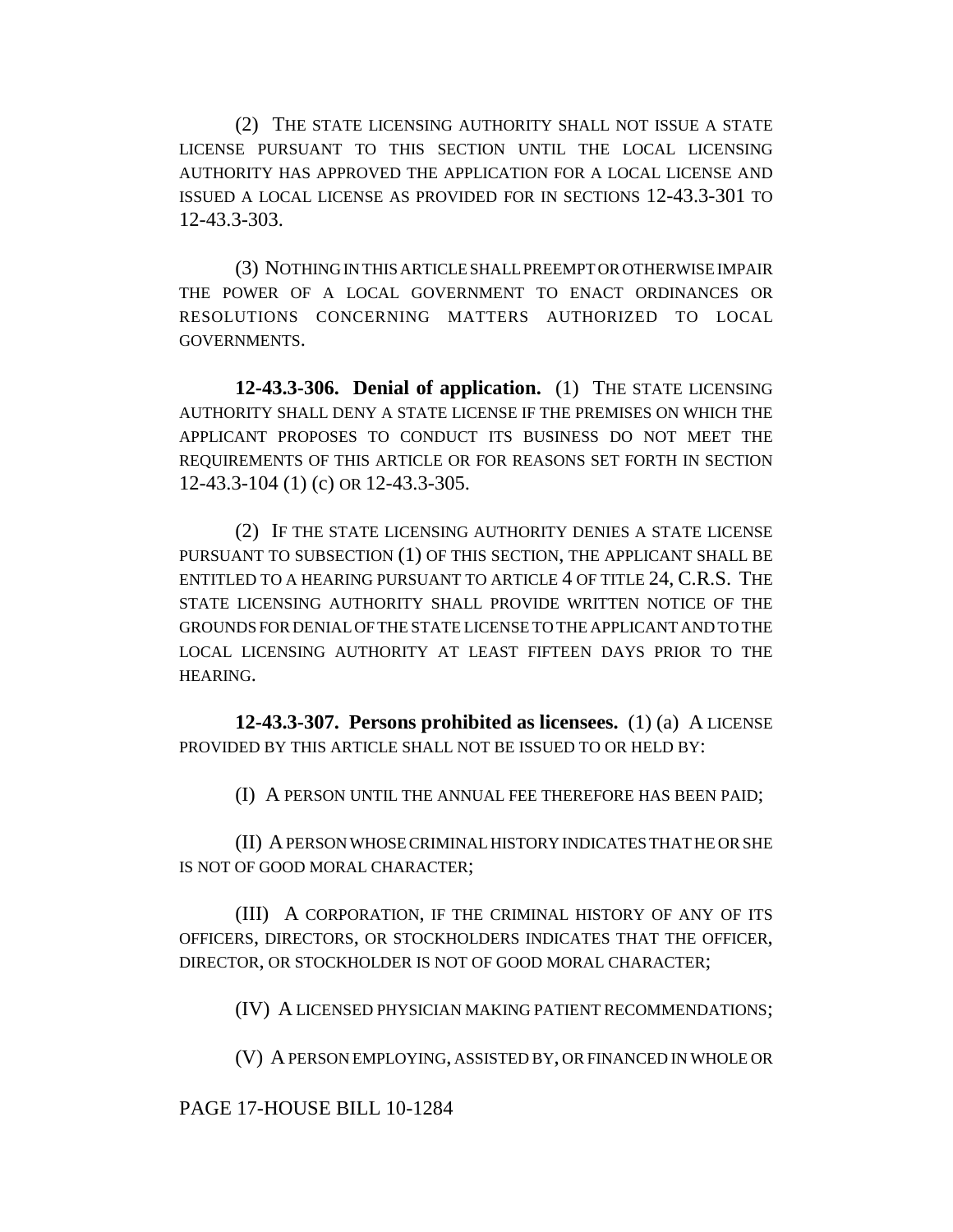IN PART BY ANY OTHER PERSON WHOSE CRIMINAL HISTORY INDICATES HE OR SHE IS NOT OF GOOD CHARACTER AND REPUTATION SATISFACTORY TO THE RESPECTIVE LICENSING AUTHORITY;

(VI) A PERSON UNDER TWENTY-ONE YEARS OF AGE;

(VII) A PERSON LICENSED PURSUANT TO THIS ARTICLE WHO, DURING A PERIOD OF LICENSURE, OR WHO, AT THE TIME OF APPLICATION, HAS FAILED TO:

(A) PROVIDE A SURETY BOND OR FILE ANY TAX RETURN WITH A TAXING AGENCY;

(B) PAY ANY TAXES, INTEREST, OR PENALTIES DUE;

(C) PAY ANY JUDGMENTS DUE TO A GOVERNMENT AGENCY;

(D) STAY OUT OF DEFAULT ON A GOVERNMENT-ISSUED STUDENT LOAN.

(E) PAY CHILD SUPPORT; OR

(F) REMEDY AN OUTSTANDING DELINQUENCY FOR TAXES OWED, AN OUTSTANDING DELINQUENCY FOR JUDGMENTS OWED TO A GOVERNMENT AGENCY, OR AN OUTSTANDING DELINQUENCY FOR CHILD SUPPORT.

(VIII) A PERSON WHO HAS DISCHARGED A SENTENCE IN THE FIVE YEARS IMMEDIATELY PRECEDING THE APPLICATION DATE FOR A CONVICTION OF A FELONY OR A PERSON WHO AT ANY TIME HAS BEEN CONVICTED OF A FELONY PURSUANT TO ANY STATE OR FEDERAL LAW REGARDING THE POSSESSION, DISTRIBUTION, OR USE OF A CONTROLLED SUBSTANCE.

(IX) A PERSON WHO EMPLOYS ANOTHER PERSON AT A MEDICAL MARIJUANA FACILITY WHO HAS NOT PASSED A CRIMINAL HISTORY RECORD CHECK;

(X) A SHERIFF, DEPUTY SHERIFF, POLICE OFFICER, OR PROSECUTING OFFICER, OR AN OFFICER OR EMPLOYEE OF THE STATE LICENSING AUTHORITY OR A LOCAL LICENSING AUTHORITY;

PAGE 18-HOUSE BILL 10-1284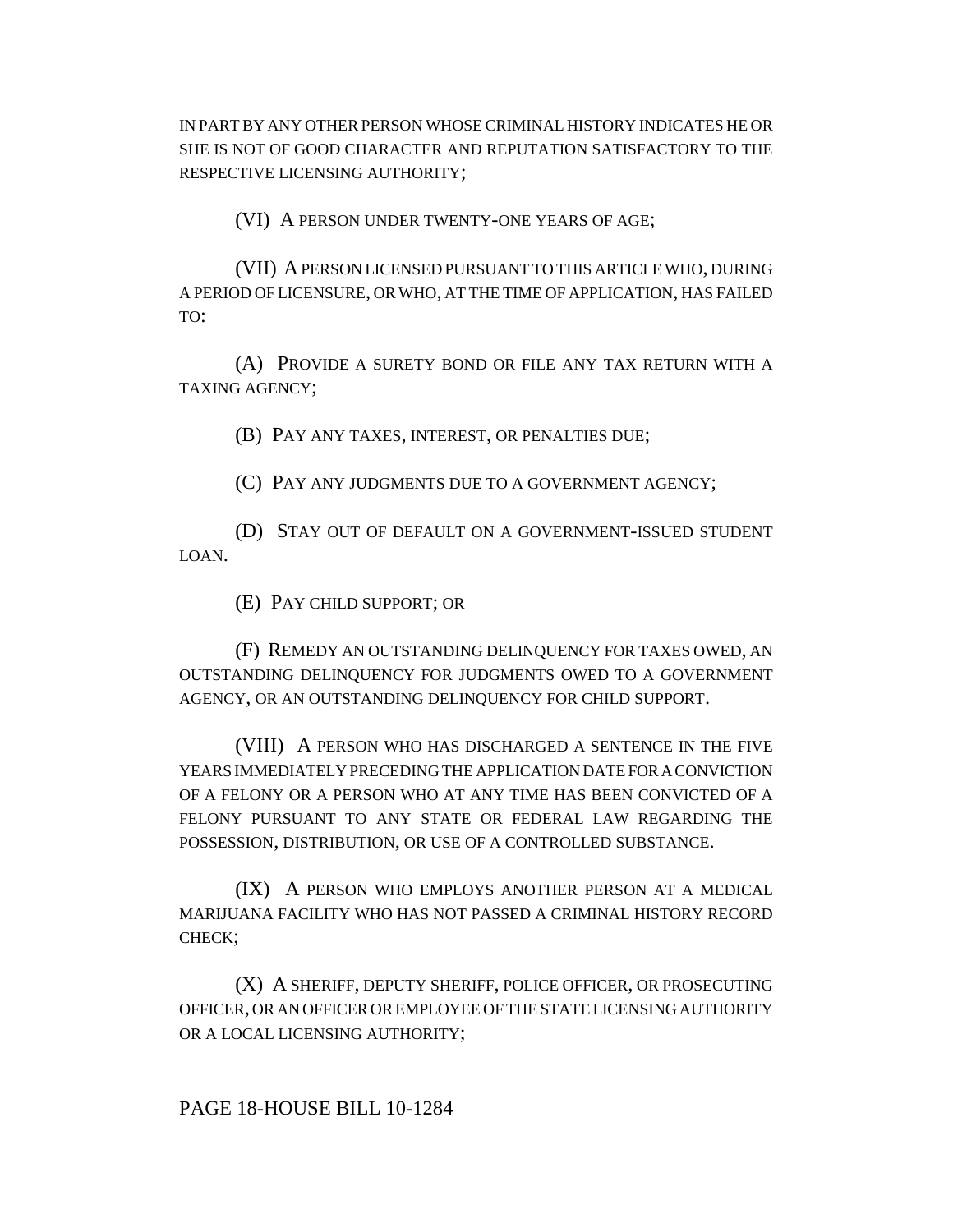(XI) A PERSON WHOSE AUTHORITY TO BE A PRIMARY CAREGIVER AS DEFINED IN SECTION 25-1.5-106 (2) HAS BEEN REVOKED BY THE STATE HEALTH AGENCY;

(XII) A PERSON FOR A LICENSE FOR A LOCATION THAT IS CURRENTLY LICENSED AS A RETAIL FOOD ESTABLISHMENT OR WHOLESALE FOOD REGISTRANT; OR

(XIII) A PERSON WHO HAS NOT BEEN A RESIDENT OF COLORADO FOR AT LEAST TWO YEARS PRIOR TO THE DATE OF THE PERSON'S APPLICATION; EXCEPT THAT FOR A PERSON WHO SUBMITS AN APPLICATION FOR LICENSURE PURSUANT TO THIS ARTICLE BY DECEMBER 15, 2010, THIS REQUIREMENT SHALL NOT APPLY TO THAT PERSON IF THE PERSON WAS A RESIDENT OF THE STATE OF COLORADO ON DECEMBER 15, 2009.

(2) (a) IN INVESTIGATING THE QUALIFICATIONS OF AN APPLICANT OR A LICENSEE, THE STATE LICENSING AUTHORITY MAY HAVE ACCESS TO CRIMINAL HISTORY RECORD INFORMATION FURNISHED BY A CRIMINAL JUSTICE AGENCY SUBJECT TO ANY RESTRICTIONS IMPOSED BY SUCH AGENCY. IN THE EVENT THE STATE LICENSING AUTHORITY CONSIDERS THE APPLICANT'S CRIMINAL HISTORY RECORD, THE STATE LICENSING AUTHORITY SHALL ALSO CONSIDER ANY INFORMATION PROVIDED BY THE APPLICANT REGARDING SUCH CRIMINAL HISTORY RECORD, INCLUDING BUT NOT LIMITED TO EVIDENCE OF REHABILITATION, CHARACTER REFERENCES, AND EDUCATIONAL ACHIEVEMENTS, ESPECIALLY THOSE ITEMS PERTAINING TO THE PERIOD OF TIME BETWEEN THE APPLICANT'S LAST CRIMINAL CONVICTION AND THE CONSIDERATION OF THE APPLICATION FOR A STATE LICENSE.

(b) AS USED IN PARAGRAPH (a) OF THIS SUBSECTION (2), "CRIMINAL JUSTICE AGENCY" MEANS ANY FEDERAL, STATE, OR MUNICIPAL COURT OR ANY GOVERNMENTAL AGENCY OR SUBUNIT OF SUCH AGENCY THAT ADMINISTERS CRIMINAL JUSTICE PURSUANT TO A STATUTE OR EXECUTIVE ORDER AND THAT ALLOCATES A SUBSTANTIAL PART OF ITS ANNUAL BUDGET TO THE ADMINISTRATION OF CRIMINAL JUSTICE.

(c) AT THE TIME OF FILING AN APPLICATION FOR ISSUANCE OR RENEWAL OF A STATE MEDICAL MARIJUANA CENTER LICENSE, MEDICAL MARIJUANA-INFUSED PRODUCT MANUFACTURER LICENSE, OR OPTIONAL PREMISES CULTIVATION LICENSE, AN APPLICANT SHALL SUBMIT A SET OF HIS OR HER FINGERPRINTS AND FILE PERSONAL HISTORY INFORMATION

#### PAGE 19-HOUSE BILL 10-1284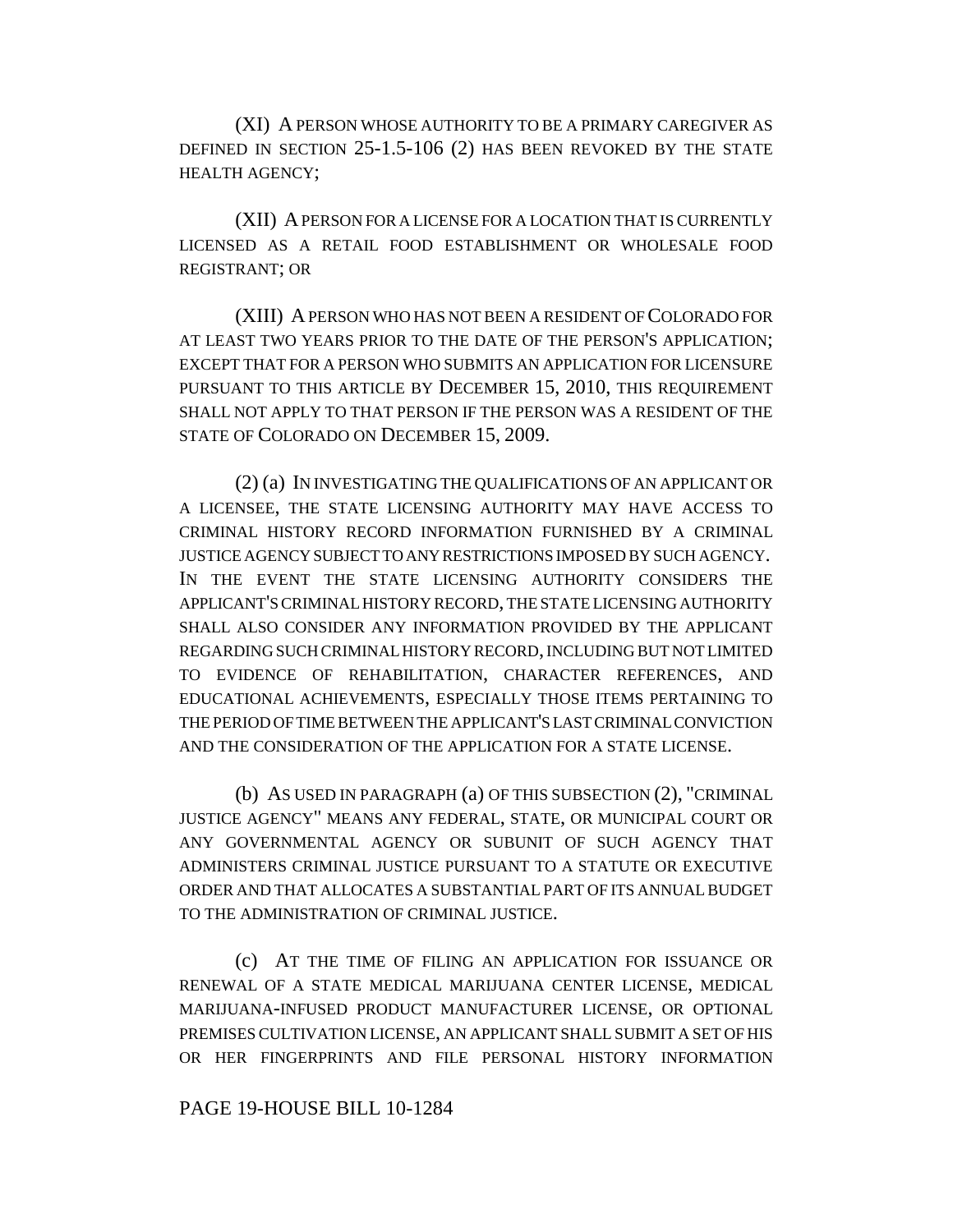CONCERNING THE APPLICANT'S QUALIFICATIONS FOR A STATE LICENSE ON FORMS PREPARED BY THE STATE LICENSING AUTHORITY. THE STATE LICENSING AUTHORITY SHALL SUBMIT THE FINGERPRINTS TO THE COLORADO BUREAU OF INVESTIGATION FOR THE PURPOSE OF CONDUCTING FINGERPRINT-BASED CRIMINAL HISTORY RECORD CHECKS. THE COLORADO BUREAU OF INVESTIGATION SHALL FORWARD THE FINGERPRINTS TO THE FEDERAL BUREAU OF INVESTIGATION FOR THE PURPOSE OF CONDUCTING FINGERPRINT-BASED CRIMINAL HISTORY RECORD CHECKS. THE STATE LICENSING AUTHORITY MAY ACQUIRE A NAME-BASED CRIMINAL HISTORY RECORD CHECK FOR AN APPLICANT OR A LICENSE HOLDER WHO HAS TWICE SUBMITTED TO A FINGERPRINT-BASED CRIMINAL HISTORY RECORD CHECK AND WHOSE FINGERPRINTS ARE UNCLASSIFIABLE. AN APPLICANT WHO HAS PREVIOUSLY SUBMITTED FINGERPRINTS FOR STATE LICENSING PURPOSES MAY REQUEST THAT THE FINGERPRINTS ON FILE BE USED. THE STATE LICENSING AUTHORITY SHALL USE THE INFORMATION RESULTING FROM THE FINGERPRINT-BASED CRIMINAL HISTORY RECORD CHECK TO INVESTIGATE AND DETERMINE WHETHER AN APPLICANT IS QUALIFIED TO HOLD A STATE LICENSE PURSUANT TO THIS ARTICLE. THE STATE LICENSING AUTHORITY MAY VERIFY ANY OF THE INFORMATION AN APPLICANT IS REQUIRED TO SUBMIT.

**12-43.3-308. Restrictions for applications for new licenses.** (1) THE STATE OR A LOCAL LICENSING AUTHORITY SHALL NOT RECEIVE OR ACT UPON AN APPLICATION FOR THE ISSUANCE OF A STATE OR LOCAL LICENSE PURSUANT TO THIS ARTICLE:

(a) IF THE APPLICATION FOR A STATE OR LOCAL LICENSE CONCERNS A PARTICULAR LOCATION THAT IS THE SAME AS OR WITHIN ONE THOUSAND FEET OF A LOCATION FOR WHICH, WITHIN THE TWO YEARS IMMEDIATELY PRECEDING THE DATE OF THE APPLICATION, THE STATE OR A LOCAL LICENSING AUTHORITY DENIED AN APPLICATION FOR THE SAME CLASS OF LICENSE DUE TO THE NATURE OF THE USE OR OTHER CONCERN RELATED TO THE LOCATION;

(b) UNTIL IT IS ESTABLISHED THAT THE APPLICANT IS, OR WILL BE, ENTITLED TO POSSESSION OF THE PREMISES FOR WHICH APPLICATION IS MADE UNDER A LEASE, RENTAL AGREEMENT, OR OTHER ARRANGEMENT FOR POSSESSION OF THE PREMISES OR BY VIRTUE OF OWNERSHIP OF THE PREMISES;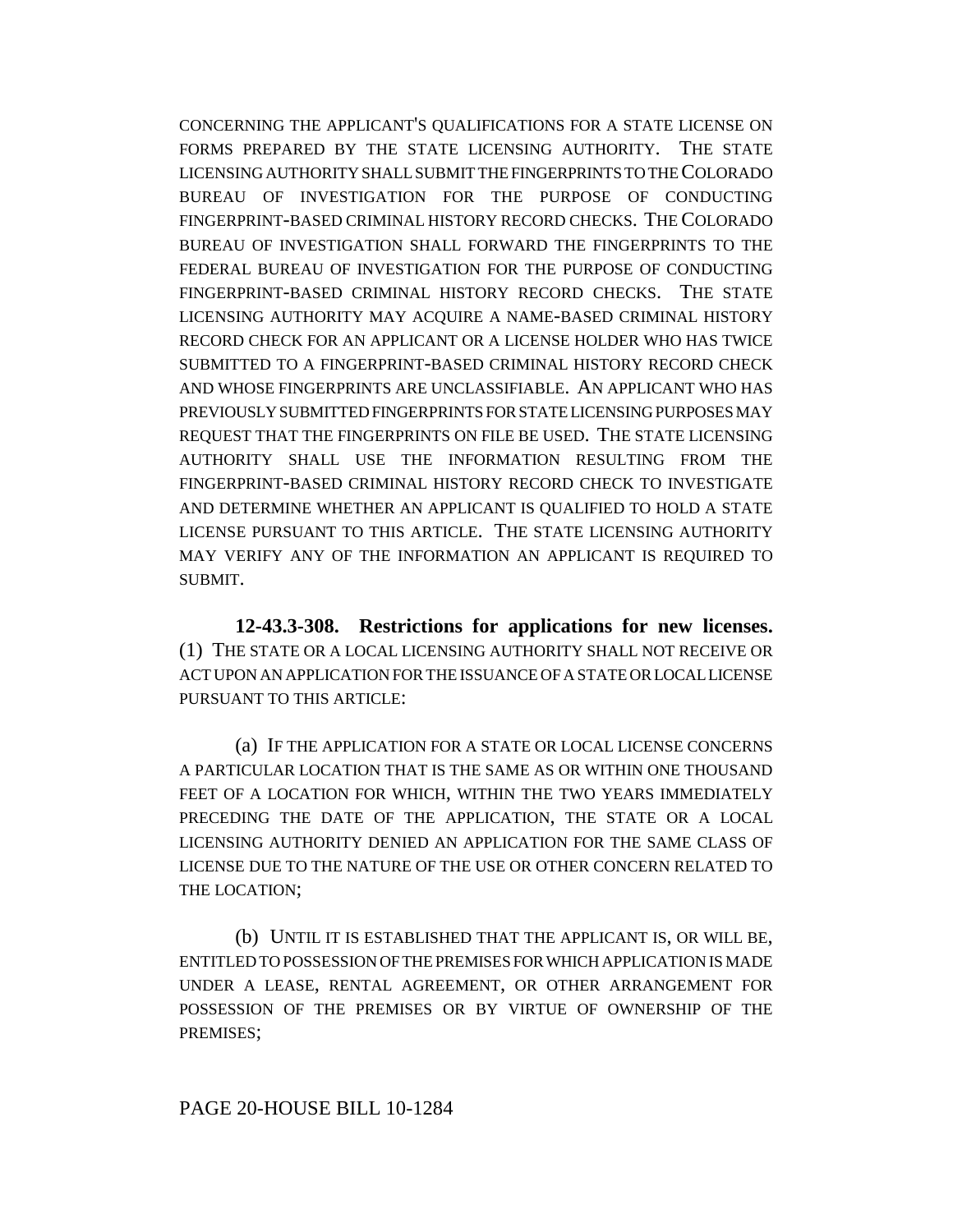(c) FOR A LOCATION IN AN AREA WHERE THE CULTIVATION, MANUFACTURE, AND SALE OF MEDICAL MARIJUANA AS CONTEMPLATED IS NOT PERMITTED UNDER THE APPLICABLE ZONING LAWS OF THE MUNICIPALITY, CITY AND COUNTY, OR COUNTY;

(d) (I) IF THE BUILDING IN WHICH MEDICAL MARIJUANA IS TO BE SOLD IS LOCATED WITHIN ONE THOUSAND FEET OF A SCHOOL, AN ALCOHOL OR DRUG TREATMENT FACILITY, OR THE PRINCIPAL CAMPUS OF A COLLEGE, UNIVERSITY, OR SEMINARY, OR A RESIDENTIAL CHILD CARE FACILITY. THE PROVISIONS OF THIS SECTION SHALL NOT AFFECT THE RENEWAL OR RE-ISSUANCE OF A LICENSE ONCE GRANTED OR APPLY TO LICENSED PREMISES LOCATED OR TO BE LOCATED ON LAND OWNED BY A MUNICIPALITY, NOR SHALL THE PROVISIONS OF THIS SECTION APPLY TO AN EXISTING LICENSED PREMISES ON LAND OWNED BY THE STATE, OR APPLY TO A LICENSE IN EFFECT AND ACTIVELY DOING BUSINESS BEFORE SAID PRINCIPAL CAMPUS WAS CONSTRUCTED. THE LOCAL LICENSING AUTHORITY OF A CITY AND COUNTY, BY RULE OR REGULATION, THE GOVERNING BODY OF A MUNICIPALITY, BY ORDINANCE, AND THE GOVERNING BODY OF A COUNTY, BY RESOLUTION, MAY VARY THE DISTANCE RESTRICTIONS IMPOSED BY THIS SUBPARAGRAPH (I) FOR A LICENSE OR MAY ELIMINATE ONE OR MORE TYPES OF SCHOOLS, CAMPUSES, OR FACILITIES FROM THE APPLICATION OF A DISTANCE RESTRICTION ESTABLISHED BY OR PURSUANT TO THIS SUBPARAGRAPH (I).

(II) THE DISTANCES REFERRED TO IN THIS PARAGRAPH (d) ARE TO BE COMPUTED BY DIRECT MEASUREMENT FROM THE NEAREST PROPERTY LINE OF THE LAND USED FOR A SCHOOL OR CAMPUS TO THE NEAREST PORTION OF THE BUILDING IN WHICH MEDICAL MARIJUANA IS TO BE SOLD, USING A ROUTE OF DIRECT PEDESTRIAN ACCESS.

(III) IN ADDITION TO THE REQUIREMENTS OF SECTION 12-43.3-303 (2), THE LOCAL LICENSING AUTHORITY SHALL CONSIDER THE EVIDENCE AND MAKE A SPECIFIC FINDING OF FACT AS TO WHETHER THE BUILDING IN WHICH THE MEDICAL MARIJUANA IS TO BE SOLD IS LOCATED WITHIN ANY DISTANCE RESTRICTIONS ESTABLISHED BY OR PURSUANT TO THIS PARAGRAPH (d).

**12-43.3-309. Transfer of ownership.** (1) A STATE OR LOCAL LICENSE GRANTED UNDER THE PROVISIONS OF THIS ARTICLE SHALL NOT BE TRANSFERABLE EXCEPT AS PROVIDED IN THIS SECTION, BUT THIS SECTION SHALL NOT PREVENT A CHANGE OF LOCATION AS PROVIDED IN SECTION 12-43.3-310 (13).

#### PAGE 21-HOUSE BILL 10-1284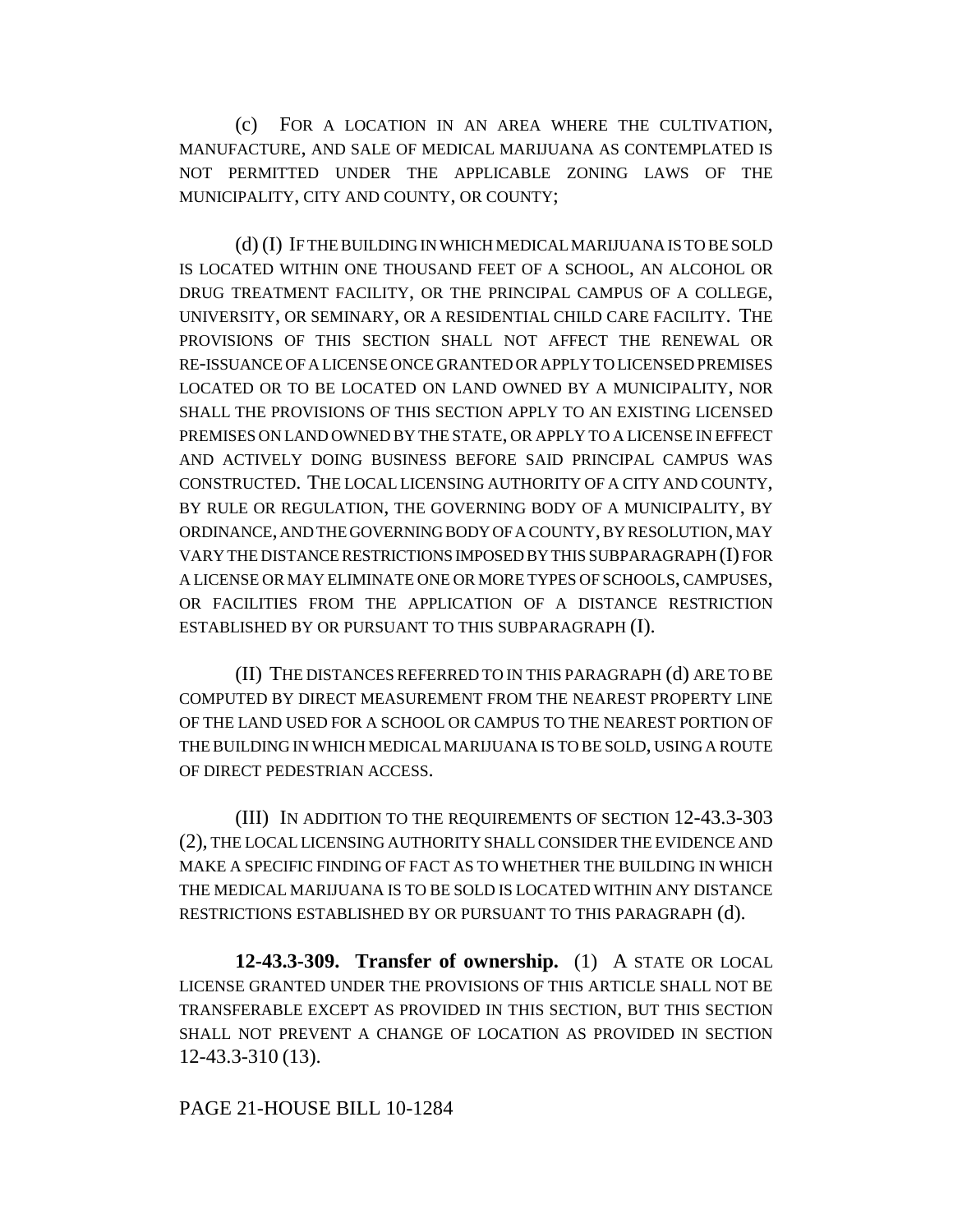(2) FOR A TRANSFER OF OWNERSHIP, A LICENSE HOLDER SHALL APPLY TO THE STATE AND LOCAL LICENSING AUTHORITIES ON FORMS PREPARED AND FURNISHED BY THE STATE LICENSING AUTHORITY. IN DETERMINING WHETHER TO PERMIT A TRANSFER OF OWNERSHIP, THE STATE AND LOCAL LICENSING AUTHORITIES SHALL CONSIDER ONLY THE REQUIREMENTS OF THIS ARTICLE, ANY RULES PROMULGATED BY THE STATE LICENSING AUTHORITY, AND ANY OTHER LOCAL RESTRICTIONS. THE LOCAL LICENSING AUTHORITY MAY HOLD A HEARING ON THE APPLICATION FOR TRANSFER OF OWNERSHIP. THE LOCAL LICENSING AUTHORITY SHALL NOT HOLD A HEARING PURSUANT TO THIS SUBSECTION (2) UNTIL THE LOCAL LICENSING AUTHORITY HAS POSTED A NOTICE OF HEARING IN THE MANNER DESCRIBED IN SECTION 12-43.3-302 (2) ON THE LICENSED MEDICAL MARIJUANA CENTER PREMISES FOR A PERIOD OF TEN DAYS AND HAS PROVIDED NOTICE OF THE HEARING TO THE APPLICANT AT LEAST TEN DAYS PRIOR TO THE HEARING. ANY TRANSFER OF OWNERSHIP HEARING BY THE STATE LICENSING AUTHORITY SHALL BE HELD IN COMPLIANCE WITH THE REQUIREMENTS SPECIFIED IN SECTION 12-43.3-302.

**12-43.3-310. Licensing in general.** (1) THIS ARTICLE AUTHORIZES A COUNTY, MUNICIPALITY, OR CITY AND COUNTY TO PROHIBIT THE OPERATION OF MEDICAL MARIJUANA CENTERS, OPTIONAL PREMISES CULTIVATION OPERATIONS, AND MEDICAL MARIJUANA-INFUSED PRODUCTS MANUFACTURERS' LICENSES AND TO ENACT REASONABLE REGULATIONS OR OTHER RESTRICTIONS APPLICABLE TO MEDICAL MARIJUANA CENTERS, OPTIONAL PREMISES CULTIVATION LICENSES, AND MEDICAL MARIJUANA-INFUSED PRODUCTS MANUFACTURERS' LICENSES BASED ON LOCAL GOVERNMENT ZONING, HEALTH, SAFETY, AND PUBLIC WELFARE LAWS FOR THE DISTRIBUTION OF MEDICAL MARIJUANA THAT ARE MORE RESTRICTIVE THAN THIS ARTICLE.

(2) A MEDICAL MARIJUANA CENTER, OPTIONAL PREMISES CULTIVATION OPERATION, OR MEDICAL MARIJUANA-INFUSED PRODUCTS MANUFACTURER MAY NOT OPERATE UNTIL IT HAS BEEN LICENSED BY THE LOCAL LICENSING AUTHORITY AND THE STATE LICENSING AUTHORITY PURSUANT TO THIS ARTICLE. IN CONNECTION WITH A LICENSE, THE APPLICANT SHALL PROVIDE A COMPLETE AND ACCURATE LIST OF ALL OWNERS, OFFICERS, AND EMPLOYEES WHO WORK AT, MANAGE, OWN, OR ARE OTHERWISE ASSOCIATED WITH THE OPERATION AND SHALL PROVIDE A COMPLETE AND ACCURATE APPLICATION AS REQUIRED BY THE STATE LICENSING AUTHORITY.

### PAGE 22-HOUSE BILL 10-1284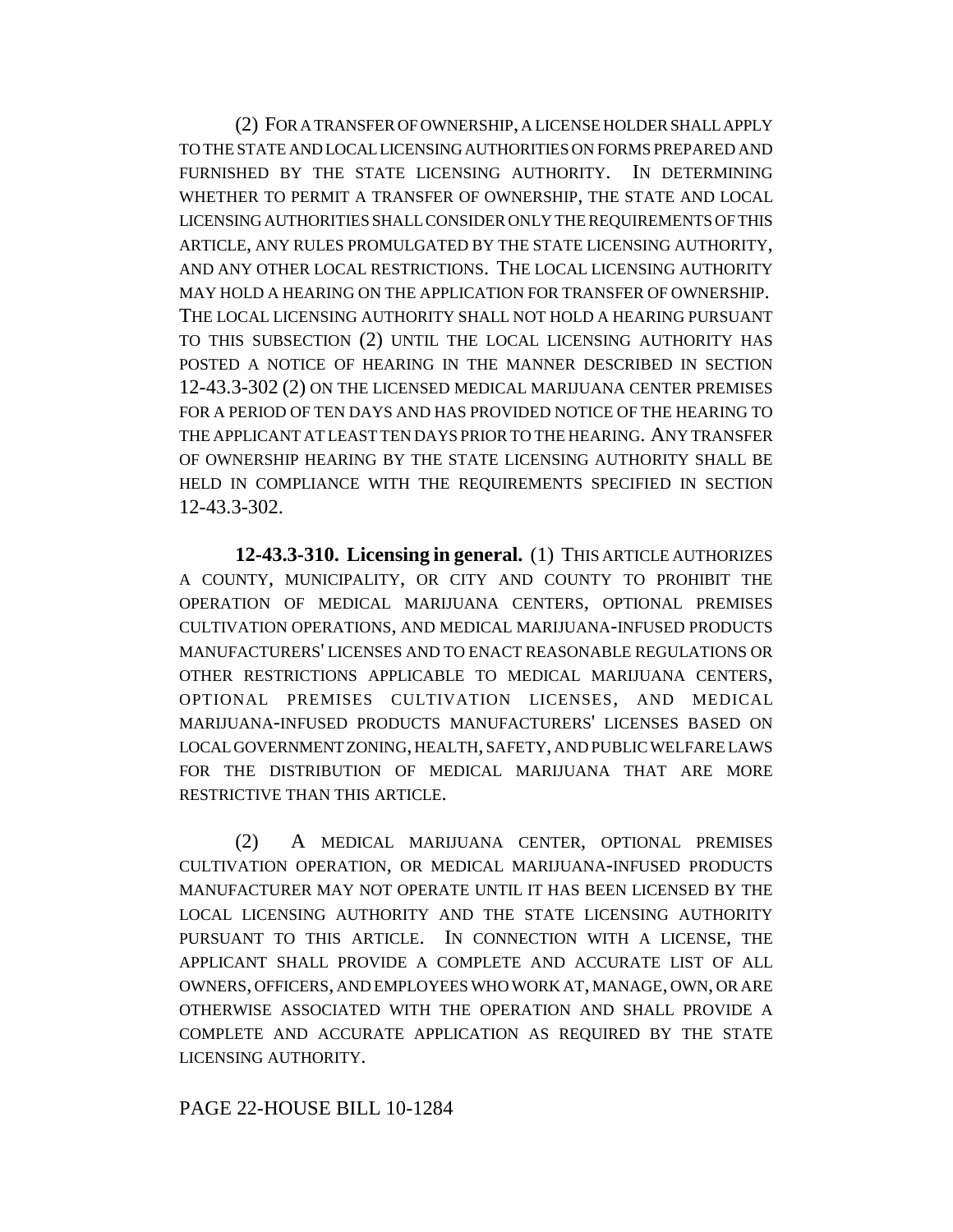(3) A MEDICAL MARIJUANA CENTER, OPTIONAL PREMISES CULTIVATION OPERATION, OR MEDICAL MARIJUANA-INFUSED PRODUCTS MANUFACTURER SHALL NOTIFY THE STATE LICENSING AUTHORITY IN WRITING WITHIN TEN DAYS AFTER AN OWNER, OFFICER, OR EMPLOYEE CEASES TO WORK AT, MANAGE, OWN, OR OTHERWISE BE ASSOCIATED WITH THE OPERATION. THE OWNER, OFFICER, OR EMPLOYEE SHALL SURRENDER HIS OR HER IDENTIFICATION CARD TO THE STATE LICENSING AUTHORITY ON OR BEFORE THE DATE OF THE NOTIFICATION.

(4) A MEDICAL MARIJUANA CENTER, OPTIONAL PREMISES CULTIVATION OPERATION, OR MEDICAL MARIJUANA-INFUSED PRODUCTS MANUFACTURER SHALL NOTIFY THE STATE LICENSING AUTHORITY IN WRITING OF THE NAME, ADDRESS, AND DATE OF BIRTH OF AN OWNER, OFFICER, MANAGER, OR EMPLOYEE BEFORE THE NEW OWNER, OFFICER, OR EMPLOYEE BEGINS WORKING AT, MANAGING, OWNING, OR BEING ASSOCIATED WITH THE OPERATION. THE OWNER, OFFICER, MANAGER, OR EMPLOYEE SHALL PASS A FINGERPRINT-BASED CRIMINAL HISTORY RECORD CHECK AS REQUIRED BY THE STATE LICENSING AUTHORITY AND OBTAIN THE REQUIRED IDENTIFICATION PRIOR TO BEING ASSOCIATED WITH, MANAGING, OWNING, OR WORKING AT THE OPERATION.

(5) A MEDICAL MARIJUANA CENTER, OPTIONAL PREMISES CULTIVATION OPERATION, OR MEDICAL MARIJUANA-INFUSED PRODUCTS MANUFACTURER SHALL NOT ACQUIRE, POSSESS, CULTIVATE, DELIVER, TRANSFER, TRANSPORT, SUPPLY, OR DISPENSE MARIJUANA FOR ANY PURPOSE EXCEPT TO ASSIST PATIENTS, AS DEFINED BY SECTION 14(1) OF ARTICLE XVIII OF THE STATE CONSTITUTION.

(6) ALL OWNERS, OFFICERS, MANAGERS, AND EMPLOYEES OF A MEDICAL MARIJUANA CENTER, OPTIONAL PREMISES CULTIVATION OPERATION, OR MEDICAL MARIJUANA-INFUSED PRODUCTS MANUFACTURER SHALL BE RESIDENTS OF COLORADO. A LOCAL LICENSING AUTHORITY SHALL NOT ISSUE A LICENSE PROVIDED FOR IN THIS ARTICLE UNTIL THAT SHARE OF THE LICENSE APPLICATION FEE DUE TO THE STATE HAS BEEN RECEIVED BY THE DEPARTMENT OF REVENUE. ALL LICENSES GRANTED PURSUANT TO THIS ARTICLE SHALL BE VALID FOR A PERIOD NOT TO EXCEED TWO YEARS FROM THE DATE OF ISSUANCE UNLESS REVOKED OR SUSPENDED PURSUANT TO THIS ARTICLE OR THE RULES PROMULGATED PURSUANT TO THIS ARTICLE.

### PAGE 23-HOUSE BILL 10-1284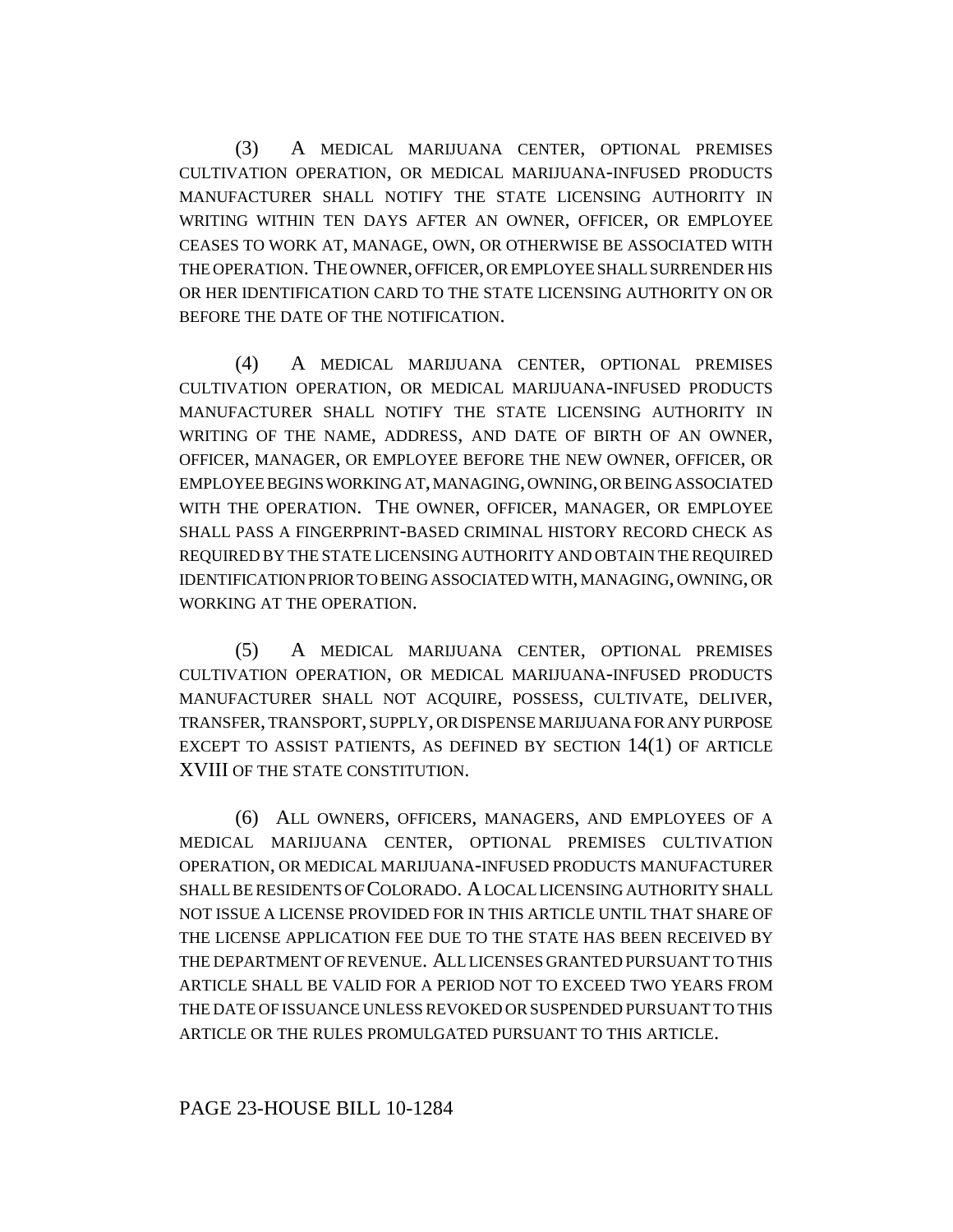(7) BEFORE GRANTING A LOCAL OR STATE LICENSE, THE RESPECTIVE LICENSING AUTHORITY MAY CONSIDER, EXCEPT WHERE THIS ARTICLE SPECIFICALLY PROVIDES OTHERWISE, THE REQUIREMENTS OF THIS ARTICLE AND ANY RULES PROMULGATED PURSUANT TO THIS ARTICLE, AND ALL OTHER REASONABLE RESTRICTIONS THAT ARE OR MAY BE PLACED UPON THE LICENSEE BY THE LICENSING AUTHORITY. WITH RESPECT TO A SECOND OR ADDITIONAL LICENSE FOR THE SAME LICENSEE OR THE SAME OWNER OF ANOTHER LICENSED BUSINESS PURSUANT TO THIS ARTICLE, EACH LICENSING AUTHORITY SHALL CONSIDER THE EFFECT ON COMPETITION OF GRANTING OR DENYING THE ADDITIONAL LICENSES TO SUCH LICENSEE AND SHALL NOT APPROVE AN APPLICATION FOR A SECOND OR ADDITIONAL LICENSE THAT WOULD HAVE THE EFFECT OF RESTRAINING COMPETITION.

(8) (a) EACH LICENSE ISSUED UNDER THIS ARTICLE IS SEPARATE AND DISTINCT. IT IS UNLAWFUL FOR A PERSON TO EXERCISE ANY OF THE PRIVILEGES GRANTED UNDER A LICENSE OTHER THAN THE LICENSE THAT THE PERSON HOLDS OR FOR A LICENSEE TO ALLOW ANY OTHER PERSON TO EXERCISE THE PRIVILEGES GRANTED UNDER THE LICENSEE'S LICENSE. A SEPARATE LICENSE SHALL BE REQUIRED FOR EACH SPECIFIC BUSINESS OR BUSINESS ENTITY AND EACH GEOGRAPHICAL LOCATION.

(b) AT ALL TIMES, A LICENSEE SHALL POSSESS AND MAINTAIN POSSESSION OF THE PREMISES OR OPTIONAL PREMISES FOR WHICH THE LICENSE IS ISSUED BY OWNERSHIP, LEASE, RENTAL, OR OTHER ARRANGEMENT FOR POSSESSION OF THE PREMISES.

(9) (a) THE LICENSES PROVIDED PURSUANT TO THIS ARTICLE SHALL SPECIFY THE DATE OF ISSUANCE, THE PERIOD OF LICENSURE, THE NAME OF THE LICENSEE, AND THE PREMISES OR OPTIONAL PREMISES LICENSED. THE LICENSEE SHALL CONSPICUOUSLY PLACE THE LICENSE AT ALL TIMES ON THE LICENSED PREMISES OR OPTIONAL PREMISES.

(b) A LOCAL LICENSING AUTHORITY SHALL NOT TRANSFER LOCATION OF OR RENEW A LICENSE TO SELL MEDICAL MARIJUANA UNTIL THE APPLICANT FOR THE LICENSE PRODUCES A LICENSE ISSUED AND GRANTED BY THE STATE LICENSING AUTHORITY COVERING THE WHOLE PERIOD FOR WHICH A LICENSE OR LICENSE RENEWAL IS SOUGHT.

(10) IN COMPUTING ANY PERIOD OF TIME PRESCRIBED BY THIS ARTICLE, THE DAY OF THE ACT, EVENT, OR DEFAULT FROM WHICH THE

### PAGE 24-HOUSE BILL 10-1284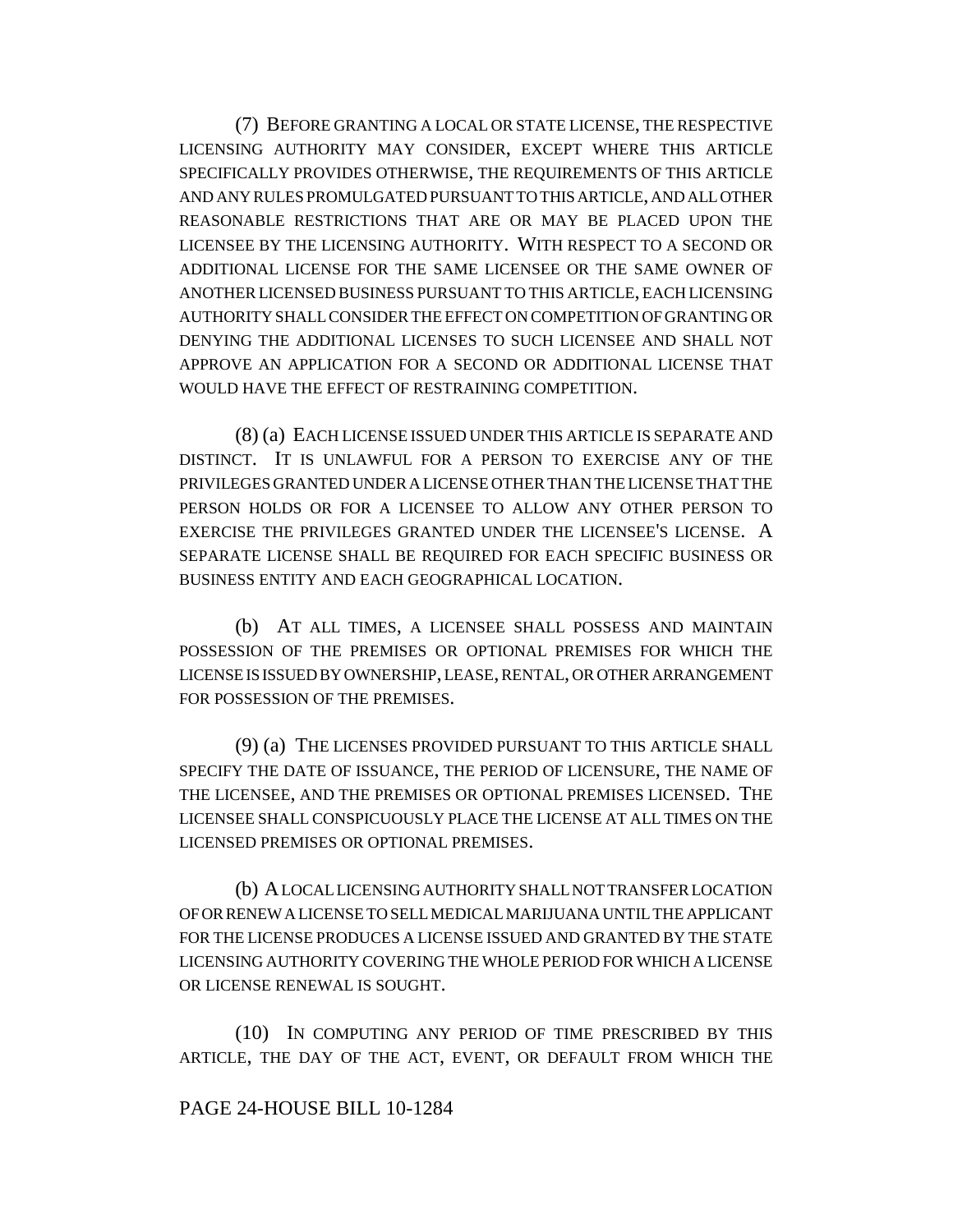DESIGNATED PERIOD OF TIME BEGINS TO RUN SHALL NOT BE INCLUDED. SATURDAYS, SUNDAYS, AND LEGAL HOLIDAYS SHALL BE COUNTED AS ANY OTHER DAY.

(11) A LICENSEE SHALL REPORT EACH TRANSFER OR CHANGE OF FINANCIAL INTEREST IN THE LICENSE TO THE STATE AND LOCAL LICENSING AUTHORITIES, THIRTY DAYS PRIOR TO ANY TRANSFER OR CHANGE PURSUANT TO SECTION 12-43.3-309. A REPORT SHALL BE REQUIRED FOR TRANSFERS OF CAPITAL STOCK OF ANY CORPORATION REGARDLESS OF SIZE.

(12) EACH LICENSEE SHALL MANAGE THE LICENSED PREMISES HIMSELF OR HERSELF OR EMPLOY A SEPARATE AND DISTINCT MANAGER ON THE PREMISES AND SHALL REPORT THE NAME OF THE MANAGER TO THE STATE AND LOCAL LICENSING AUTHORITIES. THE LICENSEE SHALL REPORT ANY CHANGE IN MANAGER TO THE STATE AND LOCAL LICENSING AUTHORITIES THIRTY DAYS PRIOR TO THE CHANGE PURSUANT TO SECTION 12-43.3-309.

(13) (a) A LICENSEE MAY MOVE HIS OR HER PERMANENT LOCATION TO ANY OTHER PLACE IN THE SAME MUNICIPALITY OR CITY AND COUNTY FOR WHICH THE LICENSE WAS ORIGINALLY GRANTED, OR IN THE SAME COUNTY IF THE LICENSE WAS GRANTED FOR A PLACE OUTSIDE THE CORPORATE LIMITS OF A MUNICIPALITY OR CITY AND COUNTY, BUT IT SHALL BE UNLAWFUL TO CULTIVATE, MANUFACTURE, DISTRIBUTE OR SELL MEDICAL MARIJUANA AT ANY SUCH PLACE UNTIL PERMISSION TO DO SO IS GRANTED BY THE STATE AND LOCAL LICENSING AUTHORITIES PROVIDED FOR IN THIS ARTICLE.

(b) IN PERMITTING A CHANGE OF LOCATION, THE STATE AND LOCAL LICENSING AUTHORITIES SHALL CONSIDER ALL REASONABLE RESTRICTIONS THAT ARE OR MAY BE PLACED UPON THE NEW LOCATION BY THE GOVERNING BOARD OR LOCAL LICENSING AUTHORITY OF THE MUNICIPALITY, CITY AND COUNTY, OR COUNTY AND ANY SUCH CHANGE IN LOCATION SHALL BE IN ACCORDANCE WITH ALL REQUIREMENTS OF THIS ARTICLE AND RULES PROMULGATED PURSUANT TO THIS ARTICLE.

(14) THE LOCATION OF AN OPTIONAL PREMISES CULTIVATION OPERATION AS DESCRIBED IN SECTION 12-43.3-403 SHALL BE A CONFIDENTIAL RECORD AND SHALL BE EXEMPT FROM THE COLORADO OPEN RECORDS ACT. STATE AND LOCAL LICENSING AUTHORITIES SHALL KEEP THE LOCATION OF AN OPTIONAL PREMISES CULTIVATION OPERATION

#### PAGE 25-HOUSE BILL 10-1284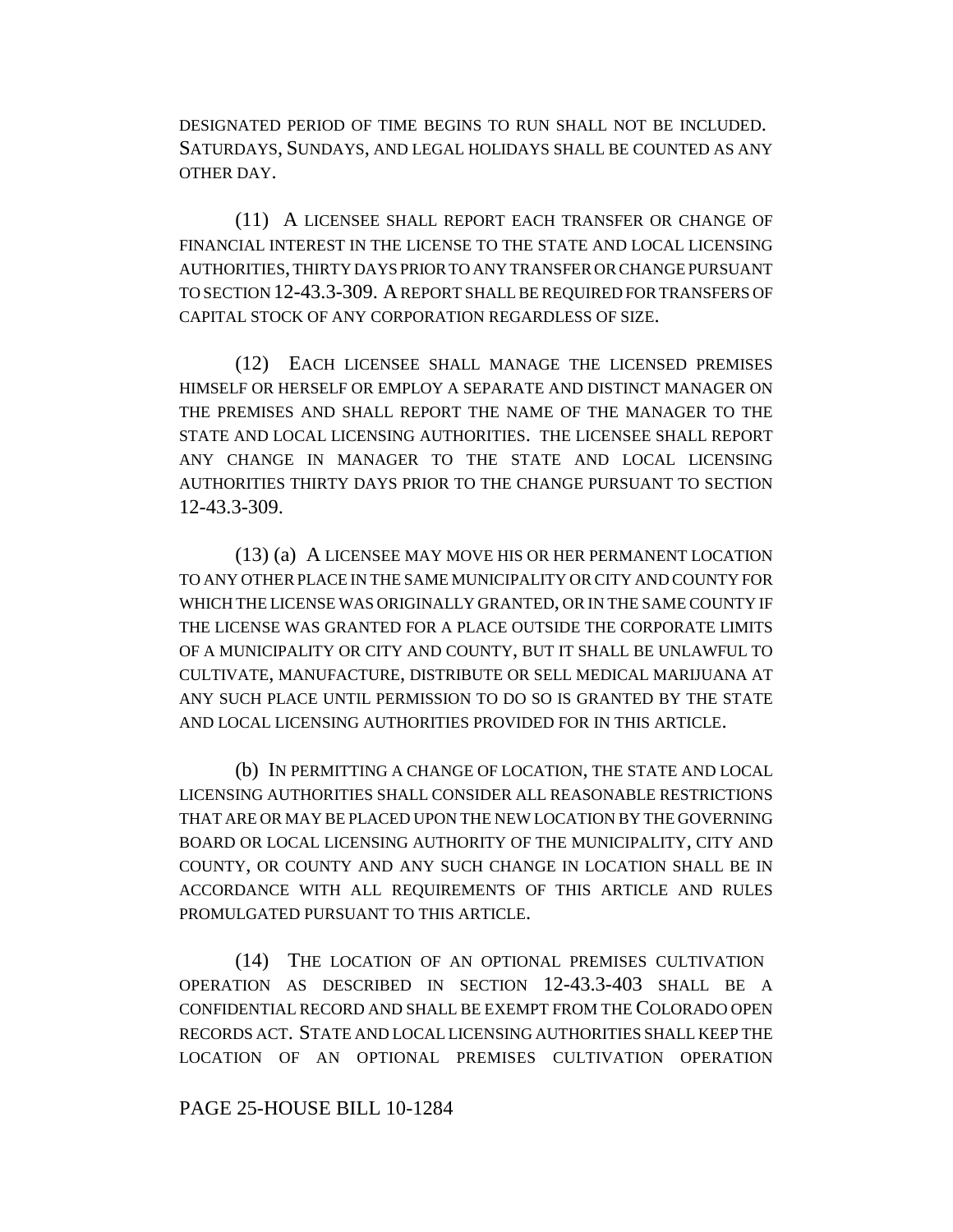CONFIDENTIAL AND SHALL REDACT THE LOCATION FROM ALL PUBLIC RECORDS. NOTWITHSTANDING ANY PROVISION OF LAW TO THE CONTRARY, A STATE OR LOCAL LICENSING AGENCY MAY SHARE INFORMATION REGARDING THE LOCATION OF AN OPTIONAL PREMISES CULTIVATION OPERATION WITH A PEACE OFFICER OR A LAW ENFORCEMENT AGENCY.

**12-43.3-311. License renewal.** (1) NINETY DAYS PRIOR TO THE EXPIRATION DATE OF AN EXISTING LICENSE, THE STATE LICENSING AUTHORITY SHALL NOTIFY THE LICENSEE OF THE EXPIRATION DATE BY FIRST CLASS MAIL AT THE LICENSEE'S ADDRESS OF RECORD WITH THE STATE LICENSING AUTHORITY. A LICENSEE SHALL APPLY FOR THE RENEWAL OF AN EXISTING LICENSE TO THE LOCAL LICENSING AUTHORITY NOT LESS THAN FORTY-FIVE DAYS AND TO THE STATE LICENSING AUTHORITY NOT LESS THAN THIRTY DAYS PRIOR TO THE DATE OF EXPIRATION. A LOCAL LICENSING AUTHORITY SHALL NOT ACCEPT AN APPLICATION FOR RENEWAL OF A LICENSE AFTER THE DATE OF EXPIRATION, EXCEPT AS PROVIDED IN SUBSECTION (2) OF THIS SECTION. THE STATE LICENSING AUTHORITY MAY EXTEND THE EXPIRATION DATE OF THE LICENSE AND ACCEPT A LATE APPLICATION FOR RENEWAL OF A LICENSE PROVIDED THAT THE APPLICANT HAS FILED A TIMELY RENEWAL APPLICATION WITH THE LOCAL LICENSING AUTHORITY. ALL RENEWALS FILED WITH THE LOCAL LICENSING AUTHORITY AND SUBSEQUENTLY APPROVED BY THE LOCAL LICENSING AUTHORITY SHALL NEXT BE PROCESSED BY THE STATE LICENSING AUTHORITY. THE STATE OR THE LOCAL LICENSING AUTHORITY, IN ITS DISCRETION, SUBJECT TO THE REQUIREMENTS OF THIS SUBSECTION (1) AND SUBSECTION (2) OF THIS SECTION AND BASED UPON REASONABLE GROUNDS, MAY WAIVE THE FORTY-FIVE-DAY OR THIRTY-DAY TIME REQUIREMENTS SET FORTH IN THIS SUBSECTION (1). THE LOCAL LICENSING AUTHORITY MAY HOLD A HEARING ON THE APPLICATION FOR RENEWAL ONLY IF THE LICENSEE HAS HAD COMPLAINTS FILED AGAINST IT, HAS A HISTORY OF VIOLATIONS, OR THERE ARE ALLEGATIONS AGAINST THE LICENSEE THAT WOULD CONSTITUTE GOOD CAUSE. THE LOCAL LICENSING AUTHORITY SHALL NOT HOLD A RENEWAL HEARING PROVIDED FOR BY THIS SUBSECTION (1) FOR A MEDICAL MARIJUANA CENTER UNTIL IT HAS POSTED A NOTICE OF HEARING ON THE LICENSED MEDICAL MARIJUANA CENTER PREMISES IN THE MANNER DESCRIBED IN SECTION 12-43.3-302 (2) FOR A PERIOD OF TEN DAYS AND PROVIDED NOTICE TO THE APPLICANT AT LEAST TEN DAYS PRIOR TO THE HEARING. THE LOCAL LICENSING AUTHORITY MAY REFUSE TO RENEW ANY LICENSE FOR GOOD CAUSE, SUBJECT TO JUDICIAL REVIEW.

#### PAGE 26-HOUSE BILL 10-1284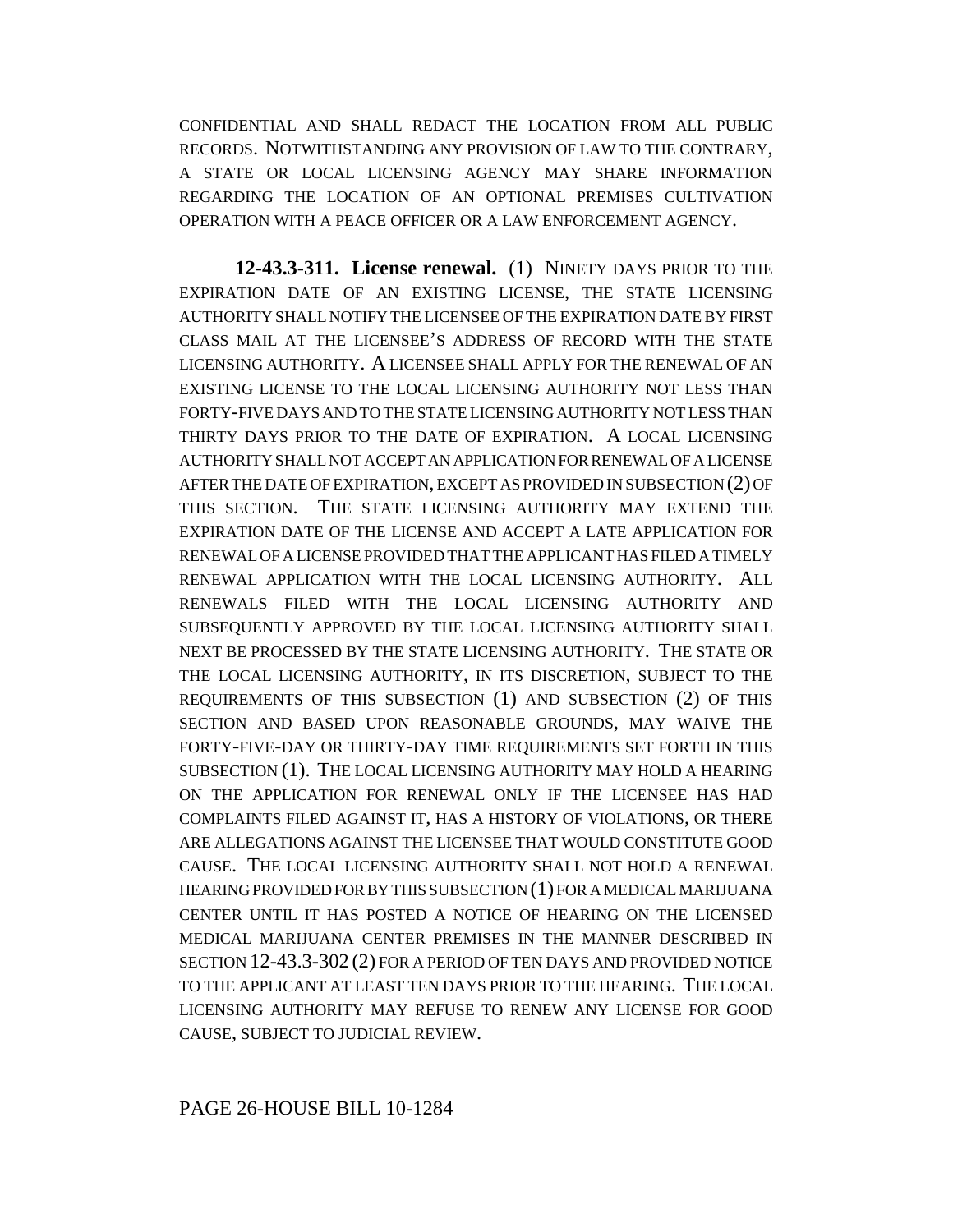(2) (a) NOTWITHSTANDING THE PROVISIONS OF SUBSECTION (1) OF THIS SECTION, A LICENSEE WHOSE LICENSE HAS BEEN EXPIRED FOR NOT MORE THAN NINETY DAYS MAY FILE A LATE RENEWAL APPLICATION UPON THE PAYMENT OF A NONREFUNDABLE LATE APPLICATION FEE OF FIVE HUNDRED DOLLARS TO THE LOCAL LICENSING AUTHORITY. A LICENSEE WHO FILES A LATE RENEWAL APPLICATION AND PAYS THE REQUISITE FEES MAY CONTINUE TO OPERATE UNTIL BOTH THE STATE AND LOCAL LICENSING AUTHORITIES HAVE TAKEN FINAL ACTION TO APPROVE OR DENY THE LICENSEE'S LATE RENEWAL APPLICATION UNLESS THE STATE OR LOCAL LICENSING AUTHORITY SUMMARILY SUSPENDS THE LICENSE PURSUANT TO ARTICLE 4 OF TITLE 24, C.R.S., THIS ARTICLE, AND RULES PROMULGATED PURSUANT TO THIS ARTICLE.

(b) THE STATE AND LOCAL LICENSING AUTHORITIES MAY NOT ACCEPT A LATE RENEWAL APPLICATION MORE THAN NINETY DAYS AFTER THE EXPIRATION OF A LICENSEE'S PERMANENT ANNUAL LICENSE. A LICENSEE WHOSE PERMANENT ANNUAL LICENSE HAS BEEN EXPIRED FOR MORE THAN NINETY DAYS SHALL NOT CULTIVATE, MANUFACTURE, DISTRIBUTE, OR SELL ANY MEDICAL MARIJUANA UNTIL ALL REQUIRED LICENSES HAVE BEEN OBTAINED.

(c) NOTWITHSTANDING THE AMOUNT SPECIFIED FOR THE LATE APPLICATION FEE IN PARAGRAPH (a) OF THIS SUBSECTION (2), THE STATE LICENSING AUTHORITY BY RULE OR AS OTHERWISE PROVIDED BY LAW MAY REDUCE THE AMOUNT OF THE FEE IF NECESSARY PURSUANT TO SECTION 24-75-402 (3), C.R.S., BY REDUCING THE UNCOMMITTED RESERVES OF THE FUND TO WHICH ALL OR ANY PORTION OF THE FEE IS CREDITED. AFTER THE UNCOMMITTED RESERVES OF THE FUND ARE SUFFICIENTLY REDUCED, THE STATE LICENSING AUTHORITY BY RULE OR AS OTHERWISE PROVIDED BY LAW MAY INCREASE THE AMOUNT OF THE FEE AS PROVIDED IN SECTION 24-75-402 (4), C.R.S.

**12-43.3-312. Inactive licenses.** THE STATE OR LOCAL LICENSING AUTHORITY, IN ITS DISCRETION, MAY REVOKE OR ELECT NOT TO RENEW ANY LICENSE IF IT DETERMINES THAT THE LICENSED PREMISES HAVE BEEN INACTIVE, WITHOUT GOOD CAUSE, FOR AT LEAST ONE YEAR.

**12-43.3-313. Unlawful financial assistance.** (1) THE STATE LICENSING AUTHORITY, BY RULE AND REGULATION, SHALL REQUIRE A COMPLETE DISCLOSURE OF ALL PERSONS HAVING A DIRECT OR INDIRECT

#### PAGE 27-HOUSE BILL 10-1284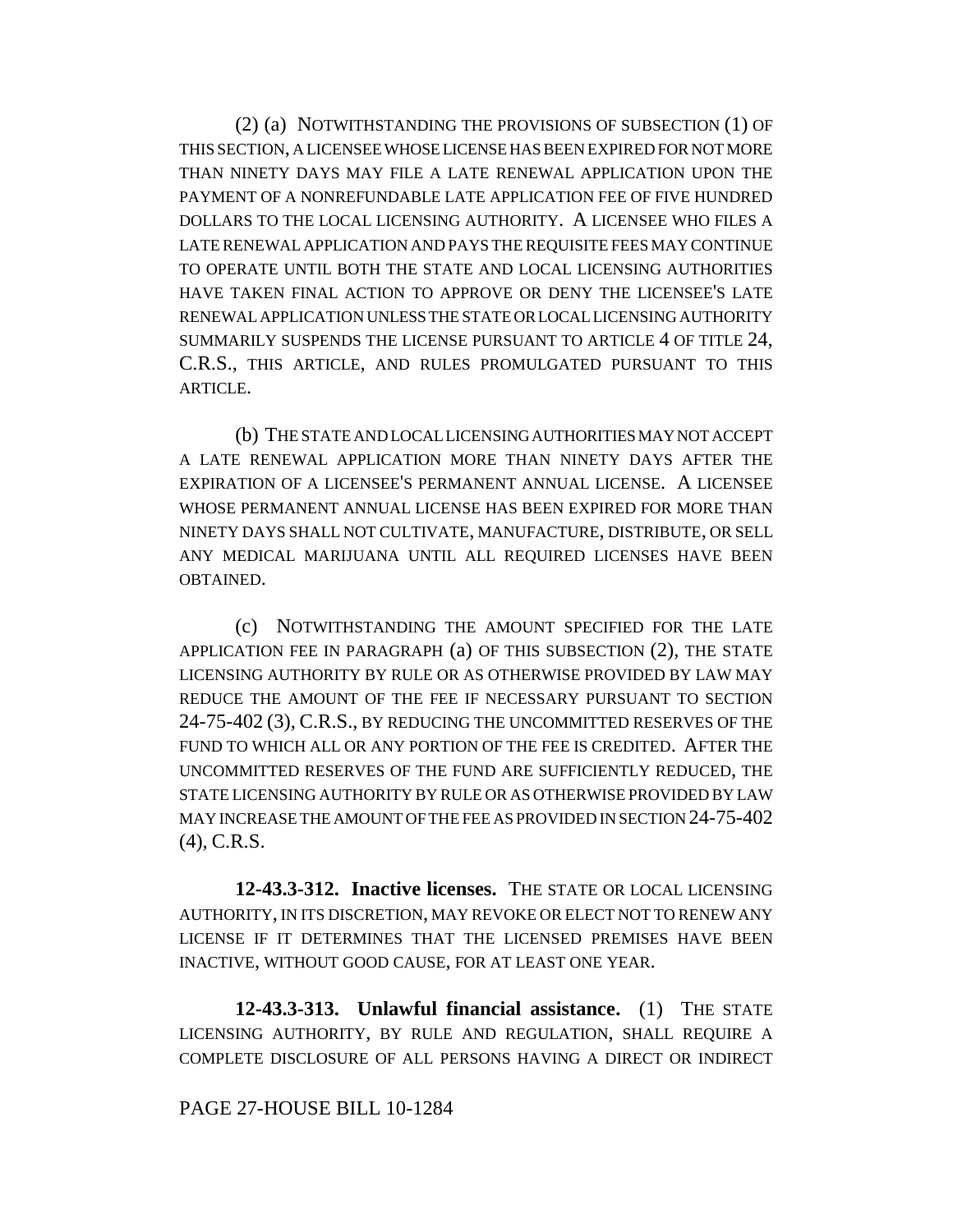FINANCIAL INTEREST, AND THE EXTENT OF SUCH INTEREST, IN EACH LICENSE ISSUED UNDER THIS ARTICLE.

(2) A PERSON SHALL NOT HAVE AN UNREPORTED FINANCIAL INTEREST IN A LICENSE PURSUANT TO THIS ARTICLE UNLESS THAT PERSON HAS UNDERGONE A FINGERPRINT-BASED CRIMINAL HISTORY RECORD CHECK AS PROVIDED FOR BY THE STATE LICENSING AUTHORITY IN ITS RULES; EXCEPT THAT THIS SUBSECTION (2) SHALL NOT APPLY TO BANKS, SAVINGS AND LOAN ASSOCIATIONS, OR INDUSTRIAL BANKS SUPERVISED AND REGULATED BY AN AGENCY OF THE STATE OR FEDERAL GOVERNMENT, OR TO FHA-APPROVED MORTGAGEES, OR TO STOCKHOLDERS, DIRECTORS, OR OFFICERS THEREOF.

(3) THIS SECTION IS INTENDED TO PROHIBIT AND PREVENT THE CONTROL OF THE OUTLETS FOR THE SALE OF MEDICAL MARIJUANA BY A PERSON OR PARTY OTHER THAN THE PERSONS LICENSED PURSUANT TO THE PROVISIONS OF THIS ARTICLE.

#### PART 4

### LICENSE TYPES

**12-43.3-401. Classes of licenses.** (1) FOR THE PURPOSE OF REGULATING THE CULTIVATION, MANUFACTURE, DISTRIBUTION, AND SALE OF MEDICAL MARIJUANA, THE STATE LICENSING AUTHORITY IN ITS DISCRETION, UPON APPLICATION IN THE PRESCRIBED FORM MADE TO IT, MAY ISSUE AND GRANT TO THE APPLICANT A LICENSE FROM ANY OF THE FOLLOWING CLASSES, SUBJECT TO THE PROVISIONS AND RESTRICTIONS PROVIDED BY THIS ARTICLE:

(a) MEDICAL MARIJUANA CENTER LICENSE;

(b) OPTIONAL PREMISES CULTIVATION LICENSE;

(c) MEDICAL MARIJUANA-INFUSED PRODUCTS MANUFACTURING LICENSE; AND

(d) OCCUPATIONAL LICENSES AND REGISTRATIONS FOR OWNERS, MANAGERS, OPERATORS, EMPLOYEES, CONTRACTORS, AND OTHER SUPPORT STAFF EMPLOYED BY, WORKING IN, OR HAVING ACCESS TO RESTRICTED AREAS OF THE LICENSED PREMISES, AS DETERMINED BY THE STATE

### PAGE 28-HOUSE BILL 10-1284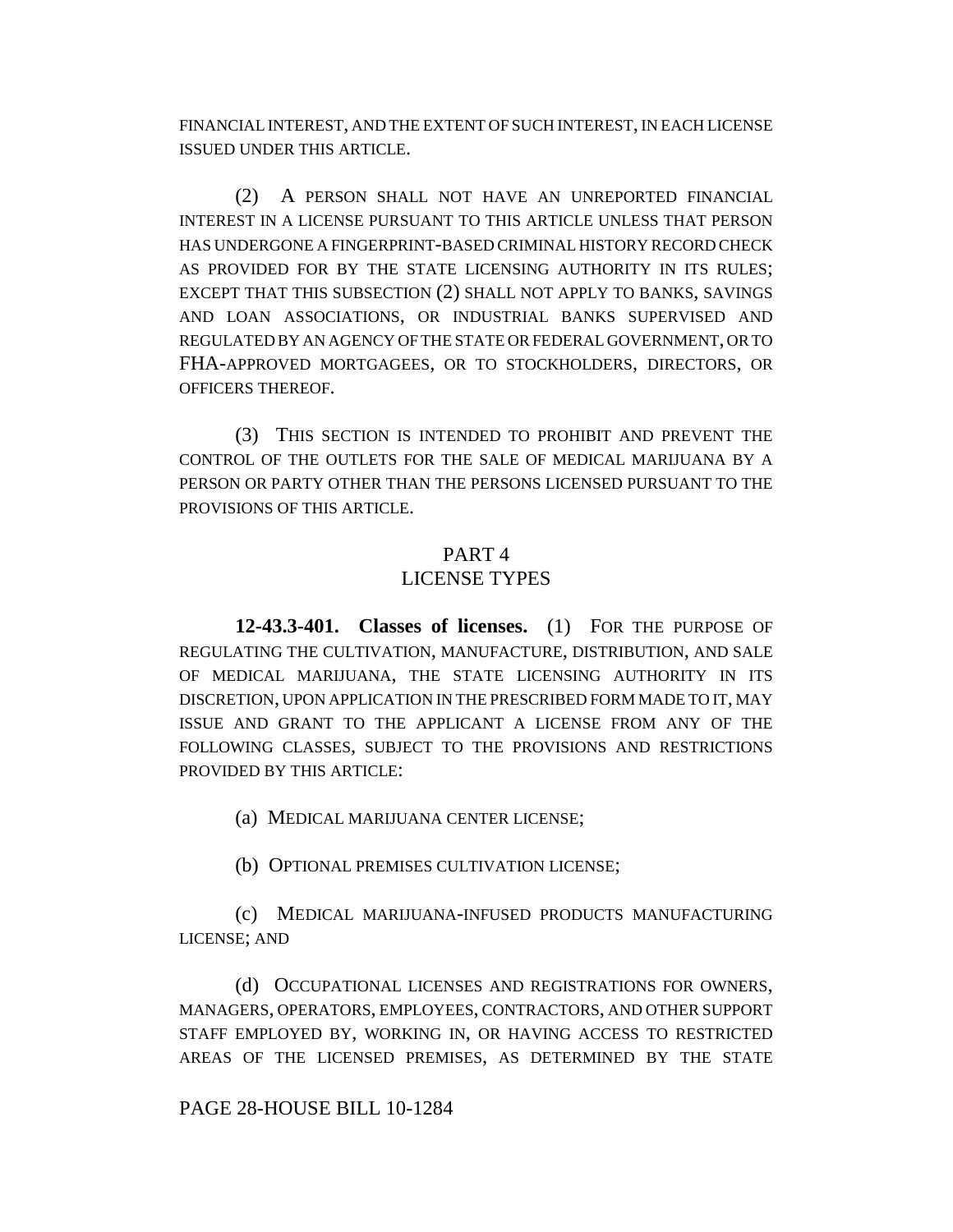LICENSING AUTHORITY. THE STATE LICENSING AUTHORITY MAY TAKE ANY ACTION WITH RESPECT TO A REGISTRATION PURSUANT TO THIS ARTICLE AS IT MAY WITH RESPECT TO A LICENSE PURSUANT TO THIS ARTICLE, IN ACCORDANCE WITH THE PROCEDURES ESTABLISHED PURSUANT TO THIS ARTICLE.

(2) ALL PERSONS LICENSED PURSUANT TO THIS ARTICLE SHALL COLLECT SALES TAX ON ALL SALES MADE PURSUANT TO THE LICENSING ACTIVITIES.

(3) A STATE CHARTERED BANK OR A CREDIT UNION MAY LOAN MONEY TO ANY PERSON LICENSED PURSUANT TO THIS ARTICLE FOR THE OPERATION OF A LICENSED BUSINESS.

**12-43.3-402. Medical marijuana center license.** (1) A MEDICAL MARIJUANA CENTER LICENSE SHALL BE ISSUED ONLY TO A PERSON SELLING MEDICAL MARIJUANA PURSUANT TO THE TERMS AND CONDITIONS OF THIS ARTICLE.

(2) (a) NOTWITHSTANDING THE PROVISIONS OF THIS SECTION, A MEDICAL MARIJUANA CENTER LICENSEE MAY ALSO SELL MEDICAL MARIJUANA-INFUSED PRODUCTS THAT ARE PREPACKAGED AND LABELED SO AS TO CLEARLY INDICATE ALL OF THE FOLLOWING:

(I) THAT THE PRODUCT CONTAINS MEDICAL MARIJUANA;

(II) THAT THE PRODUCT IS MANUFACTURED WITHOUT ANY REGULATORY OVERSIGHT FOR HEALTH, SAFETY, OR EFFICACY; AND

(III) THAT THERE MAY BE HEALTH RISKS ASSOCIATED WITH THE CONSUMPTION OR USE OF THE PRODUCT.

(b) A MEDICAL MARIJUANA LICENSEE MAY CONTRACT WITH A MEDICAL MARIJUANA-INFUSED PRODUCTS MANUFACTURING LICENSEE FOR THE MANUFACTURE OF MEDICAL MARIJUANA-INFUSED PRODUCTS UPON A MEDICAL MARIJUANA-INFUSED PRODUCTS MANUFACTURING LICENSEE'S LICENSED PREMISES.

(3) EVERY PERSON SELLING MEDICAL MARIJUANA AS PROVIDED FOR IN THIS ARTICLE SHALL SELL ONLY MEDICAL MARIJUANA GROWN IN ITS

### PAGE 29-HOUSE BILL 10-1284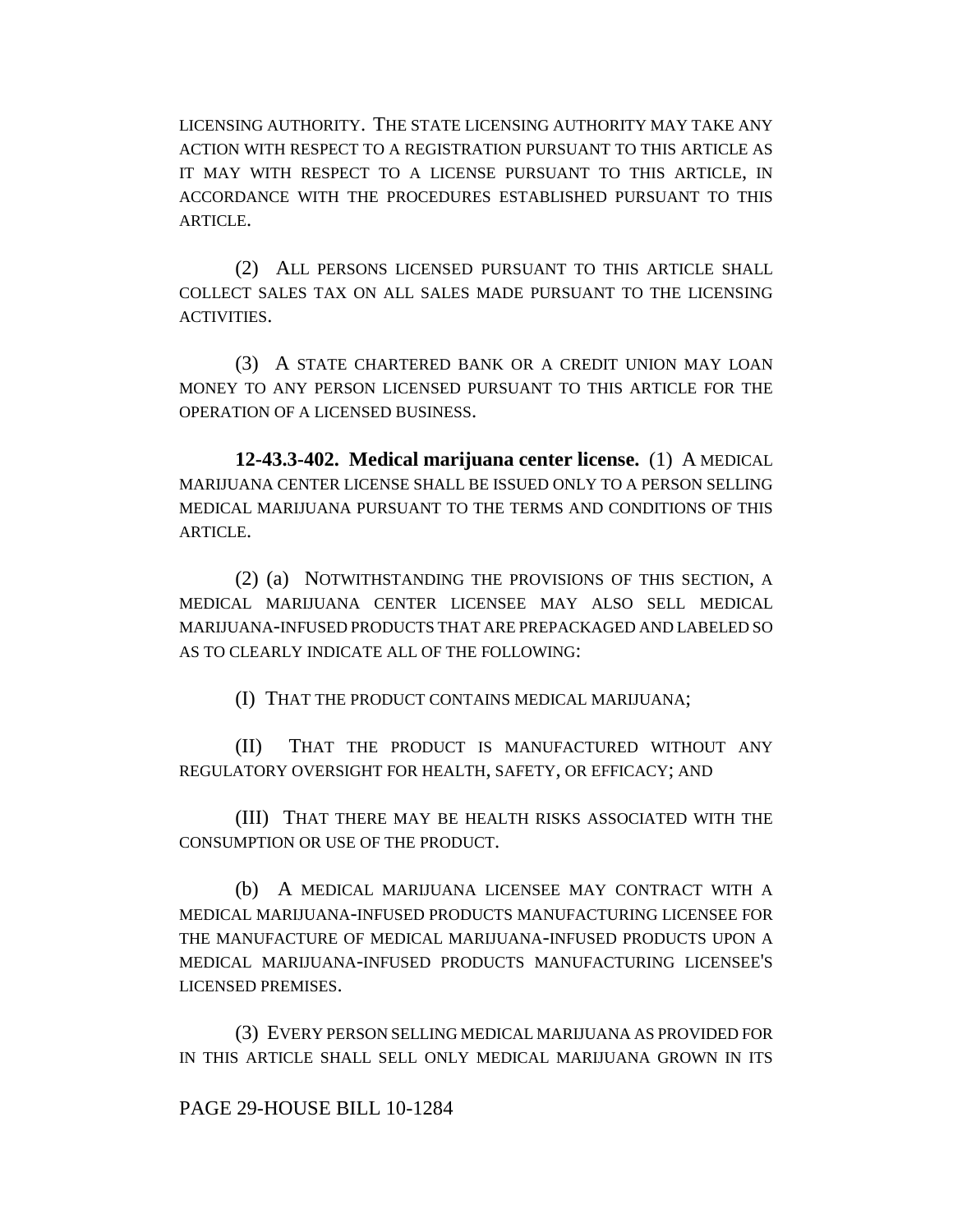MEDICAL MARIJUANA OPTIONAL PREMISES LICENSED PURSUANT TO THIS ARTICLE. THE PROVISIONS OF THIS SUBSECTION (3) SHALL NOT APPLY TO MEDICAL MARIJUANA-INFUSED PRODUCTS.

(4) NOTWITHSTANDING THE REQUIREMENTS OF SUBSECTION (3) OF THIS SECTION TO THE CONTRARY, A MEDICAL MARIJUANA LICENSEE MAY PURCHASE NOT MORE THAN THIRTY PERCENT OF ITS TOTAL ON-HAND INVENTORY OF MEDICAL MARIJUANA FROM ANOTHER LICENSED MEDICAL MARIJUANA CENTER IN COLORADO. A MEDICAL MARIJUANA CENTER MAY SELL NO MORE THAN THIRTY PERCENT OF ITS TOTAL ON-HAND INVENTORY TO ANOTHER COLORADO LICENSED MEDICAL MARIJUANA LICENSEE.

(5) PRIOR TO INITIATING A SALE, THE EMPLOYEE OF THE MEDICAL MARIJUANA CENTER MAKING THE SALE SHALL VERIFY THAT THE PURCHASER HAS A VALID REGISTRATION CARD ISSUED PURSUANT TO SECTION 25-1.5-106, C.R.S., AND A VALID PICTURE IDENTIFICATION CARD THAT MATCHES THE NAME ON THE REGISTRATION CARD.

(6) A LICENSED MEDICAL MARIJUANA CENTER MAY PROVIDE A SMALL AMOUNT OF ITS MEDICAL MARIJUANA FOR TESTING TO A LABORATORY THAT IS LICENSED PURSUANT TO THE OCCUPATIONAL LICENSING RULES PROMULGATED PURSUANT TO SECTION 12-43.3-202 (2) (a) (IV).

(7) ALL MEDICAL MARIJUANA SOLD AT A LICENSED MEDICAL MARIJUANA CENTER SHALL BE LABELED WITH A LIST OF ALL CHEMICAL ADDITIVES, INCLUDING BUT NOT LIMITED TO NONORGANIC PESTICIDES, HERBICIDES, AND FERTILIZERS, THAT WERE USED IN THE CULTIVATION AND THE PRODUCTION OF THE MEDICAL MARIJUANA.

(8) A LICENSED MEDICAL MARIJUANA CENTER SHALL COMPLY WITH ALL PROVISIONS OF ARTICLE 34 OF TITLE 24, C.R.S., AS THE PROVISIONS RELATE TO PERSONS WITH DISABILITIES.

**12-43.3-403. Optional premises cultivation license.** AN OPTIONAL PREMISES CULTIVATION LICENSE MAY BE ISSUED ONLY TO A PERSON LICENSED PURSUANT TO SECTION 12-43.3-402 (1) OR 12-43.3-404 (1) WHO GROWS AND CULTIVATES MEDICAL MARIJUANA AT AN ADDITIONAL COLORADO LICENSED PREMISES CONTIGUOUS OR NOT CONTIGUOUS WITH THE LICENSED PREMISES OF THE PERSON'S MEDICAL MARIJUANA CENTER LICENSE OR THE PERSON'S MEDICAL MARIJUANA-INFUSED PRODUCTS

PAGE 30-HOUSE BILL 10-1284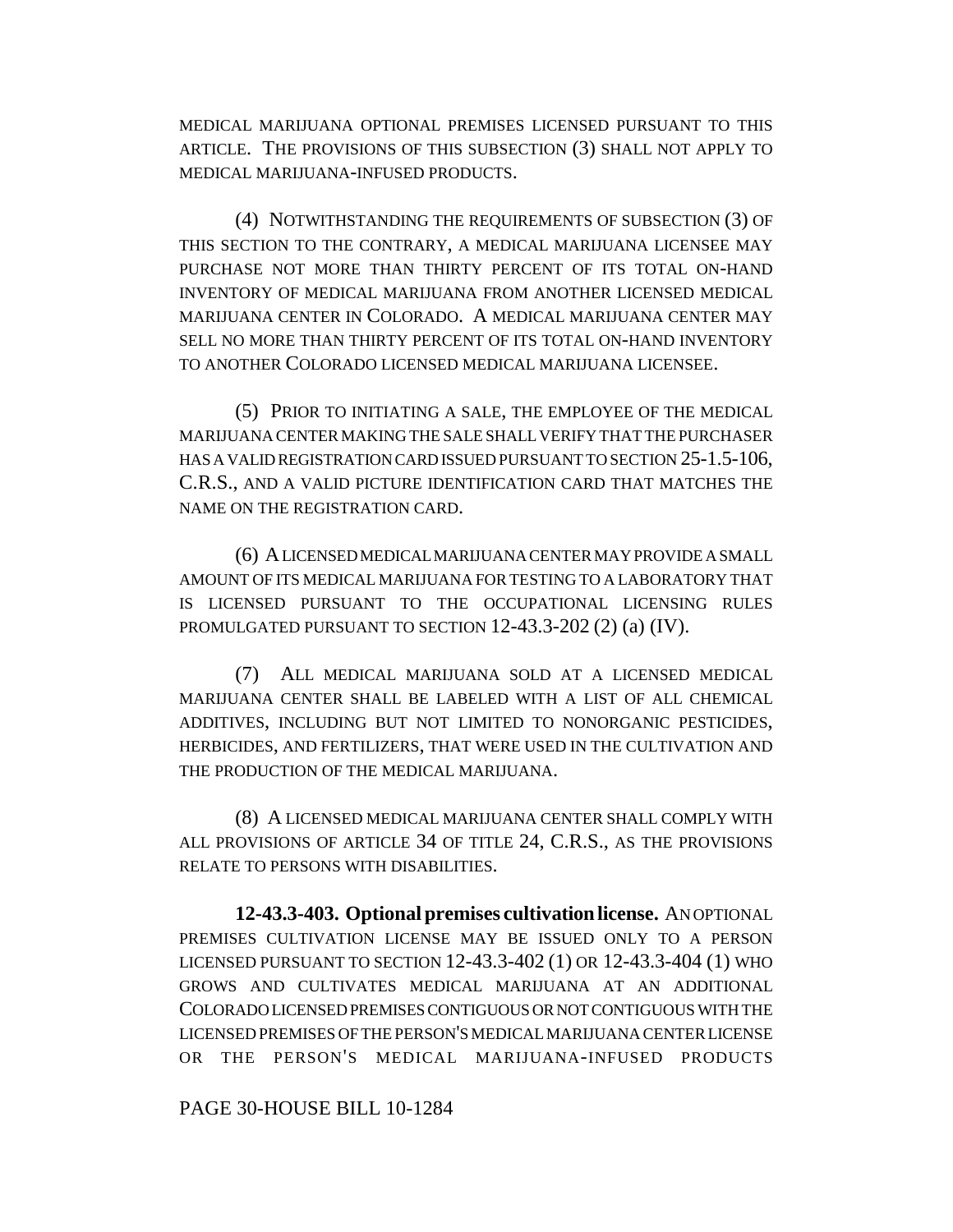MANUFACTURING LICENSE.

**12-43.3-404. Medical marijuana-infused products manufacturing license.** (1) A MEDICAL MARIJUANA-INFUSED PRODUCTS MANUFACTURING LICENSE MAY BE ISSUED TO A PERSON WHO MANUFACTURES MEDICAL MARIJUANA-INFUSED PRODUCTS, PURSUANT TO THE TERMS AND CONDITIONS OF THIS ARTICLE.

(2) MEDICAL MARIJUANA-INFUSED PRODUCTS SHALL BE PREPARED ON A LICENSED PREMISES THAT IS USED EXCLUSIVELY FOR THE MANUFACTURE AND PREPARATION OF MEDICAL MARIJUANA-INFUSED PRODUCTS AND USING EQUIPMENT THAT IS USED EXCLUSIVELY FOR THE MANUFACTURE AND PREPARATION OF MEDICAL MARIJUANA-INFUSED PRODUCTS.

(3) A MEDICAL MARIJUANA-INFUSED PRODUCTS LICENSEE SHALL HAVE A WRITTEN AGREEMENT OR CONTRACT WITH A MEDICAL MARIJUANA CENTER LICENSEE, WHICH CONTRACT SHALL AT A MINIMUM SET FORTH THE TOTAL AMOUNT OF MEDICAL MARIJUANA OBTAINED FROM A MEDICAL MARIJUANA CENTER LICENSEE TO BE USED IN THE MANUFACTURING PROCESS, AND THE TOTAL AMOUNT OF MEDICAL MARIJUANA-INFUSED PRODUCTS TO BE MANUFACTURED FROM THE MEDICAL MARIJUANA OBTAINED FROM THE MEDICAL MARIJUANA CENTER. A MEDICAL MARIJUANA-INFUSED PRODUCTS LICENSEE SHALL NOT USE MEDICAL MARIJUANA FROM MORE THAN FIVE DIFFERENT MEDICAL MARIJUANA CENTERS IN THE PRODUCTION OF ONE MEDICAL MARIJUANA-INFUSED PRODUCT. THE MEDICAL MARIJUANA-INFUSED PRODUCTS MANUFACTURING LICENSEE MAY SELL ITS PRODUCTS TO ANY LICENSED MEDICAL MARIJUANA CENTER.

(4) ALL LICENSED PREMISES ON WHICH MEDICAL MARIJUANA-INFUSED PRODUCTS ARE MANUFACTURED SHALL MEET THE SANITARY STANDARDS FOR MEDICAL MARIJUANA-INFUSED PRODUCT PREPARATION PROMULGATED PURSUANT TO SECTION 12-43.3-202 (2) (a)  $(XII)$ .

(5) THE MEDICAL MARIJUANA-INFUSED PRODUCT SHALL BE SEALED AND CONSPICUOUSLY LABELED IN COMPLIANCE WITH THIS ARTICLE AND ANY RULES PROMULGATED PURSUANT TO THIS ARTICLE.

(6) MEDICAL MARIJUANA-INFUSED PRODUCTS MAY NOT BE

PAGE 31-HOUSE BILL 10-1284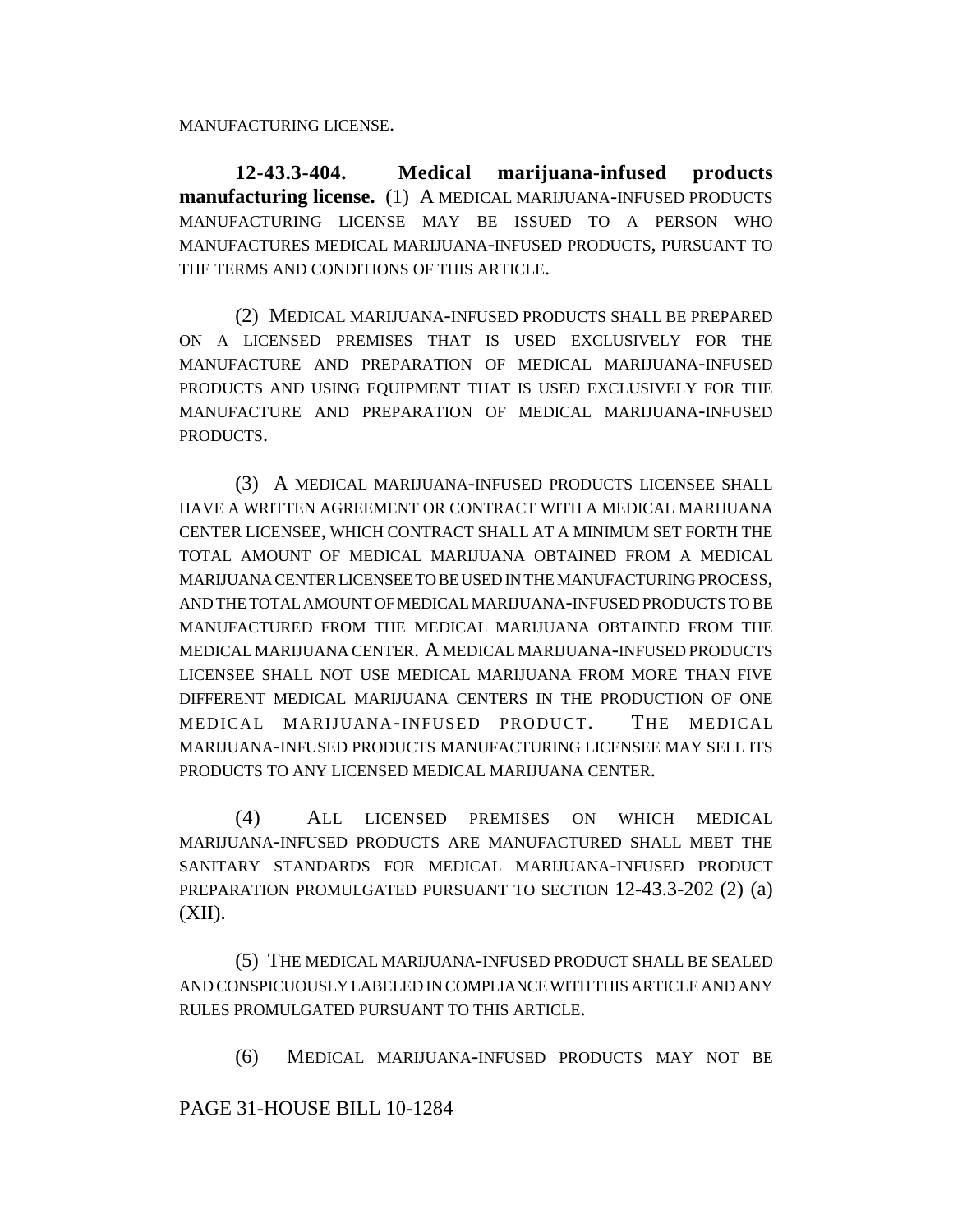CONSUMED ON A PREMISES LICENSED PURSUANT TO THIS ARTICLE.

(7) NOTWITHSTANDING ANY OTHER PROVISION OF STATE LAW, SALES OF MEDICAL MARIJUANA-INFUSED PRODUCTS SHALL NOT BE EXEMPT FROM STATE OR LOCAL SALES TAX.

(8) A MEDICAL MARIJUANA-INFUSED PRODUCTS LICENSEE THAT HAS AN OPTIONAL PREMISES CULTIVATION LICENSE SHALL NOT SELL ANY OF THE MEDICAL MARIJUANA THAT IT CULTIVATES.

### PART 5 FEES

**12-43.3-501. Medical marijuana license cash fund.** (1) ALL MONEYS COLLECTED BY THE STATE LICENSING AUTHORITY PURSUANT TO THIS ARTICLE SHALL BE TRANSMITTED TO THE STATE TREASURER, WHO SHALL CREDIT THE SAME TO THE MEDICAL MARIJUANA LICENSE CASH FUND, WHICH FUND IS HEREBY CREATED AND REFERRED TO IN THIS SECTION AS THE "FUND". THE MONEYS IN THE FUND SHALL BE SUBJECT TO ANNUAL APPROPRIATION BY THE GENERAL ASSEMBLY TO THE DEPARTMENT OF REVENUE FOR THE DIRECT AND INDIRECT COSTS ASSOCIATED WITH IMPLEMENTING THIS ARTICLE. ANY MONEYS IN THE FUND NOT EXPENDED FOR THE PURPOSE OF THIS ARTICLE MAY BE INVESTED BY THE STATE TREASURER AS PROVIDED BY LAW. ALL INTEREST AND INCOME DERIVED FROM THE INVESTMENT AND DEPOSIT OF MONEYS IN THE FUND SHALL BE CREDITED TO THE FUND. ANY UNEXPENDED AND UNENCUMBERED MONEYS REMAINING IN THE FUND AT THE END OF A FISCAL YEAR SHALL REMAIN IN THE FUND AND SHALL NOT BE CREDITED OR TRANSFERRED TO THE GENERAL FUND OR ANOTHER FUND.

(2) THE EXECUTIVE DIRECTOR OF THE DEPARTMENT OF REVENUE BY RULE OR AS OTHERWISE PROVIDED BY LAW MAY REDUCE THE AMOUNT OF ONE OR MORE OF THE FEES IF NECESSARY PURSUANT TO SECTION 24-75-402 (3), C.R.S., TO REDUCE THE UNCOMMITTED RESERVES OF THE FUND TO WHICH ALL OR ANY PORTION OF ONE OR MORE OF THE FEES IS CREDITED. AFTER THE UNCOMMITTED RESERVES OF THE FUND ARE SUFFICIENTLY REDUCED, THE EXECUTIVE DIRECTOR BY RULE OR AS OTHERWISE PROVIDED BY LAW MAY INCREASE THE AMOUNT OF ONE OR MORE OF THE FEES AS PROVIDED IN SECTION 24-75-402 (4), C.R.S.

#### PAGE 32-HOUSE BILL 10-1284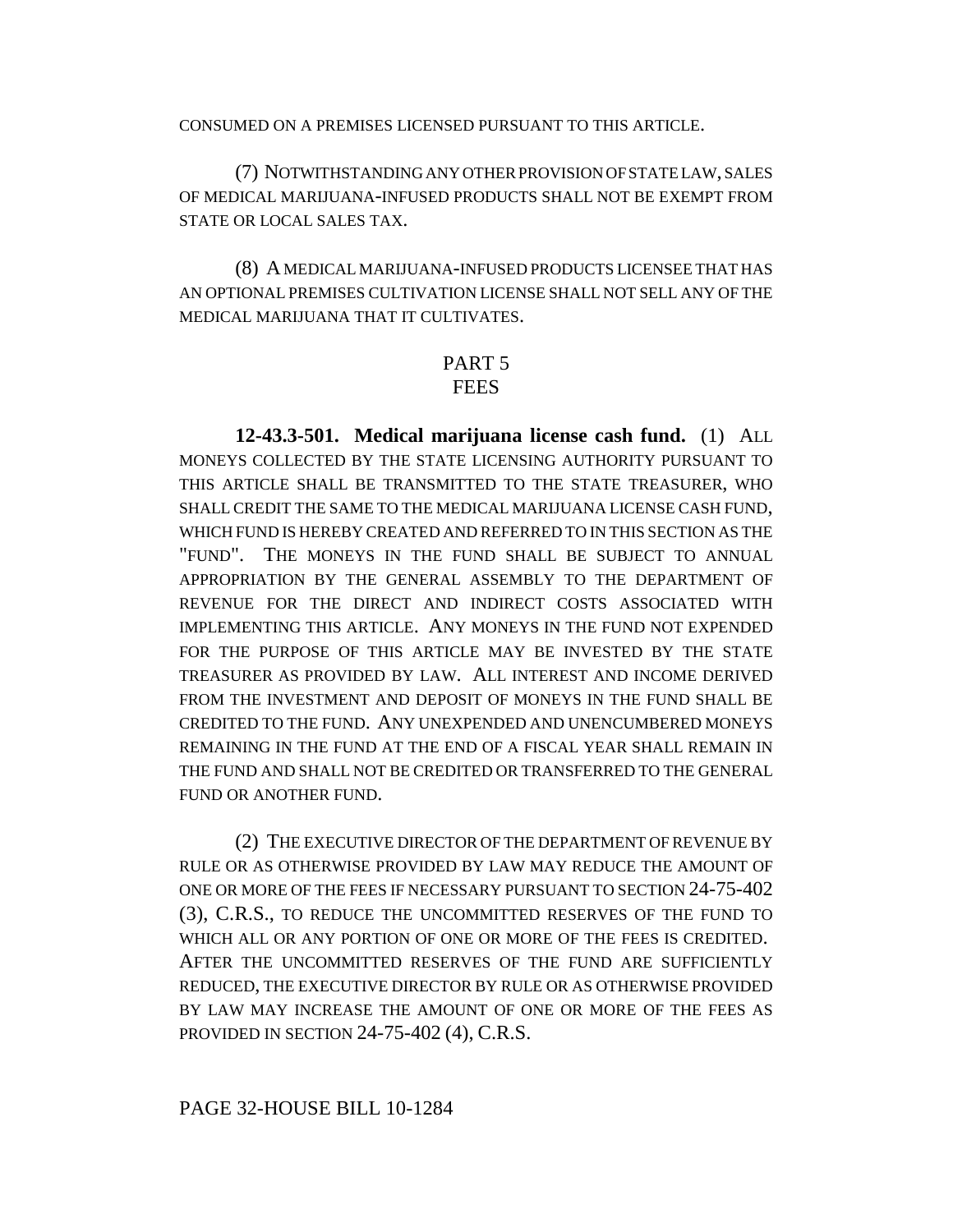(3) (a) THE STATE LICENSING AUTHORITY SHALL ESTABLISH FEES FOR PROCESSING THE FOLLOWING TYPES OF APPLICATIONS, LICENSES, NOTICES, OR REPORTS REQUIRED TO BE SUBMITTED TO THE STATE LICENSING AUTHORITY:

(I) APPLICATIONS FOR LICENSES LISTED IN SECTION 12-43.3-401 AND RULES PROMULGATED PURSUANT TO THAT SECTION;

(II) APPLICATIONS TO CHANGE LOCATION PURSUANT TO SECTION 12-43.3-310 AND RULES PROMULGATED PURSUANT TO THAT SECTION;

(III) APPLICATIONS FOR TRANSFER OF OWNERSHIP PURSUANT TO SECTION 12-43.3-310 AND RULES PROMULGATED PURSUANT TO THAT SECTION;

(IV) LICENSE RENEWAL AND EXPIRED LICENSE RENEWAL APPLICATIONS PURSUANT TO SECTION 12-43.3-311; AND

(V) LICENSES AS LISTED IN SECTION 12-43.3-401.

(b) THE AMOUNTS OF SUCH FEES, WHEN ADDED TO THE OTHER FEES TRANSFERRED TO THE FUND PURSUANT TO THIS SECTION SHALL REFLECT THE ACTUAL DIRECT AND INDIRECT COSTS OF THE STATE LICENSING AUTHORITY IN THE ADMINISTRATION AND ENFORCEMENT OF THIS ARTICLE SO THAT THE FEES AVOID EXCEEDING THE STATUTORY LIMIT ON UNCOMMITTED RESERVES IN ADMINISTRATIVE AGENCY CASH FUNDS AS SET FORTH IN SECTION 24-75-402 (3), C.R.S.

(c) THE STATE LICENSING AUTHORITY MAY CHARGE APPLICANTS LICENSED UNDER THIS ARTICLE A FEE FOR THE COST OF EACH FINGERPRINT ANALYSIS AND BACKGROUND INVESTIGATION UNDERTAKEN TO QUALIFY NEW OFFICERS, DIRECTORS, MANAGERS, OR EMPLOYEES.

(d) AT LEAST ANNUALLY, THE STATE LICENSING AUTHORITY SHALL REVIEW THE AMOUNTS OF THE FEES AND, IF NECESSARY, ADJUST THE AMOUNTS TO REFLECT THE DIRECT AND INDIRECT COSTS OF THE STATE LICENSING AUTHORITY.

(3) EXCEPT AS PROVIDED IN SUBSECTION (4) OF THIS SECTION, THE STATE LICENSING AUTHORITY SHALL ESTABLISH A BASIC FEE THAT SHALL BE

### PAGE 33-HOUSE BILL 10-1284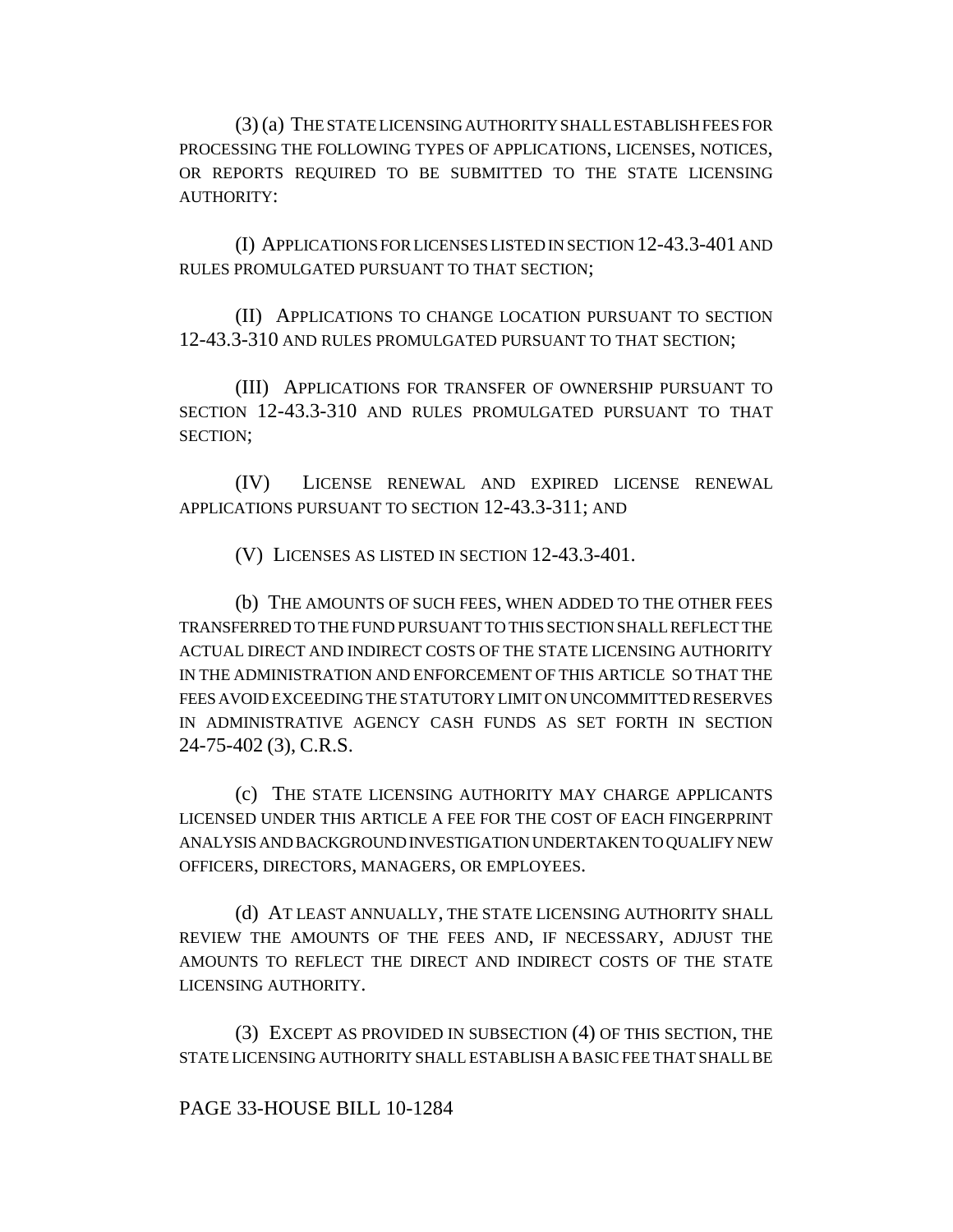PAID AT THE TIME OF SERVICE OF ANY SUBPOENA UPON THE STATE LICENSING AUTHORITY, PLUS A FEE FOR MEALS AND A FEE FOR MILEAGE AT THE RATE PRESCRIBED FOR STATE OFFICERS AND EMPLOYEES IN SECTION 24-9-104, C.R.S., FOR EACH MILE ACTUALLY AND NECESSARILY TRAVELED IN GOING TO AND RETURNING FROM THE PLACE NAMED IN THE SUBPOENA. IF THE PERSON NAMED IN THE SUBPOENA IS REQUIRED TO ATTEND THE PLACE NAMED IN THE SUBPOENA FOR MORE THAN ONE DAY, THERE SHALL BE PAID, IN ADVANCE, A SUM TO BE ESTABLISHED BY THE STATE LICENSING AUTHORITY FOR EACH DAY OF ATTENDANCE TO COVER THE EXPENSES OF THE PERSON NAMED IN THE SUBPOENA.

(4) THE SUBPOENA FEE ESTABLISHED PURSUANT TO SUBSECTION (3) OF THIS SECTION SHALL NOT BE APPLICABLE TO ANY FEDERAL, STATE OR LOCAL GOVERNMENTAL AGENCY.

**12-43.3-502. Fees - allocation.** (1) EXCEPT AS OTHERWISE PROVIDED, ALL FEES AND FINES PROVIDED FOR BY THIS ARTICLE SHALL BE PAID TO THE DEPARTMENT OF REVENUE, WHICH SHALL TRANSMIT THE FEES TO THE STATE TREASURER. THE STATE TREASURER SHALL CREDIT THE FEES TO THE MEDICAL MARIJUANA LICENSE CASH FUND CREATED IN SECTION 12-43.3-501.

(2) THE EXPENDITURES OF THE STATE LICENSING AUTHORITY SHALL BE PAID OUT OF APPROPRIATIONS FROM MEDICAL MARIJUANA LICENSE CASH FUND CREATED IN SECTION 12-43.3-501.

**12-43.3-503. Local license fees.** (1) EACH APPLICATION FOR A LOCAL LICENSE PROVIDED FOR IN THIS ARTICLE FILED WITH A LOCAL LICENSING AUTHORITY SHALL BE ACCOMPANIED BY AN APPLICATION FEE IN AN AMOUNT DETERMINED BY THE LOCAL LICENSING AUTHORITY.

(2) LICENSE FEES AS DETERMINED BY THE LOCAL LICENSING AUTHORITY SHALL BE PAID TO THE TREASURER OF THE MUNICIPALITY, CITY AND COUNTY, OR COUNTY WHERE THE LICENSED PREMISES IS LOCATED IN ADVANCE OF THE APPROVAL, DENIAL, OR RENEWAL OF THE LICENSE.

# PART 6 DISCIPLINARY ACTIONS

### **12-43.3-601. Suspension - revocation - fines.** (1) IN ADDITION TO

PAGE 34-HOUSE BILL 10-1284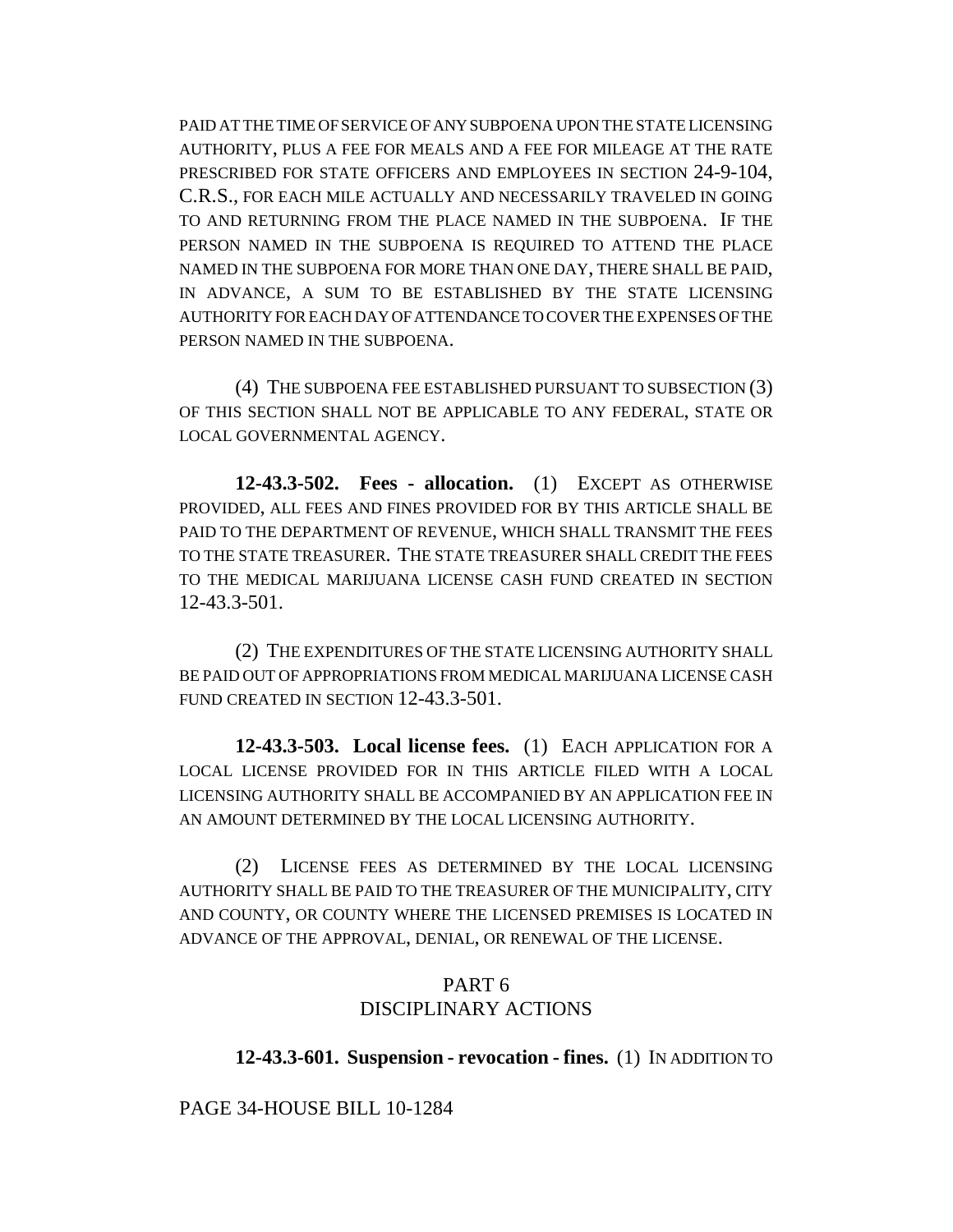ANY OTHER SANCTIONS PRESCRIBED BY THIS ARTICLE OR RULES PROMULGATED PURSUANT TO THIS ARTICLE, THE STATE LICENSING AUTHORITY OR A LOCAL LICENSING AUTHORITY HAS THE POWER, ON ITS OWN MOTION OR ON COMPLAINT, AFTER INVESTIGATION AND OPPORTUNITY FOR A PUBLIC HEARING AT WHICH THE LICENSEE SHALL BE AFFORDED AN OPPORTUNITY TO BE HEARD, TO SUSPEND OR REVOKE A LICENSE ISSUED BY THE RESPECTIVE AUTHORITY FOR A VIOLATION BY THE LICENSEE OR BY ANY OF THE AGENTS OR EMPLOYEES OF THE LICENSEE OF THE PROVISIONS OF THIS ARTICLE, OR ANY OF THE RULES PROMULGATED PURSUANT TO THIS ARTICLE, OR OF ANY OF THE TERMS, CONDITIONS, OR PROVISIONS OF THE LICENSE ISSUED BY THE STATE OR LOCAL LICENSING AUTHORITY. THE STATE LICENSING AUTHORITY OR A LOCAL LICENSING AUTHORITY HAS THE POWER TO ADMINISTER OATHS AND ISSUE SUBPOENAS TO REQUIRE THE PRESENCE OF PERSONS AND THE PRODUCTION OF PAPERS, BOOKS, AND RECORDS NECESSARY TO THE DETERMINATION OF A HEARING THAT THE STATE OR LOCAL LICENSING AUTHORITY IS AUTHORIZED TO CONDUCT.

(2) THE STATE OR LOCAL LICENSING AUTHORITY SHALL PROVIDE NOTICE OF SUSPENSION, REVOCATION, FINE, OR OTHER SANCTION, AS WELL AS THE REQUIRED NOTICE OF THE HEARING PURSUANT TO SUBSECTION (1) OF THIS SECTION, BY MAILING THE SAME IN WRITING TO THE LICENSEE AT THE ADDRESS CONTAINED IN THE LICENSE. EXCEPT IN THE CASE OF A SUMMARY SUSPENSION, A SUSPENSION SHALL NOT BE FOR A LONGER PERIOD THAN SIX MONTHS. IF A LICENSE IS SUSPENDED OR REVOKED, A PART OF THE FEES PAID THEREFORE SHALL NOT BE RETURNED TO THE LICENSEE. ANY LICENSE OR PERMIT MAY BE SUMMARILY SUSPENDED BY THE ISSUING LICENSING AUTHORITY WITHOUT NOTICE PENDING ANY PROSECUTION, INVESTIGATION, OR PUBLIC HEARING PURSUANT TO THE TERMS OF SECTION 24-4-104 (4), C.R.S. NOTHING IN THIS SECTION SHALL PREVENT THE SUMMARY SUSPENSION OF A LICENSE PURSUANT TO SECTION 24-4-104(4),C.R.S. EACH PATIENT REGISTERED WITH A MEDICAL MARIJUANA CENTER THAT HAS HAD ITS LICENSE SUMMARILY SUSPENDED MAY IMMEDIATELY TRANSFER HIS OR HER PRIMARY CENTER TO ANOTHER LICENSED MEDICAL MARIJUANA CENTER.

(3) (a) WHENEVER A DECISION OF THE STATE LICENSING AUTHORITY OR A LOCAL LICENSING AUTHORITY SUSPENDING A LICENSE FOR FOURTEEN DAYS OR LESS BECOMES FINAL, THE LICENSEE MAY, BEFORE THE OPERATIVE DATE OF THE SUSPENSION, PETITION FOR PERMISSION TO PAY A FINE IN LIEU OF HAVING THE LICENSE SUSPENDED FOR ALL OR PART OF THE SUSPENSION PERIOD. UPON THE RECEIPT OF THE PETITION, THE STATE OR LOCAL

#### PAGE 35-HOUSE BILL 10-1284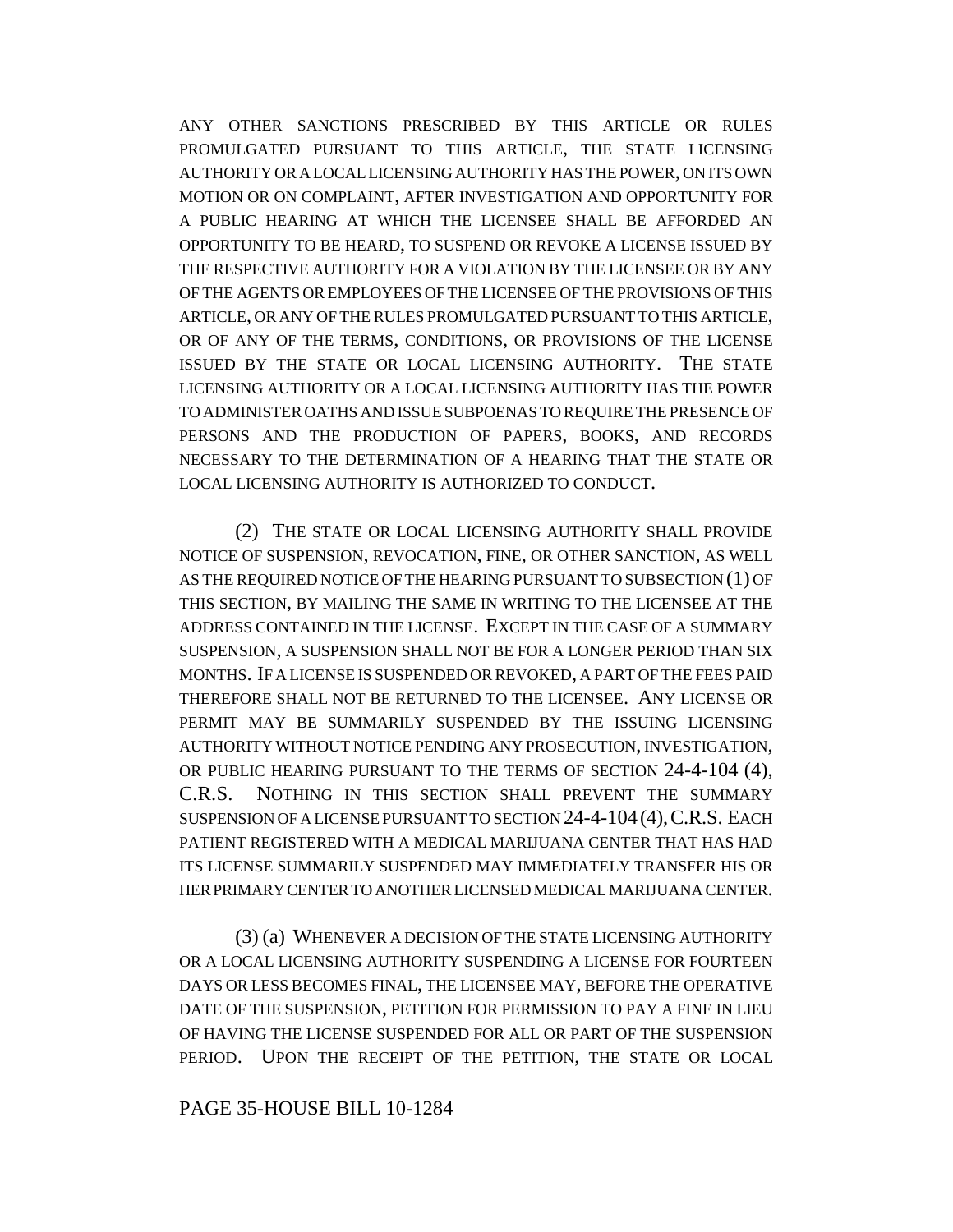LICENSING AUTHORITY MAY, IN ITS SOLE DISCRETION, STAY THE PROPOSED SUSPENSION AND CAUSE ANY INVESTIGATION TO BE MADE WHICH IT DEEMS DESIRABLE AND MAY, IN ITS SOLE DISCRETION, GRANT THE PETITION IF THE STATE OR LOCAL LICENSING AUTHORITY IS SATISFIED THAT:

(I) THE PUBLIC WELFARE AND MORALS WOULD NOT BE IMPAIRED BY PERMITTING THE LICENSEE TO OPERATE DURING THE PERIOD SET FOR SUSPENSION AND THAT THE PAYMENT OF THE FINE WILL ACHIEVE THE DESIRED DISCIPLINARY PURPOSES;

(II) THE BOOKS AND RECORDS OF THE LICENSEE ARE KEPT IN SUCH A MANNER THAT THE LOSS OF SALES THAT THE LICENSEE WOULD HAVE SUFFERED HAD THE SUSPENSION GONE INTO EFFECT CAN BE DETERMINED WITH REASONABLE ACCURACY; AND

(III) THE LICENSEE HAS NOT HAD HIS OR HER LICENSE SUSPENDED OR REVOKED, NOR HAD ANY SUSPENSION STAYED BY PAYMENT OF A FINE, DURING THE TWO YEARS IMMEDIATELY PRECEDING THE DATE OF THE MOTION OR COMPLAINT THAT RESULTED IN A FINAL DECISION TO SUSPEND THE LICENSE OR PERMIT.

(b) THE FINE ACCEPTED SHALL BE NOT LESS THAN FIVE HUNDRED DOLLARS NOR MORE THAN ONE HUNDRED THOUSAND DOLLARS.

(c) PAYMENT OF A FINE PURSUANT TO THE PROVISIONS OF THIS SUBSECTION (3) SHALL BE IN THE FORM OF CASH OR IN THE FORM OF A CERTIFIED CHECK OR CASHIER'S CHECK MADE PAYABLE TO THE STATE OR LOCAL LICENSING AUTHORITY, WHICHEVER IS APPROPRIATE.

(4) UPON PAYMENT OF THE FINE PURSUANT TO SUBSECTION (3) OF THIS SECTION, THE STATE OR LOCAL LICENSING AUTHORITY SHALL ENTER ITS FURTHER ORDER PERMANENTLY STAYING THE IMPOSITION OF THE SUSPENSION. IF THE FINE IS PAID TO A LOCAL LICENSING AUTHORITY, THE GOVERNING BODY OF THE AUTHORITY SHALL CAUSE THE MONEYS TO BE PAID INTO THE GENERAL FUND OF THE LOCAL LICENSING AUTHORITY. FINES PAID TO THE STATE LICENSING AUTHORITY PURSUANT TO SUBSECTION (3) OF THIS SECTION SHALL BE TRANSMITTED TO THE STATE TREASURER WHO SHALL CREDIT THE SAME TO THE MEDICAL MARIJUANA LICENSE CASH FUND CREATED IN SECTION 12-43.3-501.

### PAGE 36-HOUSE BILL 10-1284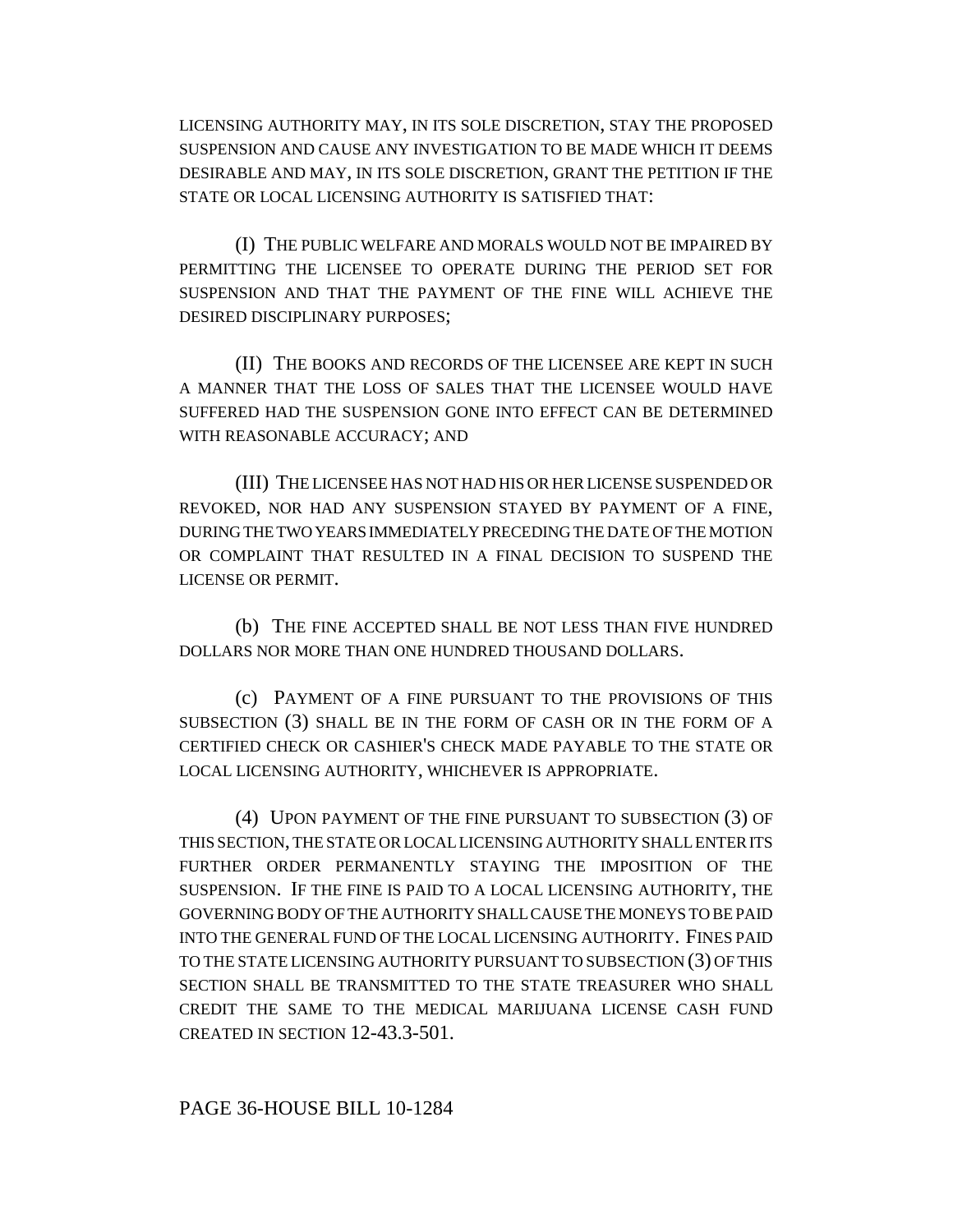(5) IN CONNECTION WITH A PETITION PURSUANT TO SUBSECTION (3) OF THIS SECTION, THE AUTHORITY OF THE STATE OR LOCAL LICENSING AUTHORITY IS LIMITED TO THE GRANTING OF SUCH STAYS AS ARE NECESSARY FOR THE AUTHORITY TO COMPLETE ITS INVESTIGATION AND MAKE ITS FINDINGS AND, IF THE AUTHORITY MAKES SUCH FINDINGS, TO THE GRANTING OF AN ORDER PERMANENTLY STAYING THE IMPOSITION OF THE ENTIRE SUSPENSION OR THAT PORTION OF THE SUSPENSION NOT OTHERWISE CONDITIONALLY STAYED.

(6) IF THE STATE OR LOCAL LICENSING AUTHORITY DOES NOT MAKE THE FINDINGS REQUIRED IN PARAGRAPH (a) OF SUBSECTION (3) OF THIS SECTION AND DOES NOT ORDER THE SUSPENSION PERMANENTLY STAYED, THE SUSPENSION SHALL GO INTO EFFECT ON THE OPERATIVE DATE FINALLY SET BY THE STATE OR LOCAL LICENSING AUTHORITY.

(7) EACH LOCAL LICENSING AUTHORITY SHALL REPORT ALL ACTIONS TAKEN TO IMPOSE FINES, SUSPENSIONS, AND REVOCATIONS TO THE STATE LICENSING AUTHORITY IN A MANNER REQUIRED BY THE STATE LICENSING AUTHORITY. NO LATER THAN JANUARY 15 OF EACH YEAR, THE STATE LICENSING AUTHORITY SHALL COMPILE A REPORT OF THE PRECEDING YEAR'S ACTIONS IN WHICH FINES, SUSPENSIONS, OR REVOCATIONS WERE IMPOSED BY LOCAL LICENSING AUTHORITIES AND BY THE STATE LICENSING AUTHORITY. THE STATE LICENSING AUTHORITY SHALL FILE ONE COPY OF THE REPORT WITH THE CHIEF CLERK OF THE HOUSE OF REPRESENTATIVES, ONE COPY WITH THE SECRETARY OF THE SENATE, AND SIX COPIES IN THE JOINT LEGISLATIVE LIBRARY.

### PART 7

### INSPECTION OF BOOKS AND RECORDS

**12-43.3-701. Inspection procedures.** (1) EACH LICENSEE SHALL KEEP A COMPLETE SET OF ALL RECORDS NECESSARY TO SHOW FULLY THE BUSINESS TRANSACTIONS OF THE LICENSEE, ALL OF WHICH SHALL BE OPEN AT ALL TIMES DURING BUSINESS HOURS FOR THE INSPECTION AND EXAMINATION OF THE STATE LICENSING AUTHORITY OR ITS DULY AUTHORIZED REPRESENTATIVES. THE STATE LICENSING AUTHORITY MAY REQUIRE ANY LICENSEE TO FURNISH SUCH INFORMATION AS IT CONSIDERS NECESSARY FOR THE PROPER ADMINISTRATION OF THIS ARTICLE AND MAY REQUIRE AN AUDIT TO BE MADE OF THE BOOKS OF ACCOUNT AND RECORDS ON SUCH OCCASIONS AS IT MAY CONSIDER NECESSARY BY AN AUDITOR TO BE

PAGE 37-HOUSE BILL 10-1284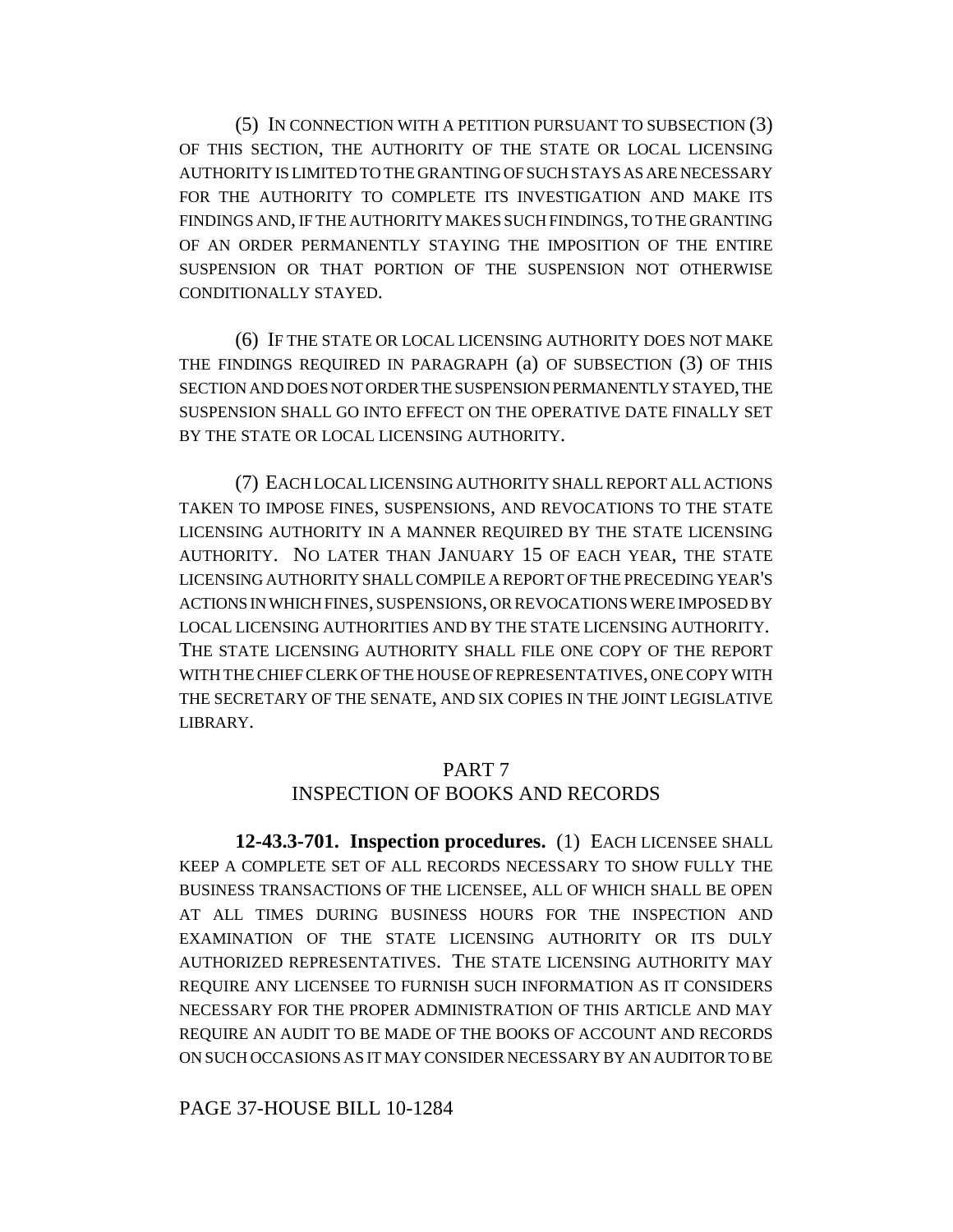SELECTED BY THE STATE LICENSING AUTHORITY WHO SHALL LIKEWISE HAVE ACCESS TO ALL BOOKS AND RECORDS OF THE LICENSEE, AND THE EXPENSE THEREOF SHALL BE PAID BY THE LICENSEE.

(2) THE LICENSED PREMISES, INCLUDING ANY PLACES OF STORAGE WHERE MEDICAL MARIJUANA IS GROWN, STORED, CULTIVATED, SOLD, OR DISPENSED, SHALL BE SUBJECT TO INSPECTION BY THE STATE OR LOCAL LICENSING AUTHORITIES AND THEIR INVESTIGATORS, DURING ALL BUSINESS HOURS AND OTHER TIMES OF APPARENT ACTIVITY, FOR THE PURPOSE OF INSPECTION OR INVESTIGATION. FOR EXAMINATION OF ANY INVENTORY OR BOOKS AND RECORDS REQUIRED TO BE KEPT BY THE LICENSEES, ACCESS SHALL BE REQUIRED DURING BUSINESS HOURS. WHERE ANY PART OF THE LICENSED PREMISES CONSISTS OF A LOCKED AREA, UPON DEMAND TO THE LICENSEE, SUCH AREA SHALL BE MADE AVAILABLE FOR INSPECTION WITHOUT DELAY, AND, UPON REQUEST BY AUTHORIZED REPRESENTATIVES OF THE STATE OR LOCAL LICENSING AUTHORITY, THE LICENSEE SHALL OPEN THE AREA FOR INSPECTION.

(3) EACH LICENSEE SHALL RETAIN ALL BOOKS AND RECORDS NECESSARY TO SHOW FULLY THE BUSINESS TRANSACTIONS OF THE LICENSEE FOR A PERIOD OF THE CURRENT TAX YEAR AND THE THREE IMMEDIATELY PRIOR TAX YEARS.

# PART 8

# JUDICIAL REVIEW

**12-43.3-801. Judicial review.** DECISIONS BY THE STATE LICENSING AUTHORITY OR A LOCAL LICENSING AUTHORITY SHALL BE SUBJECT TO JUDICIAL REVIEW PURSUANT TO SECTION 24-4-106, C.R.S.

# PART 9

# UNLAWFUL ACTS - ENFORCEMENT

**12-43.3-901. Unlawful acts - exceptions.** (1) EXCEPT AS OTHERWISE PROVIDED IN THIS ARTICLE, IT IS UNLAWFUL FOR A PERSON:

(a) TO CONSUME MEDICAL MARIJUANA IN A LICENSED MEDICAL MARIJUANA CENTER, AND IT SHALL BE UNLAWFUL FOR A MEDICAL MARIJUANA LICENSEE TO ALLOW MEDICAL MARIJUANA TO BE CONSUMED UPON ITS LICENSED PREMISES;

# PAGE 38-HOUSE BILL 10-1284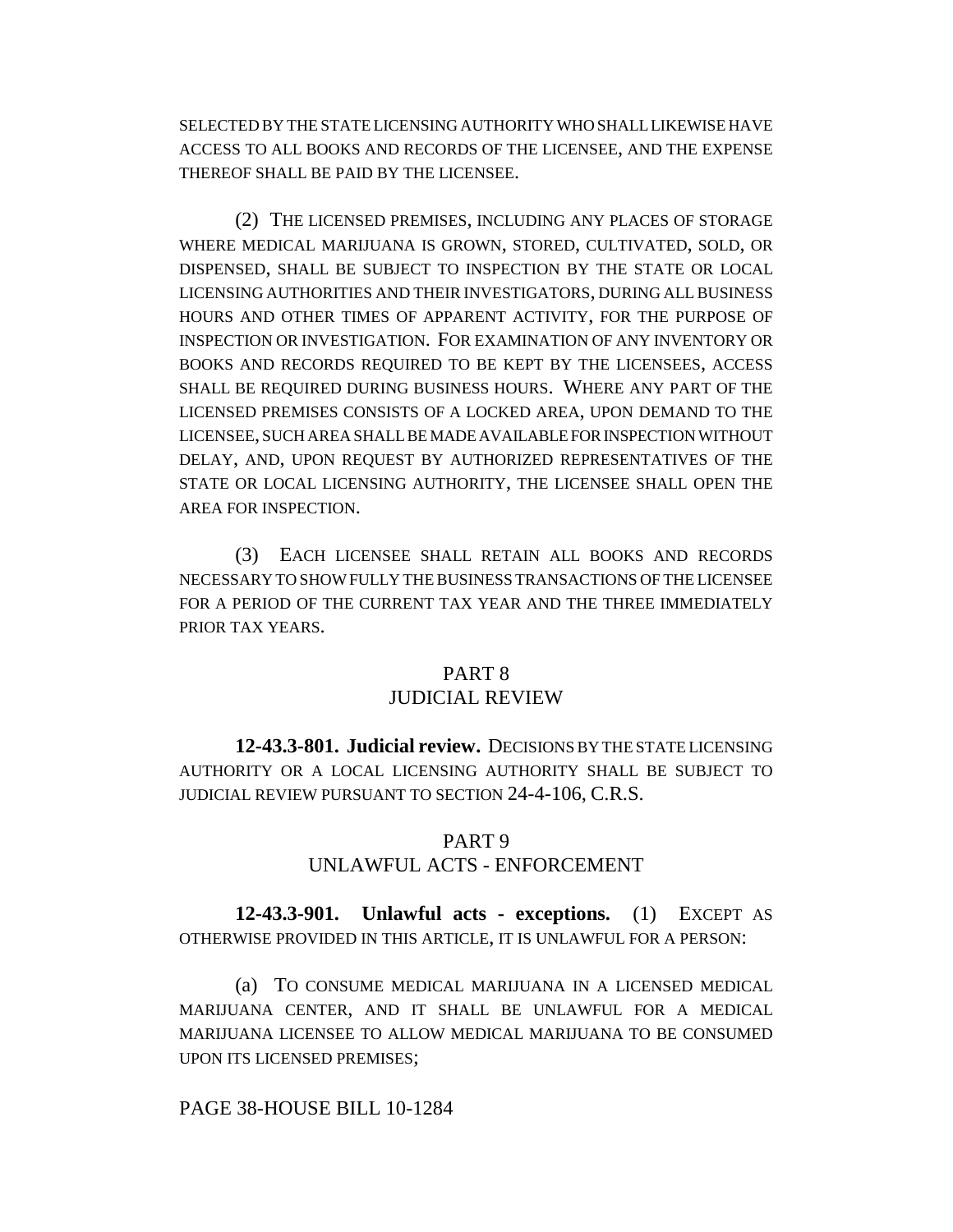(b) WITH KNOWLEDGE, TO PERMIT OR FAIL TO PREVENT THE USE OF HIS OR HER REGISTRY IDENTIFICATION BY ANY OTHER PERSON FOR THE UNLAWFUL PURCHASING OF MEDICAL MARIJUANA; OR

(c) TO CONTINUE OPERATING A BUSINESS FOR THE PURPOSE OF CULTIVATION, MANUFACTURE, OR SALE OF MEDICAL MARIJUANA OR MEDICAL MARIJUANA-INFUSED PRODUCTS WITHOUT FILING THE FORMS AND PAYING THE FEE AS DESCRIBED IN SECTION 12-43.3-103 (1) (b).

(d) TO CONTINUE OPERATING A BUSINESS FOR THE PURPOSE OF CULTIVATION, MANUFACTURE, OR SALE OF MEDICAL MARIJUANA OR MEDICAL MARIJUANA-INFUSED PRODUCTS WITHOUT SATISFYING THE CONDITIONS OF SECTION 12-43.3-103 (2) (b).

(2) IT IS UNLAWFUL FOR A PERSON TO BUY, SELL, TRANSFER, GIVE AWAY, OR ACQUIRE MEDICAL MARIJUANA EXCEPT AS ALLOWED PURSUANT TO THIS ARTICLE.

(3) IT IS UNLAWFUL FOR A PERSON LICENSED PURSUANT TO THIS ARTICLE:

(a) TO BE WITHIN A LIMITED-ACCESS AREA UNLESS THE PERSON'S LICENSE BADGE IS DISPLAYED AS REQUIRED BY THIS ARTICLE, EXCEPT AS PROVIDED IN SECTION 12-43.3-701;

(b) TO FAIL TO DESIGNATE AREAS OF INGRESS AND EGRESS FOR LIMITED-ACCESS AREAS AND POST SIGNS IN CONSPICUOUS LOCATIONS AS REQUIRED BY THIS ARTICLE;

(c) TO FAIL TO REPORT A TRANSFER REQUIRED BY SECTION 12-43.3-310 (11); OR

(d) TO FAIL TO REPORT THE NAME OF OR A CHANGE IN MANAGERS AS REQUIRED BY SECTION 12-43.3-310 (12).

(4) IT IS UNLAWFUL FOR ANY PERSON LICENSED TO SELL MEDICAL MARIJUANA PURSUANT TO THIS ARTICLE:

(a) TO DISPLAY ANY SIGNS THAT ARE INCONSISTENT WITH LOCAL LAWS OR REGULATIONS;

PAGE 39-HOUSE BILL 10-1284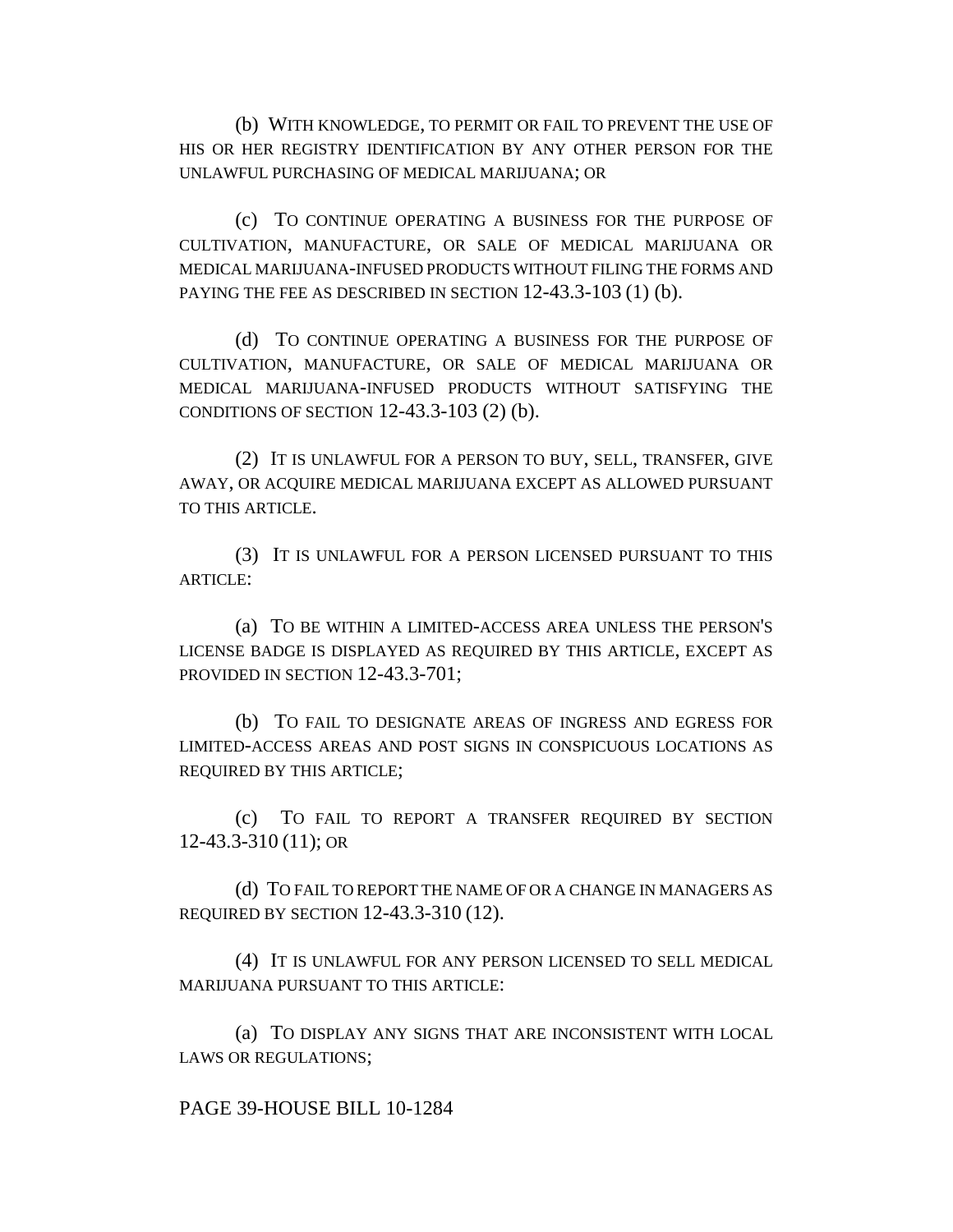(b) TO USE ADVERTISING MATERIAL THAT IS MISLEADING, DECEPTIVE, OR FALSE, OR THAT IS DESIGNED TO APPEAL TO MINORS;

(c) TO PROVIDE PUBLIC PREMISES, OR ANY PORTION THEREOF, FOR THE PURPOSE OF CONSUMPTION OF MEDICAL MARIJUANA IN ANY FORM;

(d) (I) TO SELL MEDICAL MARIJUANA TO A PERSON NOT LICENSED PURSUANT TO THIS ARTICLE OR TO A PERSON NOT ABLE TO PRODUCE A VALID PATIENT REGISTRY IDENTIFICATION CARD. NOTWITHSTANDING ANY PROVISION IN THIS SUBPARAGRAPH (I) TO THE CONTRARY, A PERSON UNDER TWENTY-ONE YEARS OF AGE SHALL NOT BE EMPLOYED TO SELL OR DISPENSE MEDICAL MARIJUANA AT A MEDICAL MARIJUANA CENTER OR GROW OR CULTIVATE MEDICAL MARIJUANA AT AN OPTIONAL PREMISES CULTIVATION OPERATION.

(II) IF A LICENSEE OR A LICENSEE'S EMPLOYEE HAS REASONABLE CAUSE TO BELIEVE THAT A PERSON IS EXHIBITING A FRAUDULENT PATIENT REGISTRY IDENTIFICATION CARD IN AN ATTEMPT TO OBTAIN MEDICAL MARIJUANA, THE LICENSEE OR EMPLOYEE SHALL BE AUTHORIZED TO CONFISCATE THE FRAUDULENT PATIENT REGISTRY IDENTIFICATION CARD, IF POSSIBLE, AND SHALL, WITHIN SEVENTY-TWO HOURS AFTER THE CONFISCATION, TURN IT OVER TO THE STATE HEALTH DEPARTMENT OR LOCAL LAW ENFORCEMENT AGENCY. THE FAILURE TO CONFISCATE THE FRAUDULENT PATIENT REGISTRY IDENTIFICATION CARD OR TO TURN IT OVER TO THE STATE HEALTH DEPARTMENT OR A STATE OR LOCAL LAW ENFORCEMENT AGENCY WITHIN SEVENTY-TWO HOURS AFTER THE CONFISCATION SHALL NOT CONSTITUTE A CRIMINAL OFFENSE.

(e) TO POSSESS MORE THAN SIX MEDICAL MARIJUANA PLANTS AND TWO OUNCES OF MEDICAL MARIJUANA FOR EACH PATIENT WHO HAS REGISTERED THE CENTER AS HIS OR HER PRIMARY CENTER PURSUANT TO SECTION 25-1.5-106 (6) (f), C.R.S.; EXCEPT THAT A MEDICAL MARIJUANA CENTER MAY HAVE AN AMOUNT THAT EXCEEDS THE SIX-PLANT AND TWO-OUNCE PRODUCT PER PATIENT LIMIT IF THE CENTER SELLS TO PATIENTS THAT ARE AUTHORIZED TO HAVE MORE THAN SIX PLANTS AND TWO OUNCES OF PRODUCT. IN THE CASE OF A PATIENT AUTHORIZED TO EXCEED THE SIX-PLANT AND TWO-OUNCE LIMIT, THE CENTER SHALL OBTAIN DOCUMENTATION FROM THE PATIENT'S PHYSICIAN THAT THE PATIENT NEEDS MORE THAN SIX PLANTS AND TWO OUNCES OF PRODUCT.

#### PAGE 40-HOUSE BILL 10-1284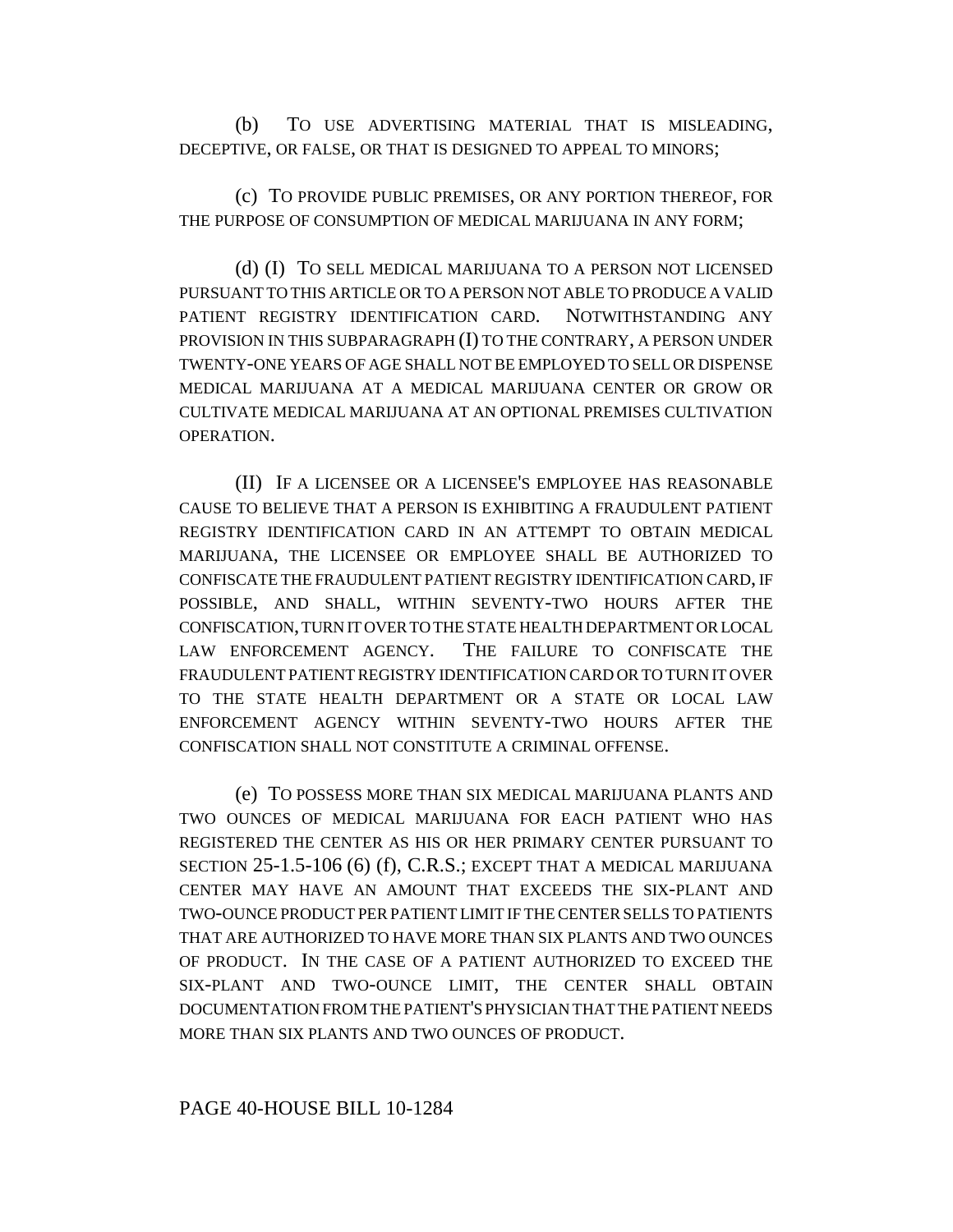(f) TO OFFER FOR SALE OR SOLICIT AN ORDER FOR MEDICAL MARIJUANA IN PERSON EXCEPT WITHIN THE LICENSED PREMISES;

(g) TO HAVE IN POSSESSION OR UPON THE LICENSED PREMISES ANY MEDICAL MARIJUANA, THE SALE OF WHICH IS NOT PERMITTED BY THE LICENSE;

(h) TO BUY MEDICAL MARIJUANA FROM A PERSON NOT LICENSED TO SELL AS PROVIDED BY THIS ARTICLE;

(i) TO SELL MEDICAL MARIJUANA EXCEPT IN THE PERMANENT LOCATION SPECIFICALLY DESIGNATED IN THE LICENSE FOR SALE;

(j) TO HAVE ON THE LICENSED PREMISES ANY MEDICAL MARIJUANA OR MARIJUANA PARAPHERNALIA THAT SHOWS EVIDENCE OF THE MEDICAL MARIJUANA HAVING BEEN CONSUMED OR PARTIALLY CONSUMED;

(k) TO REQUIRE A MEDICAL MARIJUANA CENTER OR MEDICAL MARIJUANA CENTER WITH AN OPTIONAL PREMISES CULTIVATION LICENSE TO MAKE DELIVERY TO ANY PREMISES OTHER THAN THE SPECIFIC LICENSED PREMISES WHERE THE MEDICAL MARIJUANA IS TO BE SOLD; OR

(l) TO SELL, SERVE, OR DISTRIBUTE MEDICAL MARIJUANA AT ANY TIME OTHER THAN BETWEEN THE HOURS OF 8:00 A.M. AND 7:00 P.M. MONDAY THROUGH SUNDAY.

(m) TO VIOLATE THE PROVISIONS OF SECTION 6-2-103 OR 6-2-105, C.R.S.

(5) EXCEPT AS PROVIDED IN SECTIONS 12-43.3-402(4),12-43.3-403, AND 12-43.3-404, IT IS UNLAWFUL FOR A MEDICAL MARIJUANA CENTER, MEDICAL MARIJUANA-INFUSED PRODUCTS MANUFACTURING OPERATION WITH AN OPTIONAL PREMISES CULTIVATION LICENSE, OR MEDICAL MARIJUANA CENTER WITH AN OPTIONAL PREMISES CULTIVATION LICENSE TO SELL, DELIVER, OR CAUSE TO BE DELIVERED TO A LICENSEE ANY MEDICAL MARIJUANA NOT GROWN UPON ITS LICENSED PREMISES, OR FOR A LICENSEE OR MEDICAL MARIJUANA CENTER WITH AN OPTIONAL PREMISES CULTIVATION LICENSE OR MEDICAL MARIJUANA-INFUSED PRODUCTS MANUFACTURING OPERATION WITH AN OPTIONAL PREMISES CULTIVATION LICENSE TO SELL, POSSESS, OR PERMIT SALE OF MEDICAL MARIJUANA NOT GROWN UPON ITS

PAGE 41-HOUSE BILL 10-1284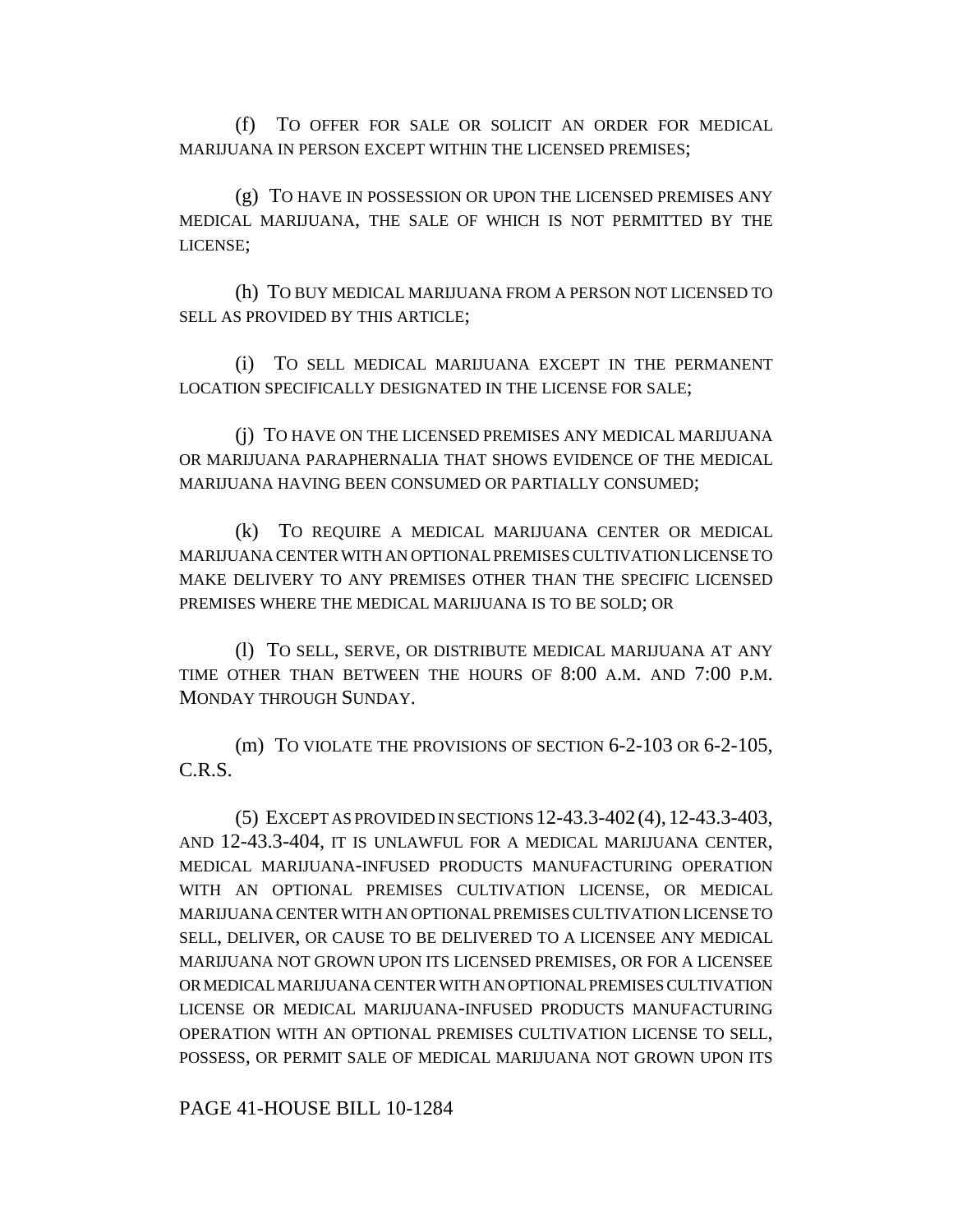LICENSED PREMISES. A VIOLATION OF THE PROVISIONS OF THIS SUBSECTION (5) BY A LICENSEE SHALL BE GROUNDS FOR THE IMMEDIATE REVOCATION OF THE LICENSE GRANTED UNDER THIS ARTICLE.

(6) IT SHALL BE UNLAWFUL FOR A PHYSICIAN WHO MAKES PATIENT REFERRALS TO A LICENSED MEDICAL MARIJUANA CENTER TO RECEIVE ANYTHING OF VALUE FROM THE MEDICAL MARIJUANA CENTER LICENSEE OR ITS AGENTS, SERVANTS, OFFICERS, OR OWNERS OR ANYONE FINANCIALLY INTERESTED IN THE LICENSEE, AND IT SHALL BE UNLAWFUL FOR A LICENSEE LICENSED PURSUANT TO THIS ARTICLE TO OFFER ANYTHING OF VALUE TO A PHYSICIAN FOR MAKING PATIENT REFERRALS TO THE LICENSED MEDICAL MARIJUANA CENTER.

(7) A PERSON WHO COMMITS ANY ACTS THAT ARE UNLAWFUL PURSUANT TO THIS SECTION COMMITS A CLASS 2 MISDEMEANOR AND SHALL BE PUNISHED AS PROVIDED IN SECTION 18-1.3-501, C.R.S.; EXCEPT FOR VIOLATIONS THAT WOULD ALSO CONSTITUTE A VIOLATION OF TITLE 18, C.R.S., WHICH VIOLATION SHALL BE CHARGED AND PROSECUTED PURSUANT TO TITLE 18, C.R.S.

### PART 10

### SUNSET REVIEW

**12-43.3-1001. Sunset review - article repeal.** (1) THIS ARTICLE IS REPEALED, EFFECTIVE JULY 1, 2015.

(2) PRIOR TO THE REPEAL OF THIS ARTICLE, THE DEPARTMENT OF REGULATORY AGENCIES SHALL CONDUCT A SUNSET REVIEW AS DESCRIBED IN SECTION 24-34-104 (8), C.R.S.

**SECTION 2.** 25-1.5-106, Colorado Revised Statutes, is amended to read:

**25-1.5-106. Medical marijuana program - powers and duties of the state health agency - repeal.** (1) **Legislative declaration.** (a) THE GENERAL ASSEMBLY HEREBY DECLARES THAT IT IS NECESSARY TO IMPLEMENT RULES TO ENSURE THAT PATIENTS SUFFERING FROM LEGITIMATE DEBILITATING MEDICAL CONDITIONS ARE ABLE TO SAFELY GAIN ACCESS TO MEDICAL MARIJUANA AND TO ENSURE THAT THESE PATIENTS:

#### PAGE 42-HOUSE BILL 10-1284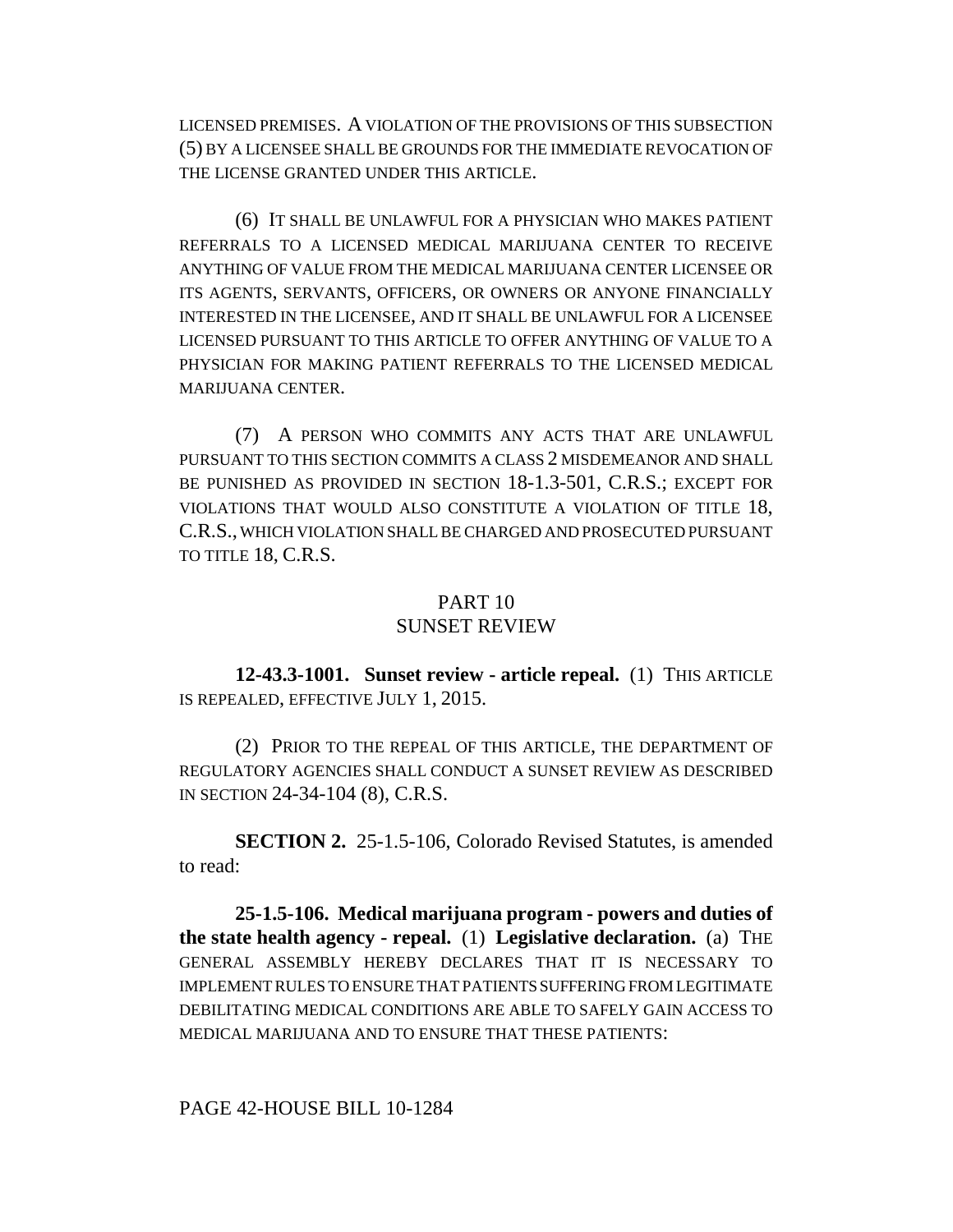(I) ARE NOT SUBJECT TO CRIMINAL PROSECUTION FOR THEIR USE OF MEDICAL MARIJUANA IN ACCORDANCE WITH SECTION 14 OF ARTICLE XVIII OF THE STATE CONSTITUTION, THIS SECTION, AND THE RULES OF THE STATE HEALTH AGENCY; AND

(II) ARE ABLE TO ESTABLISH AN AFFIRMATIVE DEFENSE TO THEIR USE OF MEDICAL MARIJUANA IN ACCORDANCE WITH SECTION 14 OF ARTICLE XVIII OF THE STATE CONSTITUTION, THIS SECTION, AND THE RULES OF THE STATE HEALTH AGENCY.

(b) THE GENERAL ASSEMBLY HEREBY DECLARES THAT IT IS NECESSARY TO IMPLEMENT RULES TO PREVENT PERSONS WHO DO NOT SUFFER FROM LEGITIMATE DEBILITATING MEDICAL CONDITIONS FROM USING SECTION 14 OF ARTICLE XVIII OF THE STATE CONSTITUTION AS A MEANS TO SELL, ACQUIRE, POSSESS, PRODUCE, USE, OR TRANSPORT MARIJUANA IN VIOLATION OF STATE AND FEDERAL LAWS.

(2) **Definitions.** IN ADDITION TO THE DEFINITIONS SET FORTH IN SECTION 14 (1) OF ARTICLE XVIII OF THE STATE CONSTITUTION, AS USED IN THIS SECTION, UNLESS THE CONTEXT OTHERWISE REQUIRES, "PRIMARY CAREGIVER" MEANS A NATURAL PERSON, OTHER THAN THE PATIENT OR THE PATIENT'S PHYSICIAN, WHO IS EIGHTEEN YEARS OF AGE OR OLDER AND HAS SIGNIFICANT RESPONSIBILITY FOR MANAGING THE WELL-BEING OF A PATIENT WHO HAS A DEBILITATING MEDICAL CONDITION.

(1) (3) **Rule-making.** (a) The department shall, pursuant to section 14 of article XVIII of the state constitution, promulgate rules of administration concerning the implementation of the medical marijuana program established by such section and that specifically govern the following:

 $(a)$  (I) The establishment and maintenance of a confidential registry of patients who have applied for and are entitled to receive a registry identification card;

 $(b)$  (II) The development by the department of an application form and making such form available to residents of this state seeking to be listed on the confidential registry of patients who are entitled to receive a registry identification card;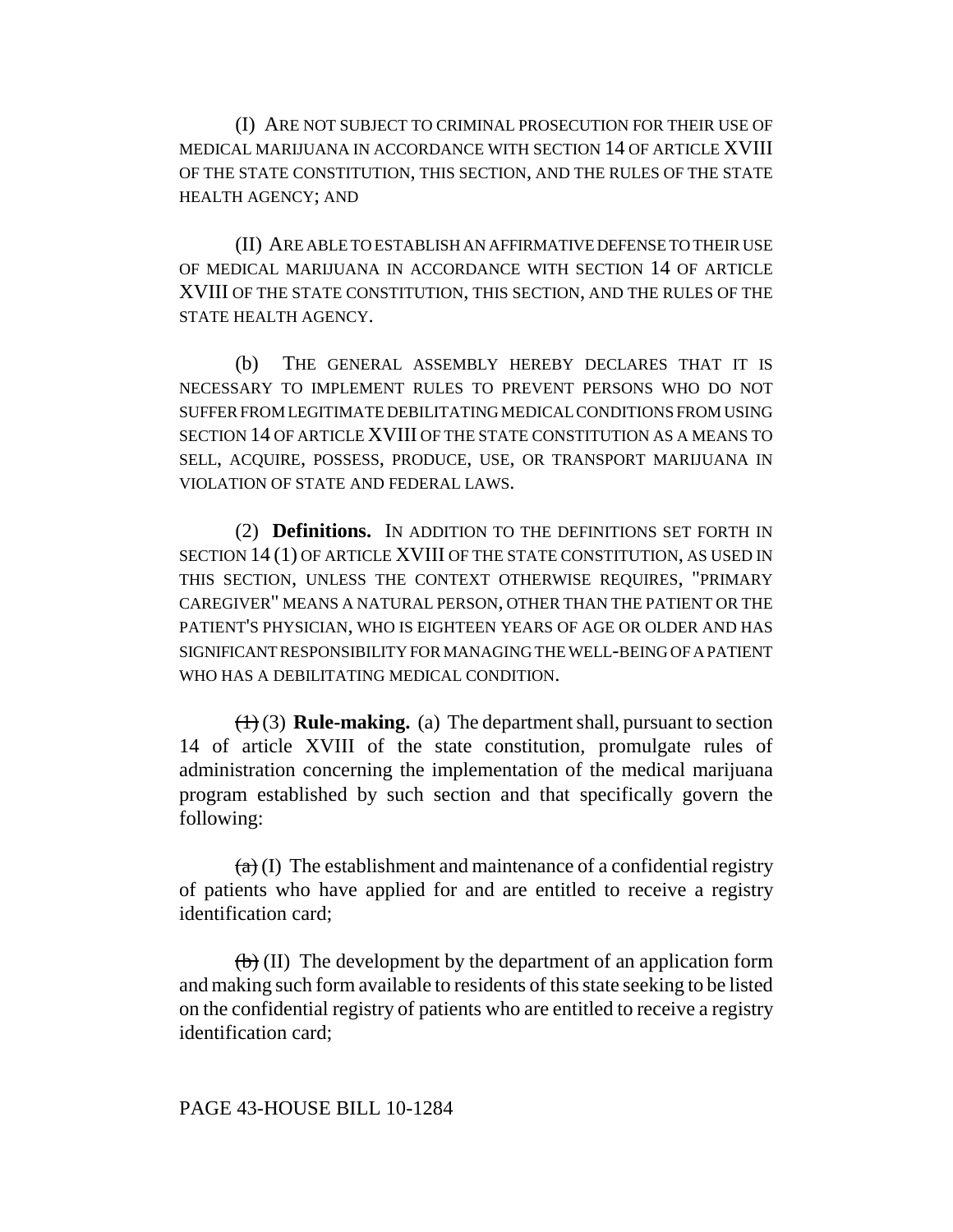$\langle \overline{\mathbf{c}} \rangle$  (III) The verification by the department of medical information concerning patients who have applied for a confidential registry card;

 $(d)(IV)$  The issuance and form of confidential registry identification cards;

 $(e)$  (V) Communications with law enforcement officials about confidential registry identification cards that have been suspended where a patient is no longer diagnosed as having a debilitating medical condition; and

 $(f)$  (VI) The manner in which the department may consider adding debilitating medical conditions to the list of debilitating medical conditions contained in section 14 of article XVIII of the state constitution; AND

(VII) A WAIVER PROCESS TO ALLOW A HOMEBOUND PATIENT WHO IS ON THE REGISTRY TO HAVE A PRIMARY CAREGIVER TRANSPORT THE PATIENT'S MEDICAL MARIJUANA FROM A LICENSED MEDICAL MARIJUANA CENTER TO THE PATIENT.

(b) THE STATE HEALTH AGENCY MAY PROMULGATE RULES REGARDING THE FOLLOWING:

(I) WHAT CONSTITUTES "SIGNIFICANT RESPONSIBILITY FOR MANAGING THE WELL-BEING OF A PATIENT"; EXCEPT THAT THE ACT OF SUPPLYING MEDICAL MARIJUANA OR MARIJUANA PARAPHERNALIA, BY ITSELF, IS INSUFFICIENT TO CONSTITUTE "SIGNIFICANT RESPONSIBILITY FOR MANAGING THE WELL-BEING OF A PATIENT";

(II) THE DEVELOPMENT OF A FORM FOR A PRIMARY CAREGIVER TO USE IN APPLYING TO THE REGISTRY, WHICH FORM SHALL REQUIRE, AT A MINIMUM, THAT THE APPLICANT PROVIDE HIS OR HER FULL NAME, HOME ADDRESS, DATE OF BIRTH, AND AN ATTESTATION THAT THE APPLICANT HAS A SIGNIFICANT RESPONSIBILITY FOR MANAGING THE WELL-BEING OF THE PATIENT FOR WHOM HE OR SHE IS DESIGNATED AS THE PRIMARY CAREGIVER AND THAT HE OR SHE UNDERSTANDS AND WILL ABIDE BY SECTION 14 OF ARTICLE XVIII OF THE STATE CONSTITUTION, THIS SECTION, AND THE RULES PROMULGATED BY THE STATE HEALTH AGENCY PURSUANT TO THIS SECTION;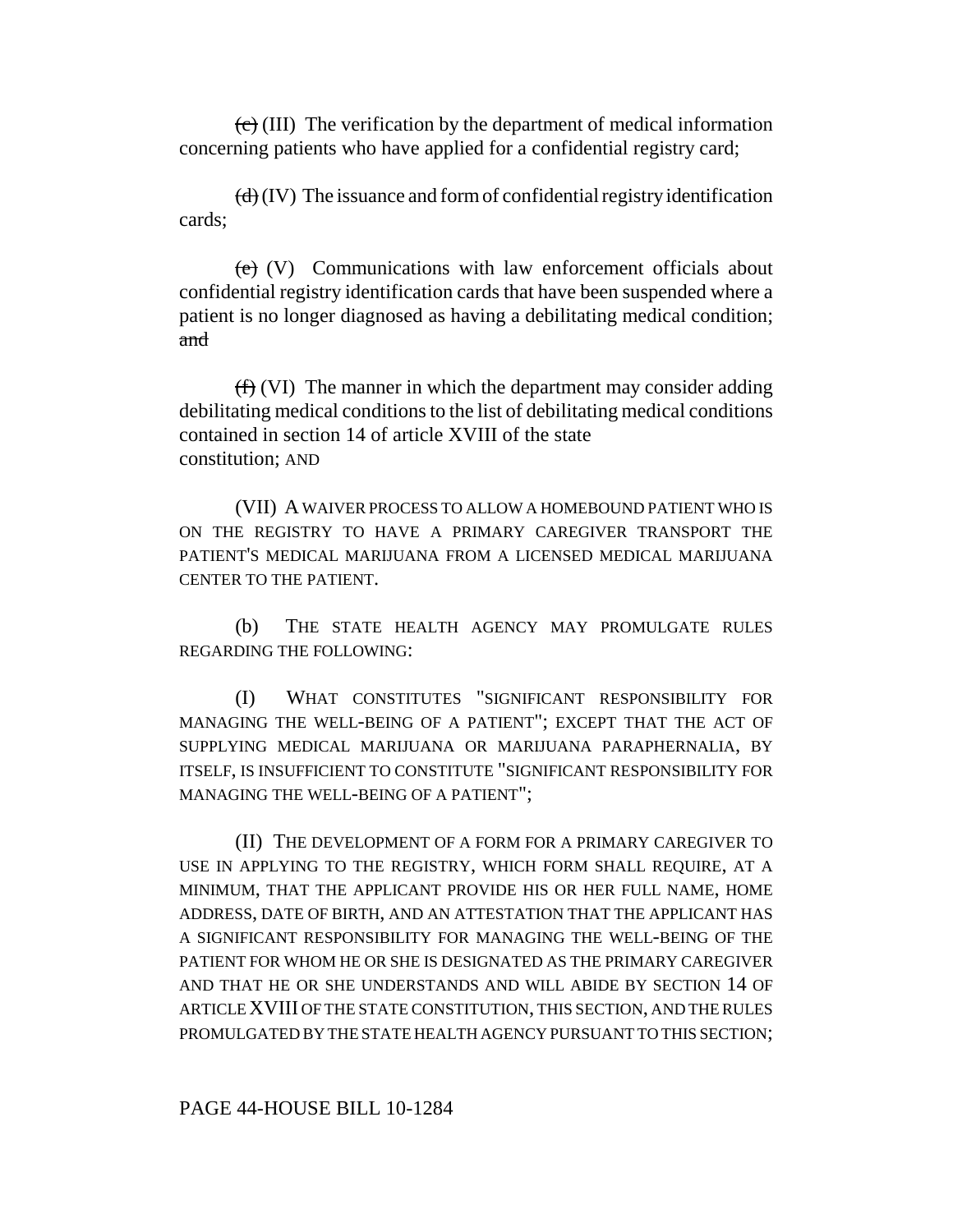(III) THE DEVELOPMENT OF A FORM THAT CONSTITUTES "WRITTEN DOCUMENTATION", AS DEFINED AND USED IN SECTION 14 OF ARTICLE XVIII OF THE STATE CONSTITUTION, WHICH FORM A PHYSICIAN SHALL USE WHEN MAKING A MEDICAL MARIJUANA RECOMMENDATION FOR A PATIENT; AND

(IV) THE GROUNDS AND PROCEDURE FOR A PATIENT TO CHANGE HIS OR HER DESIGNATED PRIMARY CAREGIVER.

(c) (I) THE STATE HEALTH AGENCY SHALL CONDUCT A PUBLIC REVIEW HEARING WITH THE DEPARTMENT OF REVENUE BY SEPTEMBER 1, 2010, TO RECEIVE PUBLIC INPUT ON ANY EMERGENCY RULES ADOPTED BY THE STATE HEALTH AGENCY AND BE PROVIDED WITH AN UPDATE FROM THE INDUSTRY, CAREGIVERS, PATIENTS, AND OTHER STAKEHOLDERS REGARDING THE INDUSTRY'S CURRENT STATUS. THE STATE HEALTH AGENCY SHALL PROVIDE AT LEAST FIVE BUSINESS DAYS' NOTICE PRIOR TO THE HEARING.

(II) THIS PARAGRAPH (c) IS REPEALED, EFFECTIVE JULY 1, 2011.

(4) NOTWITHSTANDING ANY OTHER REQUIREMENTS TO THE CONTRARY, NOTICE ISSUED BY THE STATE HEALTH AGENCY FOR A RULEMAKING HEARING PURSUANT TO SECTION 24-4-103,C.R.S., FOR RULES CONCERNING THE MEDICAL MARIJUANA PROGRAM SHALL BE SUFFICIENT IF THE STATE HEALTH AGENCY PROVIDES THE NOTICE NO LATER THAN FORTY-FIVE DAYS IN ADVANCE OF THE RULEMAKING HEARING IN AT LEAST ONE PUBLICATION IN A NEWSPAPER OF GENERAL DISTRIBUTION IN THE STATE AND POSTS THE NOTICE ON THE STATE HEALTH AGENCY'S WEB SITE; EXCEPT THAT EMERGENCY RULES PURSUANT TO SECTION 24-4-103(6),C.R.S., SHALL NOT REQUIRE ADVANCE NOTICE.

(5) **Primary caregivers.** (a) A PRIMARY CAREGIVER MAY NOT DELEGATE TO ANY OTHER PERSON HIS OR HER AUTHORITY TO PROVIDE MEDICAL MARIJUANA TO A PATIENT NOR MAY A PRIMARY CAREGIVER ENGAGE OTHERS TO ASSIST IN PROVIDING MEDICAL MARIJUANA TO A PATIENT.

(b) TWO OR MORE PRIMARY CAREGIVERS SHALL NOT JOIN TOGETHER FOR THE PURPOSE OF CULTIVATING MEDICAL MARIJUANA.

(c) ONLY A MEDICAL MARIJUANA CENTER WITH AN OPTIONAL PREMISES CULTIVATION LICENSE, A MEDICAL MARIJUANA-INFUSED

### PAGE 45-HOUSE BILL 10-1284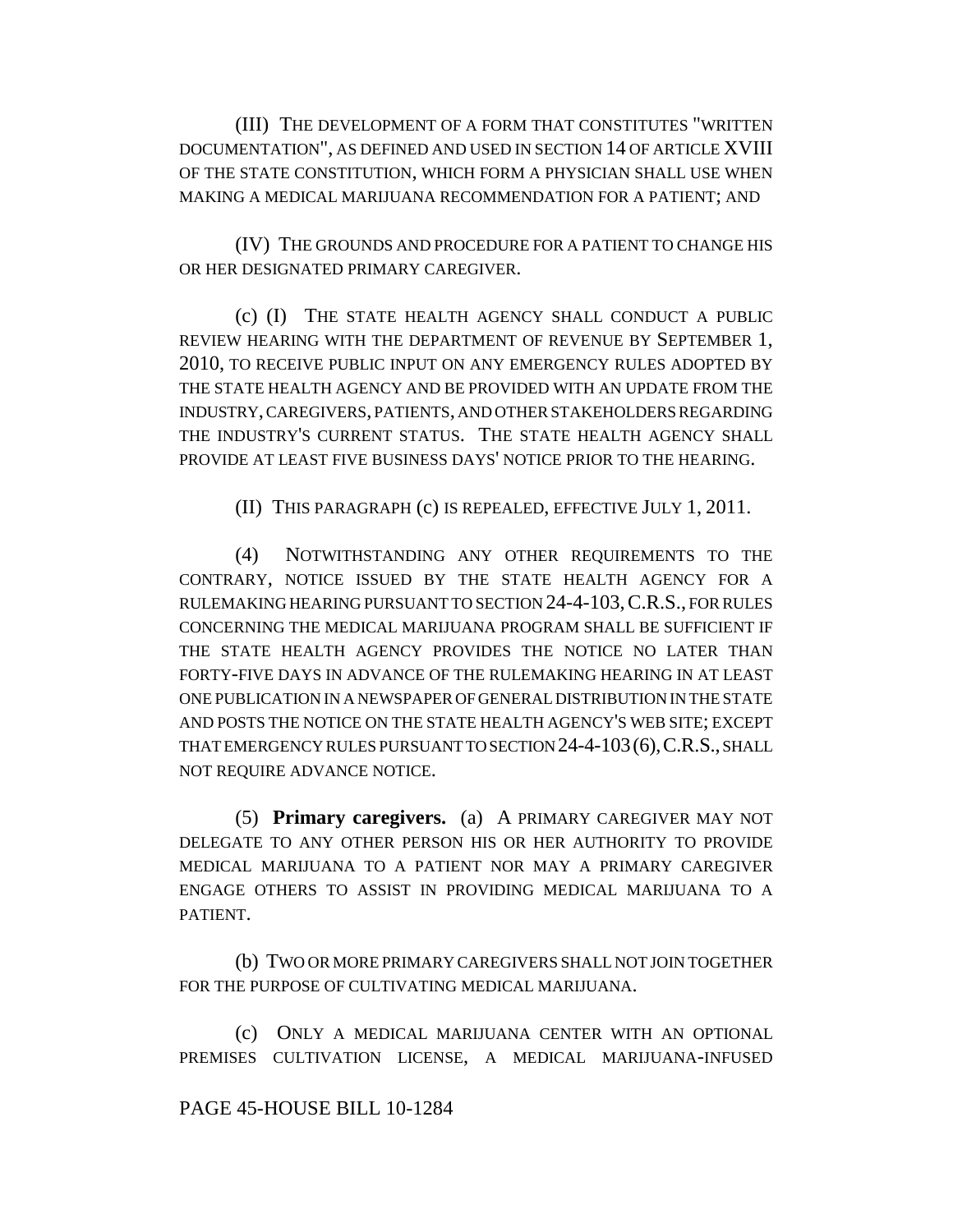PRODUCTS MANUFACTURING OPERATION WITH AN OPTIONAL PREMISES CULTIVATION LICENSE, OR A PRIMARY CAREGIVER FOR HIS OR HER PATIENTS OR A PATIENT FOR HIMSELF OR HERSELF MAY CULTIVATE OR PROVIDE MARIJUANA AND ONLY FOR MEDICAL USE.

(d) A PRIMARY CAREGIVER SHALL PROVIDE TO A LAW ENFORCEMENT AGENCY, UPON INQUIRY, THE REGISTRY IDENTIFICATION CARD NUMBER OF EACH OF HIS OR HER PATIENTS. THE STATE HEALTH AGENCY SHALL MAINTAIN A REGISTRY OF THIS INFORMATION AND MAKE IT AVAILABLE TWENTY-FOUR HOURS PER DAY AND SEVEN DAYS A WEEK TO LAW ENFORCEMENT FOR VERIFICATION PURPOSES. UPON INQUIRY BY A LAW ENFORCEMENT OFFICER AS TO AN INDIVIDUAL'S STATUS AS A PATIENT OR PRIMARY CAREGIVER, THE STATE HEALTH AGENCY SHALL CHECK THE REGISTRY. IF THE INDIVIDUAL IS NOT REGISTERED AS A PATIENT OR PRIMARY CAREGIVER, THE STATE HEALTH AGENCY MAY PROVIDE THAT RESPONSE TO LAW ENFORCEMENT. IF THE PERSON IS A REGISTERED PATIENT OR PRIMARY CAREGIVER, THE STATE HEALTH AGENCY MAY NOT RELEASE INFORMATION UNLESS CONSISTENT WITH SECTION 14 OF ARTICLE XVIII OF THE STATE CONSTITUTION. THE STATE HEALTH AGENCY MAY PROMULGATE RULES TO PROVIDE FOR THE EFFICIENT ADMINISTRATION OF THIS PARAGRAPH (d).

(6) **Patient - primary caregiver relationship.** (a) A PERSON SHALL BE LISTED AS A PRIMARY CAREGIVER FOR NO MORE THAN FIVE PATIENTS ON THE MEDICAL MARIJUANA PROGRAM REGISTRY AT ANY GIVEN TIME; EXCEPT THAT THE STATE HEALTH AGENCY MAY ALLOW A PRIMARY CAREGIVER TO SERVE MORE THAN FIVE PATIENTS IN EXCEPTIONAL CIRCUMSTANCES. IN DETERMINING WHETHER EXCEPTIONAL CIRCUMSTANCES EXIST, THE STATE HEALTH AGENCY MAY CONSIDER THE PROXIMITY OF MEDICAL MARIJUANA CENTERS TO THE PATIENT. A PRIMARY CAREGIVER SHALL MAINTAIN A LIST OF HIS OR HER PATIENTS INCLUDING THE REGISTRY IDENTIFICATION CARD NUMBER OF EACH PATIENT AT ALL TIMES.

(b) A PATIENT SHALL HAVE ONLY ONE PRIMARY CAREGIVER AT ANY GIVEN TIME.

(c) A PATIENT WHO HAS DESIGNATED A PRIMARY CAREGIVER FOR HIMSELF OR HERSELF MAY NOT BE DESIGNATED AS A PRIMARY CAREGIVER FOR ANOTHER PATIENT.

(d) A PRIMARY CAREGIVER MAY NOT CHARGE A PATIENT MORE THAN

### PAGE 46-HOUSE BILL 10-1284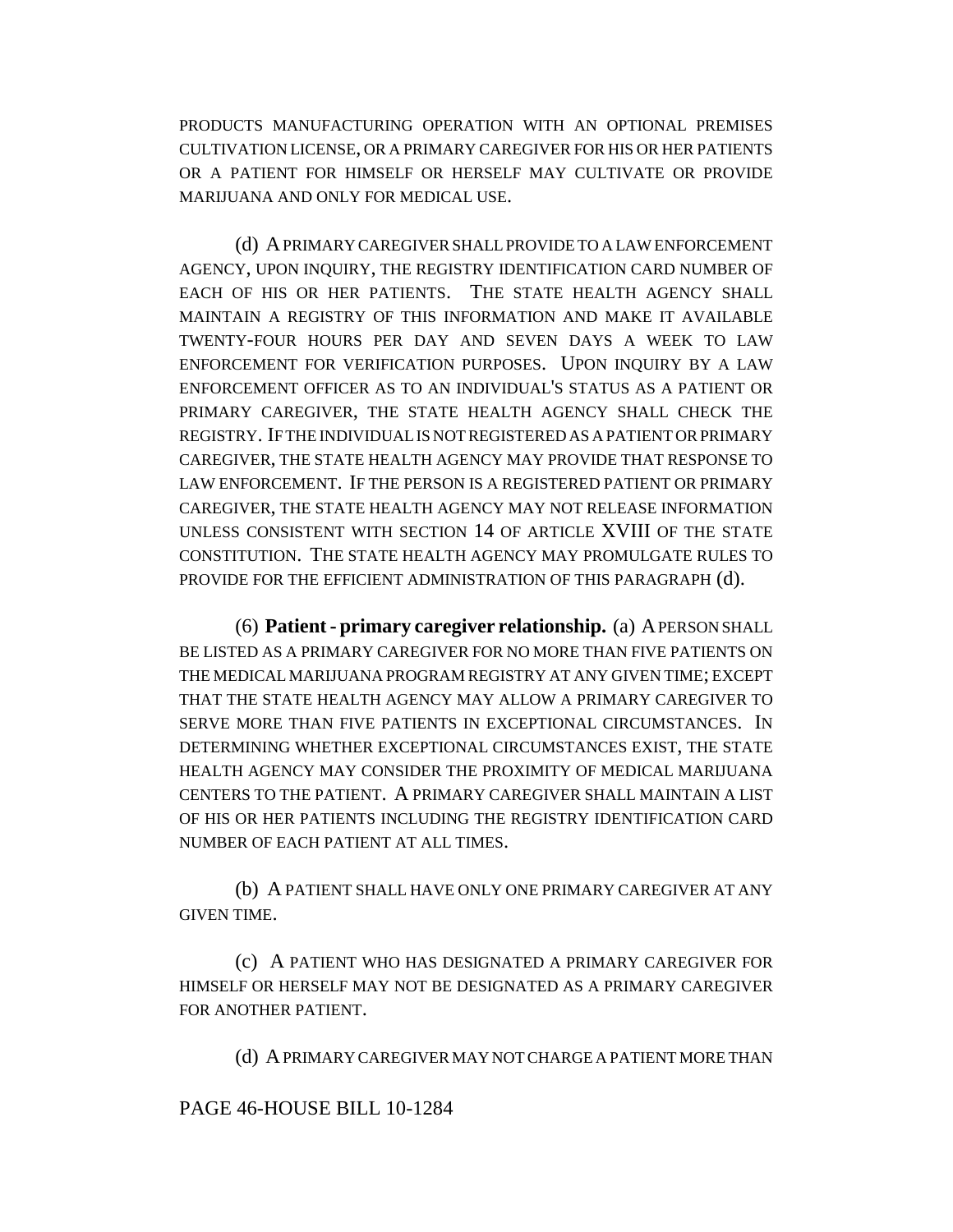THE COST OF CULTIVATING OR PURCHASING THE MEDICAL MARIJUANA, BUT MAY CHARGE FOR CAREGIVER SERVICES.

(e) (I) THE STATE HEALTH AGENCY SHALL MAINTAIN A SECURE AND CONFIDENTIAL REGISTRY OF AVAILABLE PRIMARY CAREGIVERS FOR THOSE PATIENTS WHO ARE UNABLE TO SECURE THE SERVICES OF A PRIMARY CAREGIVER.

(II) AN EXISTING PRIMARY CAREGIVER MAY INDICATE AT THE TIME OF REGISTRATION WHETHER HE OR SHE WOULD BE WILLING TO HANDLE ADDITIONAL PATIENTS AND WAIVE CONFIDENTIALITY TO ALLOW RELEASE OF HIS OR HER CONTACT INFORMATION TO PHYSICIANS OR REGISTERED PATIENTS ONLY.

(III) AN INDIVIDUAL WHO IS NOT REGISTERED BUT IS WILLING TO PROVIDE PRIMARY CAREGIVING SERVICES MAY SUBMIT HIS OR HER CONTACT INFORMATION TO BE PLACED ON THE PRIMARY CAREGIVER REGISTRY.

(IV) A PATIENT-PRIMARY CAREGIVER ARRANGEMENT SECURED PURSUANT TO THIS PARAGRAPH (e) SHALL BE STRICTLY BETWEEN THE PATIENT AND THE POTENTIAL PRIMARY CAREGIVER. THE STATE HEALTH AGENCY, BY PROVIDING THE INFORMATION REQUIRED BY THIS PARAGRAPH (e), SHALL NOT ENDORSE OR VOUCH FOR A PRIMARY CAREGIVER.

(V) THE STATE HEALTH AGENCY MAY MAKE AN EXCEPTION, BASED ON A REQUEST FROM A PATIENT, TO PARAGRAPH (a) OF THIS SUBSECTION (6) LIMITING PRIMARY CAREGIVERS TO FIVE PATIENTS. IF THE STATE HEALTH AGENCY MAKES AN EXCEPTION TO THE LIMIT, THE STATE HEALTH AGENCY SHALL NOTE THE EXCEPTION ON THE PRIMARY CAREGIVER'S RECORD IN THE REGISTRY.

(f) AT THE TIME A PATIENT APPLIES FOR INCLUSION ON THE CONFIDENTIAL REGISTRY, THE PATIENT SHALL INDICATE WHETHER THE PATIENT INTENDS TO CULTIVATE HIS OR HER OWN MEDICAL MARIJUANA, BOTH CULTIVATE HIS OR HER OWN MEDICAL MARIJUANA AND OBTAIN IT FROM EITHER A PRIMARY CAREGIVER OR LICENSED MEDICAL MARIJUANA CENTER, OR INTENDS TO OBTAIN IT FROM EITHER A PRIMARY CAREGIVER OR A LICENSED MEDICAL MARIJUANA CENTER. IF THE PATIENT ELECTS TO USE A LICENSED MEDICAL MARIJUANA CENTER, THE PATIENT SHALL REGISTER THE PRIMARY CENTER HE OR SHE INTENDS TO USE.

PAGE 47-HOUSE BILL 10-1284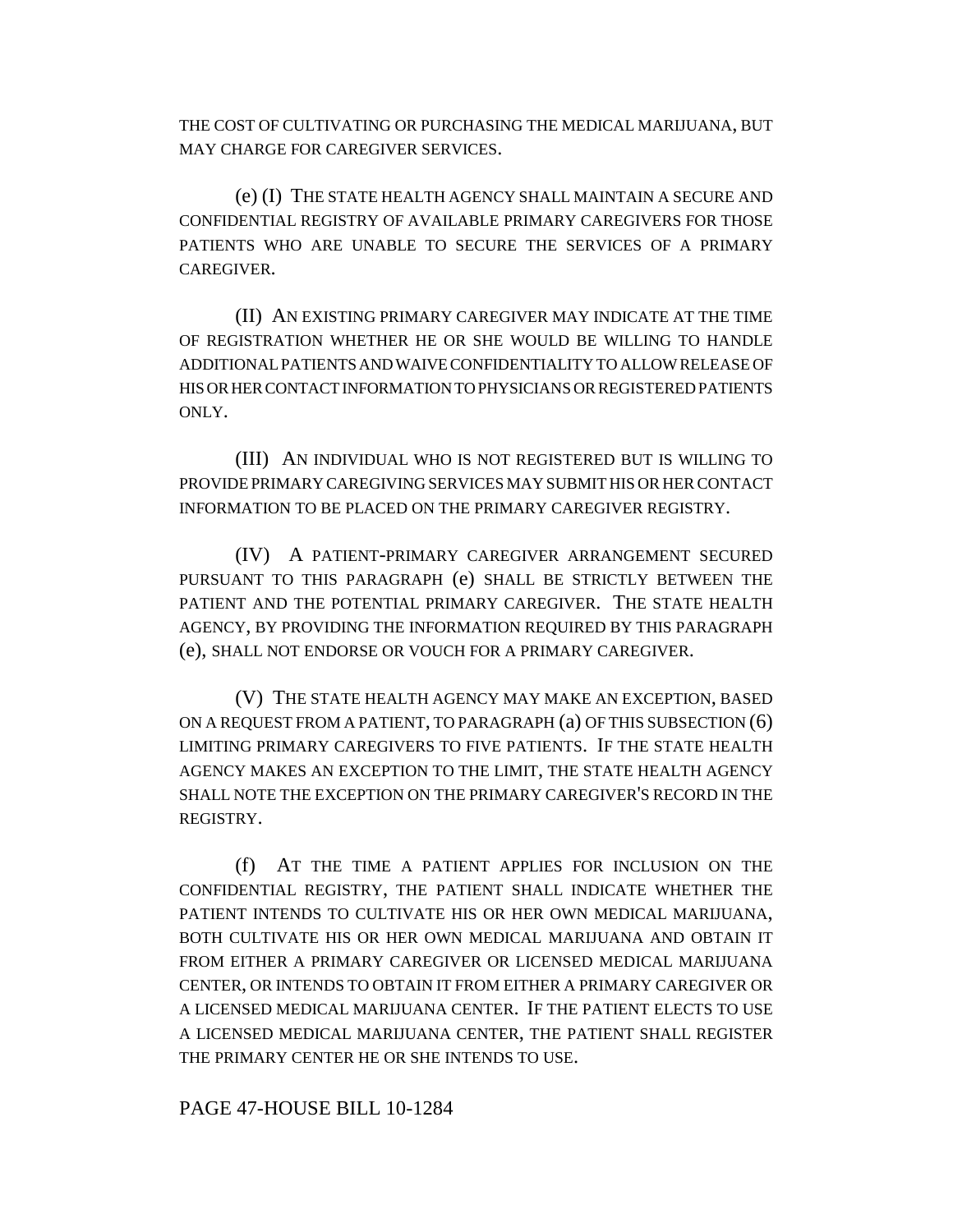(7) **Registry identification card required - denial - revocation renewal.** (a) TO BE CONSIDERED IN COMPLIANCE WITH THE PROVISIONS OF SECTION 14 OF ARTICLE XVIII OF THE STATE CONSTITUTION, THIS SECTION, AND THE RULES OF THE STATE HEALTH AGENCY, A PATIENT OR PRIMARY CAREGIVER SHALL HAVE HIS OR HER REGISTRY IDENTIFICATION CARD IN HIS OR HER POSSESSION AT ALL TIMES THAT HE OR SHE IS IN POSSESSION OF ANY FORM OF MEDICAL MARIJUANA AND PRODUCE THE SAME UPON REQUEST OF A LAW ENFORCEMENT OFFICER TO DEMONSTRATE THAT THE PATIENT OR PRIMARY CAREGIVER IS NOT IN VIOLATION OF THE LAW; EXCEPT THAT, IF MORE THAN THIRTY-FIVE DAYS HAVE PASSED SINCE THE DATE THE PATIENT OR PRIMARY CAREGIVER FILED HIS OR HER MEDICAL MARIJUANA PROGRAM APPLICATION AND THE STATE HEALTH AGENCY HAS NOT YET ISSUED OR DENIED A REGISTRY IDENTIFICATION CARD, A COPY OF THE PATIENT'S OR PRIMARY CAREGIVER'S APPLICATION ALONG WITH PROOF OF THE DATE OF SUBMISSION SHALL BE IN THE PATIENT'S OR PRIMARY CAREGIVER'S POSSESSION AT ALL TIMES THAT HE OR SHE IS IN POSSESSION OF ANY FORM OF MEDICAL MARIJUANA UNTIL THE STATE HEALTH AGENCY ISSUES OR DENIES THE REGISTRY IDENTIFICATION CARD. A PERSON WHO VIOLATES SECTION 14 OF ARTICLE XVIII OF THE STATE CONSTITUTION, THIS SECTION, OR THE RULES PROMULGATED BY THE STATE HEALTH AGENCY MAY BE SUBJECT TO CRIMINAL PROSECUTION FOR VIOLATIONS OF SECTION 18-18-406, C.R.S.

(b) THE STATE HEALTH AGENCY MAY DENY A PATIENT'S OR PRIMARY CAREGIVER'S APPLICATION FOR A REGISTRY IDENTIFICATION CARD OR REVOKE THE CARD IF THE STATE HEALTH AGENCY, IN ACCORDANCE WITH ARTICLE 4 OF TITLE 24, C.R.S., DETERMINES THAT THE PHYSICIAN WHO DIAGNOSED THE PATIENT'S DEBILITATING MEDICAL CONDITION, THE PATIENT, OR THE PRIMARY CAREGIVER VIOLATED SECTION 14 OF ARTICLE XVIII OF THE STATE CONSTITUTION, THIS SECTION, OR THE RULES PROMULGATED BY THE STATE HEALTH AGENCY PURSUANT TO THIS SECTION; EXCEPT THAT, WHEN A PHYSICIAN'S VIOLATION IS THE BASIS FOR ADVERSE ACTION, THE STATE HEALTH AGENCY MAY ONLY DENY OR REVOKE A PATIENT'S APPLICATION OR REGISTRY IDENTIFICATION CARD WHEN THE PHYSICIAN'S VIOLATION IS RELATED TO THE ISSUANCE OF A MEDICAL MARIJUANA RECOMMENDATION.

(c) A PATIENT OR PRIMARY CAREGIVER REGISTRY IDENTIFICATION CARD SHALL BE VALID FOR ONE YEAR AND SHALL CONTAIN A UNIQUE IDENTIFICATION NUMBER. IT SHALL BE THE RESPONSIBILITY OF THE PATIENT

### PAGE 48-HOUSE BILL 10-1284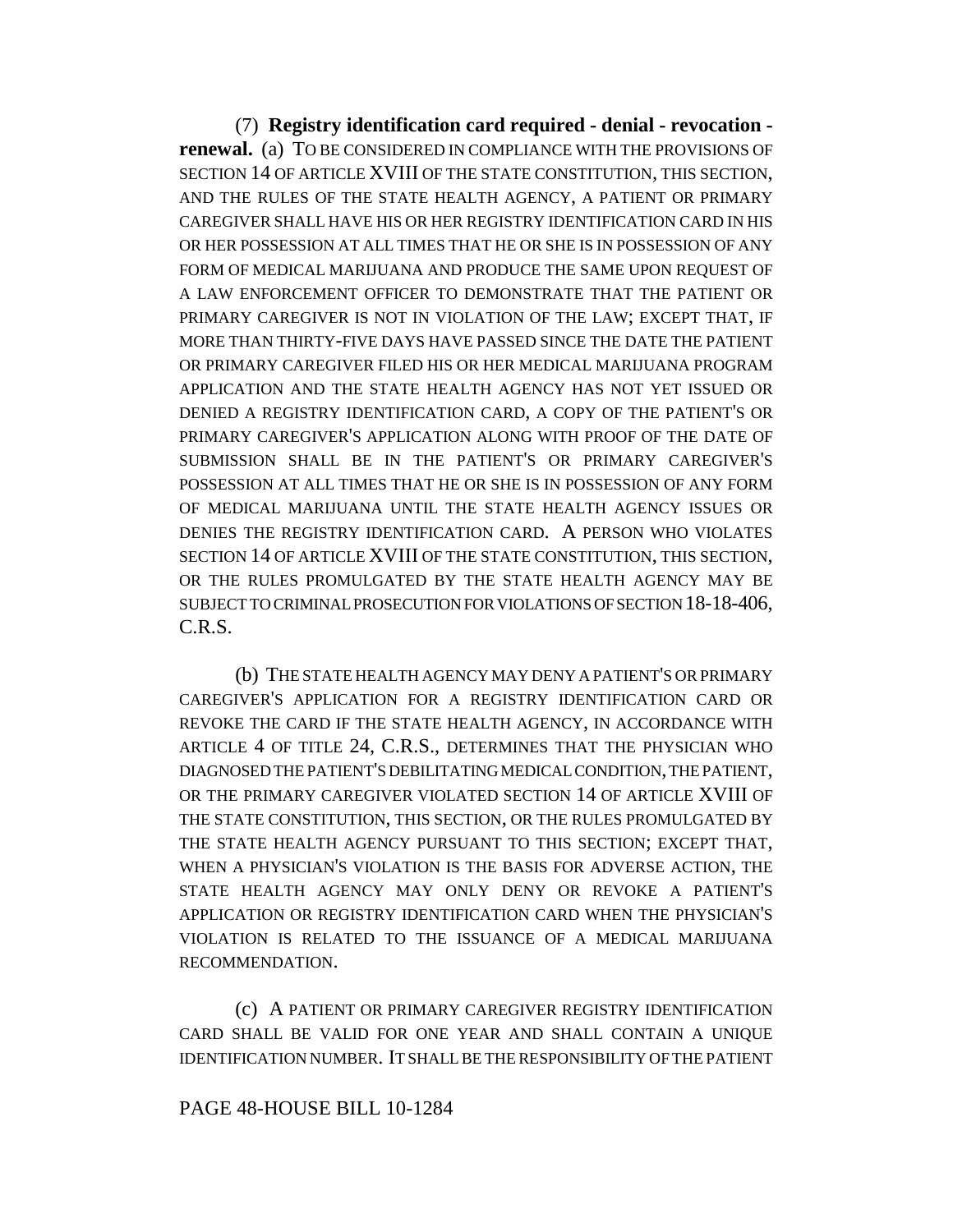OR PRIMARY CAREGIVER TO APPLY TO RENEW HIS OR HER REGISTRY IDENTIFICATION CARD PRIOR TO THE DATE ON WHICH THE CARD EXPIRES. THE STATE HEALTH AGENCY SHALL DEVELOP A FORM FOR A PATIENT OR PRIMARY CAREGIVER TO USE IN RENEWING HIS OR HER REGISTRY IDENTIFICATION CARD.

(d) IF THE STATE HEALTH AGENCY GRANTS A PATIENT A WAIVER TO ALLOW A PRIMARY CAREGIVER TO TRANSPORT THE PATIENT'S MEDICAL MARIJUANA FROM A MEDICAL MARIJUANA CENTER TO THE PATIENT, THE STATE HEALTH AGENCY SHALL DESIGNATE THE WAIVER ON THE PATIENT'S REGISTRY IDENTIFICATION CARD.

(e) A HOMEBOUND PATIENT WHO RECEIVES A WAIVER FROM THE STATE HEALTH AGENCY TO ALLOW A PRIMARY CAREGIVER TO TRANSPORT THE PATIENT'S MEDICAL MARIJUANA TO THE PATIENT FROM A MEDICAL MARIJUANA CENTER SHALL PROVIDE THE PRIMARY CAREGIVER WITH THE PATIENT'S REGISTRY IDENTIFICATION CARD, WHICH THE PRIMARY CAREGIVER SHALL CARRY WHEN THE PRIMARY CAREGIVER IS TRANSPORTING THE MEDICAL MARIJUANA. A MEDICAL MARIJUANA CENTER MAY PROVIDE THE MEDICAL MARIJUANA TO THE PRIMARY CAREGIVER FOR TRANSPORT TO THE PATIENT IF THE PRIMARY CAREGIVER PRODUCES THE PATIENT'S REGISTRY IDENTIFICATION CARD.

(8) **Use of medical marijuana.** (a) THE USE OF MEDICAL MARIJUANA IS ALLOWED UNDER STATE LAW TO THE EXTENT THAT IT IS CARRIED OUT IN ACCORDANCE WITH THE PROVISIONS OF SECTION 14 OF ARTICLE XVIII OF THE STATE CONSTITUTION, THIS SECTION, AND THE RULES OF THE STATE HEALTH AGENCY.

(b) A PATIENT OR PRIMARY CAREGIVER SHALL NOT:

(I) ENGAGE IN THE MEDICAL USE OF MARIJUANA IN A WAY THAT ENDANGERS THE HEALTH AND WELL-BEING OF A PERSON;

(II) ENGAGE IN THE MEDICAL USE OF MARIJUANA IN PLAIN VIEW OF OR IN A PLACE OPEN TO THE GENERAL PUBLIC;

(III) UNDERTAKE ANY TASK WHILE UNDER THE INFLUENCE OF MEDICAL MARIJUANA, WHEN DOING SO WOULD CONSTITUTE NEGLIGENCE OR PROFESSIONAL MALPRACTICE;

### PAGE 49-HOUSE BILL 10-1284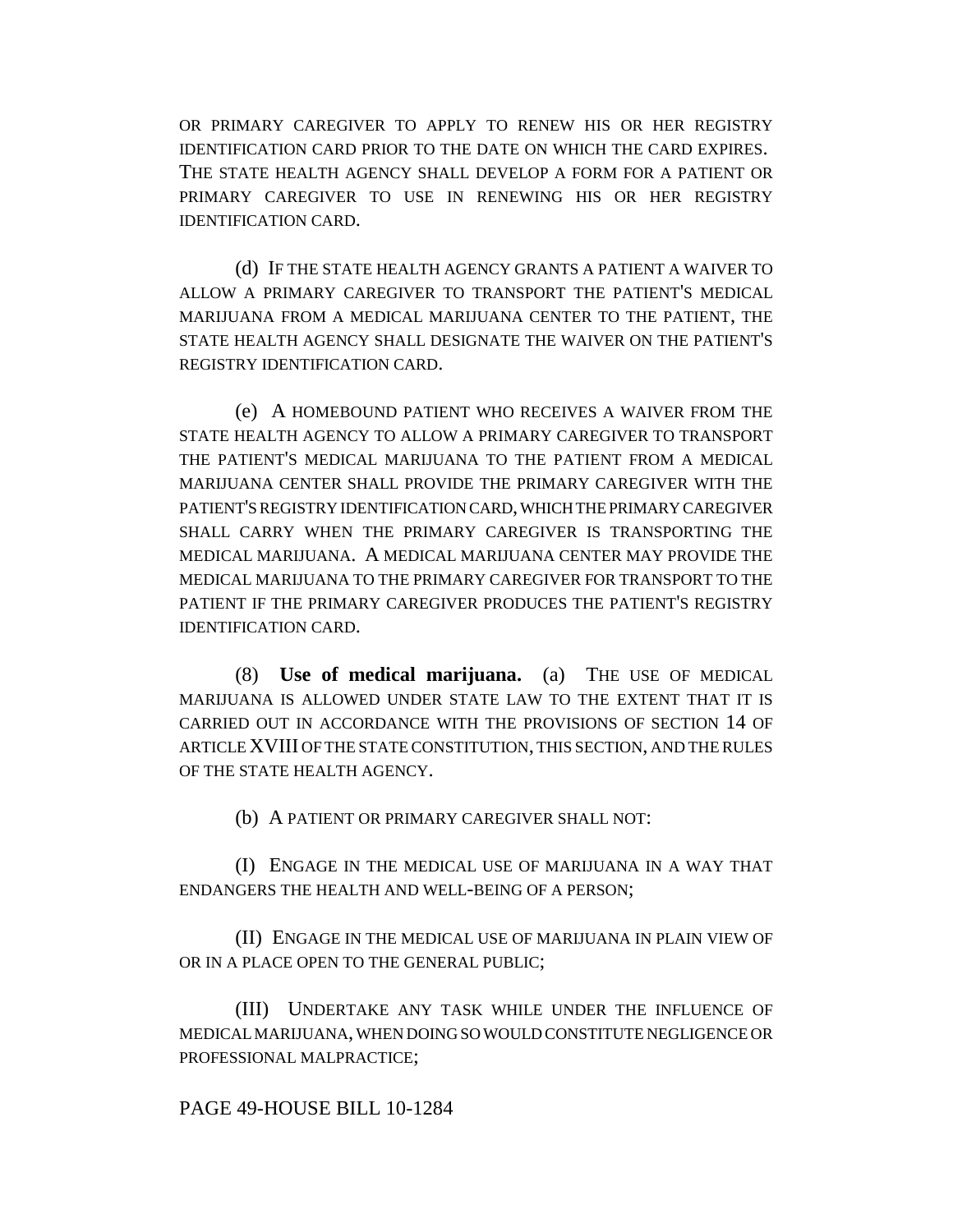(IV) POSSESS MEDICAL MARIJUANA OR OTHERWISE ENGAGE IN THE USE OF MEDICAL MARIJUANA IN OR ON THE GROUNDS OF A SCHOOL OR IN A SCHOOL BUS;

(V) ENGAGE IN THE USE OF MEDICAL MARIJUANA WHILE:

(A) IN A CORRECTIONAL FACILITY OR A COMMUNITY CORRECTIONS FACILITY;

(B) SUBJECT TO A SENTENCE TO INCARCERATION; OR

(C) IN A VEHICLE, AIRCRAFT, OR MOTORBOAT;

(VI) OPERATE, NAVIGATE, OR BE IN ACTUAL PHYSICAL CONTROL OF ANY VEHICLE, AIRCRAFT, OR MOTORBOAT WHILE UNDER THE INFLUENCE OF MEDICAL MARIJUANA; OR

(VII) USE MEDICAL MARIJUANA IF THE PERSON DOES NOT HAVE A DEBILITATING MEDICAL CONDITION AS DIAGNOSED BY THE PERSON'S PHYSICIAN IN THE COURSE OF A BONA FIDE PHYSICIAN-PATIENT RELATIONSHIP AND FOR WHICH THE PHYSICIAN HAS RECOMMENDED THE USE OF MEDICAL MARIJUANA.

(c) A PERSON SHALL NOT ESTABLISH A BUSINESS TO PERMIT PATIENTS TO CONGREGATE AND SMOKE OR OTHERWISE CONSUME MEDICAL MARIJUANA.

(9) **Limit on cultivation of medical marijuana.** ONLY REGISTERED PATIENTS, LICENSED PRIMARY CAREGIVERS, MEDICAL MARIJUANA-INFUSED PRODUCTS MANUFACTURING OPERATIONS WITH AN OPTIONAL PREMISES CULTIVATION LICENSE, AND LICENSED MEDICAL MARIJUANA CENTERS WITH OPTIONAL PREMISES CULTIVATION LICENSES MAY CULTIVATE MEDICAL MARIJUANA.

(10) **Affirmative defense.** IF A PATIENT OR PRIMARY CAREGIVER RAISES AN AFFIRMATIVE DEFENSE AS PROVIDED IN SECTION 14 (4) (b) OF ARTICLE XVIII OF THE STATE CONSTITUTION, THE PATIENT'S PHYSICIAN SHALL CERTIFY THE SPECIFIC AMOUNTS IN EXCESS OF TWO OUNCES THAT ARE NECESSARY TO ADDRESS THE PATIENT'S DEBILITATING MEDICAL CONDITION AND WHY SUCH AMOUNTS ARE NECESSARY. A PATIENT WHO ASSERTS THIS

PAGE 50-HOUSE BILL 10-1284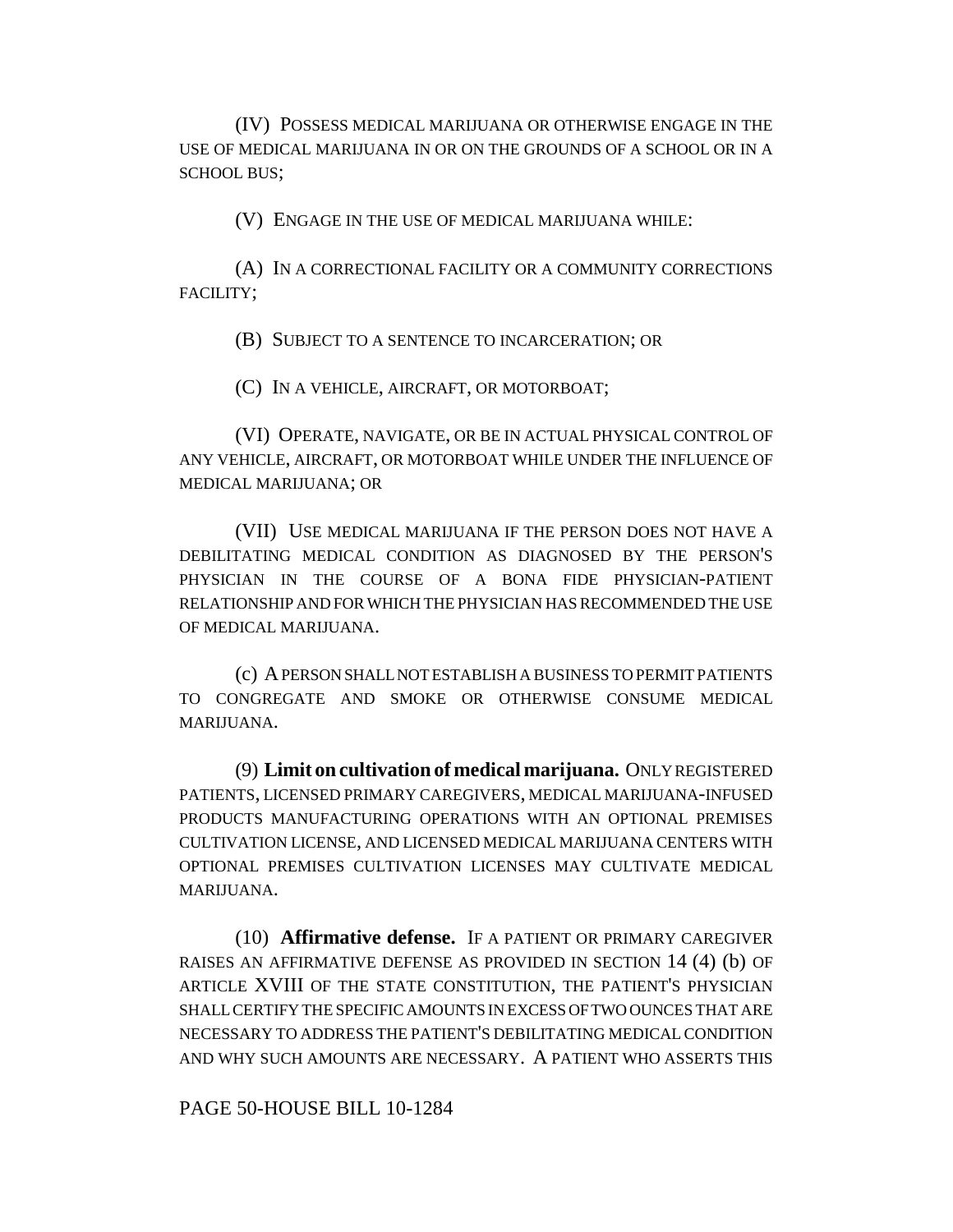AFFIRMATIVE DEFENSE SHALL WAIVE CONFIDENTIALITY PRIVILEGES RELATED TO THE CONDITION OR CONDITIONS THAT WERE THE BASIS FOR THE RECOMMENDATION. IF A PATIENT, PRIMARY CAREGIVER, OR PHYSICIAN RAISES AN EXCEPTION TO THE STATE CRIMINAL LAWS AS PROVIDED IN SECTION 14 (2) (b) OR (c) OF ARTICLE XVIII OF THE STATE CONSTITUTION, THE PATIENT, PRIMARY CAREGIVER OR PHYSICIAN WAIVES THE CONFIDENTIALITY OF HIS OR HER RECORDS RELATED TO THE CONDITION OR CONDITIONS THAT WERE THE BASIS FOR THE RECOMMENDATION MAINTAINED BY THE STATE HEALTH AGENCY FOR THE MEDICAL MARIJUANA PROGRAM. UPON REQUEST OF A LAW ENFORCEMENT AGENCY FOR SUCH RECORDS, THE STATE HEALTH AGENCY SHALL ONLY PROVIDE RECORDS PERTAINING TO THE INDIVIDUAL RAISING THE EXCEPTION, AND SHALL REDACT ALL OTHER PATIENT, PRIMARY CAREGIVER, OR PHYSICIAN IDENTIFYING INFORMATION.

(11) (a) EXCEPT AS PROVIDED IN PARAGRAPH (b) OF THIS SUBSECTION (11), THE STATE HEALTH AGENCY SHALL ESTABLISH A BASIC FEE THAT SHALL BE PAID AT THE TIME OF SERVICE OF ANY SUBPOENA UPON THE STATE HEALTH AGENCY, PLUS A FEE FOR MEALS AND A FEE FOR MILEAGE AT THE RATE PRESCRIBED FOR STATE OFFICERS AND EMPLOYEES IN SECTION 24-9-104, C.R.S., FOR EACH MILE ACTUALLY AND NECESSARILY TRAVELED IN GOING TO AND RETURNING FROM THE PLACE NAMED IN THE SUBPOENA. IF THE PERSON NAMED IN THE SUBPOENA IS REQUIRED TO ATTEND THE PLACE NAMED IN THE SUBPOENA FOR MORE THAN ONE DAY, THERE SHALL BE PAID, IN ADVANCE, A SUM TO BE ESTABLISHED BY THE STATE HEALTH AGENCY FOR EACH DAY OF ATTENDANCE TO COVER THE EXPENSES OF THE PERSON NAMED IN THE SUBPOENA.

(b) THE SUBPOENA FEE ESTABLISHED PURSUANT TO PARAGRAPH (a) OF THIS SUBSECTION (11) SHALL NOT BE APPLICABLE TO ANY FEDERAL, STATE, OR LOCAL GOVERNMENTAL AGENCY.

(2) (12) **Fees.** The department STATE HEALTH AGENCY may collect fees from patients who, pursuant to section 14 of article XVIII of the state constitution, apply to the medical marijuana program established by such section for a marijuana registry identification CARD for the purpose of offsetting the department's STATE HEALTH AGENCY'S direct and indirect costs of administering the program. The amount of such THE fees shall be set by rule of the state board of health STATE HEALTH AGENCY. THE AMOUNT OF THE FEES SET PURSUANT TO THIS SECTION SHALL REFLECT THE ACTUAL DIRECT AND INDIRECT COSTS OF THE STATE LICENSING AUTHORITY

PAGE 51-HOUSE BILL 10-1284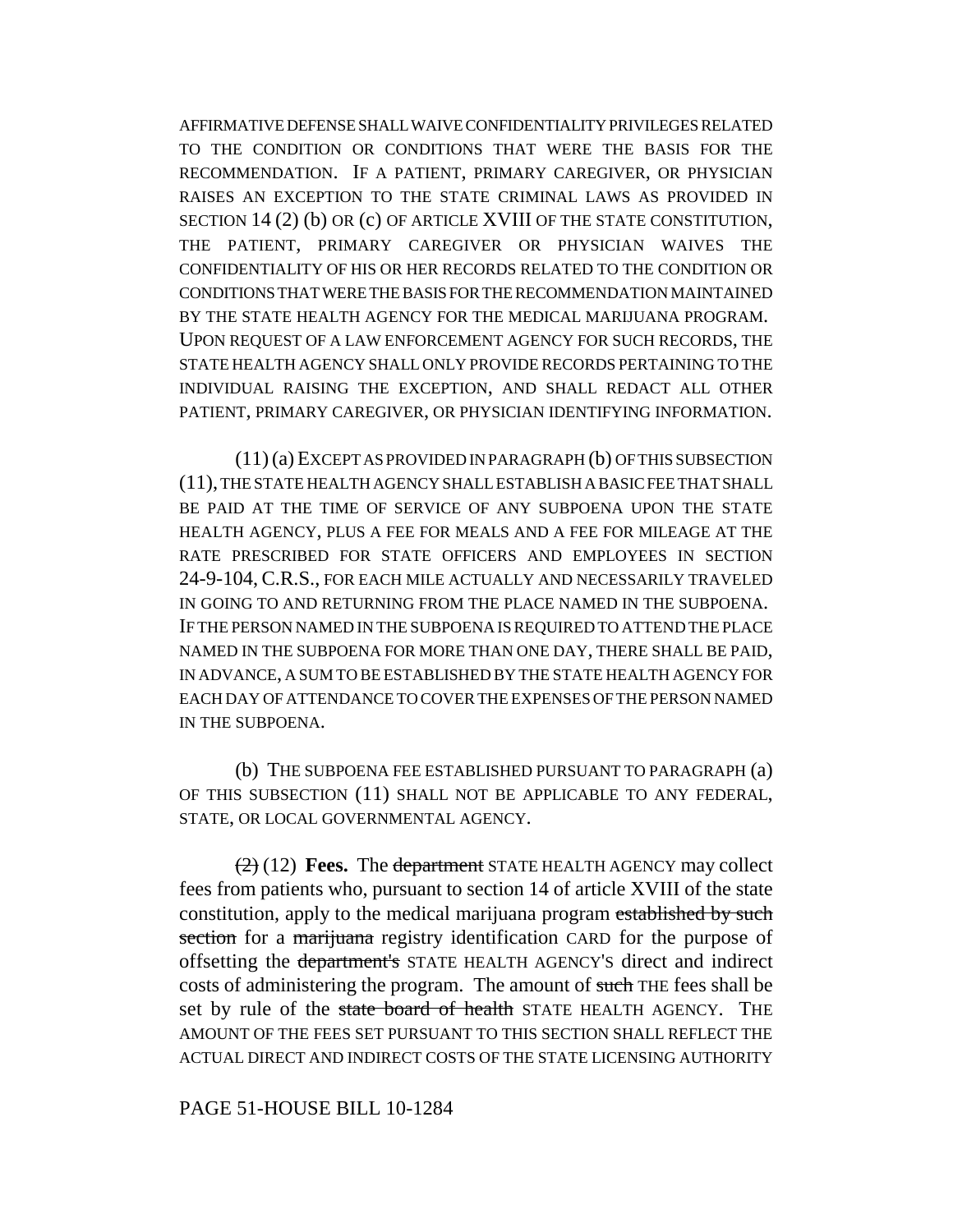IN THE ADMINISTRATION AND ENFORCEMENT OF THIS ARTICLE SO THAT THE FEES AVOID EXCEEDING THE STATUTORY LIMIT ON UNCOMMITTED RESERVES IN ADMINISTRATIVE AGENCY CASH FUNDS AS SET FORTH IN SECTION 24-75-402 (3), C.R.S. All fees collected by the department STATE HEALTH AGENCY through the medical marijuana program shall be transferred to the state treasurer who shall credit the same to the medical marijuana program cash fund, which fund is hereby created.

(3) (13) **Cash fund.** (a) The medical marijuana program cash fund shall be subject to annual appropriation by the general assembly to the department STATE HEALTH AGENCY for the purpose of establishing, operating, and maintaining the medical marijuana program. established by section 14 of article XVIII of the state constitution. All moneys credited to the medical marijuana program cash fund and all interest derived from the deposit of such moneys that are not expended during the fiscal year shall be retained in the fund for future use and shall not be credited or transferred to the general fund or any other fund.

(b) Notwithstanding any provision of paragraph (a) of this subsection  $(3)$  to the contrary, on April 20, 2009, the state treasurer shall deduct two hundred fifty-eight thousand seven hundred thirty-five dollars from the medical marijuana program cash fund and transfer such sum to the general fund.

**SECTION 3.** 25-5-403, Colorado Revised Statutes, is amended BY THE ADDITION OF A NEW SUBSECTION to read:

**25-5-403. Offenses.** (3) THE PROVISIONS OF THIS SECTION SHALL NOT APPLY TO A MEDICAL MARIJUANA CENTER OR A MEDICAL-MARIJUANA-INFUSED PRODUCTS MANUFACTURER LICENSED PURSUANT TO ARTICLE 43.3 OF TITLE 12, C.R.S., THAT MANUFACTURES OR SELLS A FOOD PRODUCT THAT CONTAINS MEDICAL MARIJUANA SO LONG AS THE FOOD PRODUCT IS LABELED AS CONTAINING MEDICAL MARIJUANA AND THE LABEL SPECIFIES THAT THE PRODUCT IS MANUFACTURED WITHOUT ANY REGULATORY OVERSIGHT FOR HEALTH, SAFETY, OR EFFICACY, AND THAT THERE MAY BE HEALTH RISKS ASSOCIATED WITH THE CONSUMPTION OR USE OF THE PRODUCT.

**SECTION 4.** 16-2.5-121, Colorado Revised Statutes, is amended to read:

### PAGE 52-HOUSE BILL 10-1284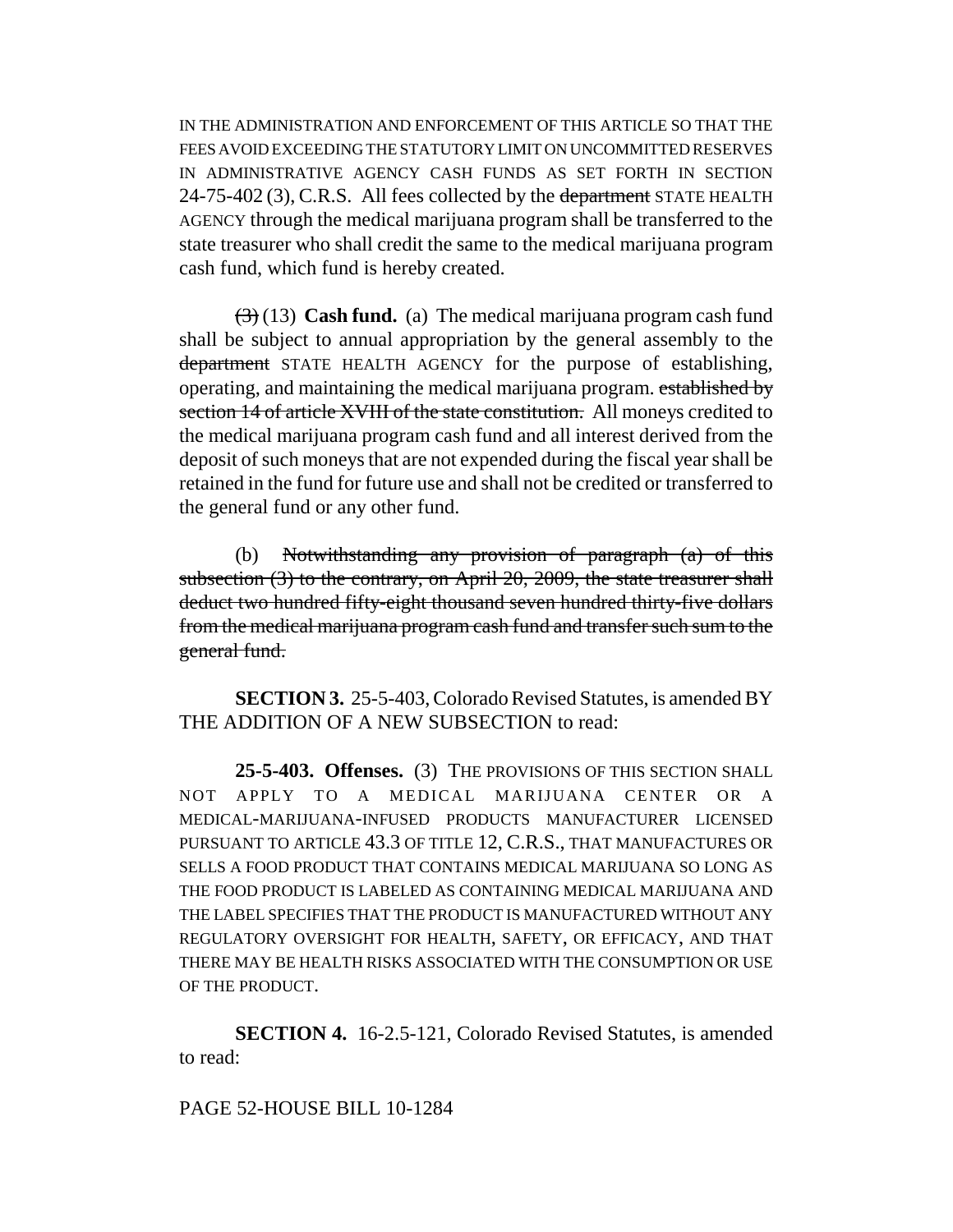**16-2.5-121. Executive director of the department of revenue senior director of enforcement for the department of revenue.** The executive director and the senior director of enforcement of the department of revenue are peace officers while engaged in the performance of their duties whose authority includes the enforcement of laws and rules regarding automobile dealers pursuant to section 12-6-105 (1) (d) (II), C.R.S., the lottery pursuant to sections 24-35-205 (3) and 24-35-206 (7), C.R.S., MEDICAL MARIJUANA PURSUANT TO ARTICLE 43.3 OF TITLE 12, C.R.S., limited gaming pursuant to section 12-47.1-204, C.R.S., liquor pursuant to section 12-47-904 (1), C.R.S., and racing events pursuant to section 12-60-203 (1), C.R.S., and the enforcement of all laws of the state of Colorado and who may be certified by the P.O.S.T. board.

**SECTION 5.** Part 1 of article 2.5 of title 16, Colorado Revised Statutes, is amended BY THE ADDITION OF A NEW SECTION to read:

**16-2.5-124.5. Director of marijuana enforcement and medical marijuana enforcement investigator.** A MEDICAL MARIJUANA ENFORCEMENT INVESTIGATOR IS A PEACE OFFICER WHILE ENGAGED IN THE PERFORMANCE OF HIS OR HER DUTIES AND WHILE ACTING UNDER PROPER ORDERS OR RULES PURSUANT TO ARTICLE 43.3 OF TITLE 12, C.R.S., AND SHALL ALSO INCLUDE THE ENFORCEMENT OF ALL LAWS OF THE STATE OF COLORADO AND WHO MAY BE CERTIFIED BY THE P.O.S.T. BOARD.

**SECTION 6.** 24-75-402 (5), Colorado Revised Statutes, is amended BY THE ADDITION OF A NEW PARAGRAPH to read:

**24-75-402. Cash funds - limit on uncommitted reserves reduction in amount of fees - exclusions.** (5) Notwithstanding any provision of this section to the contrary, the following cash funds are excluded from the limitations specified in this section:

(z) THE MEDICAL MARIJUANA LICENSE CASH FUND CREATED IN SECTION 12-43.3-501, C.R.S.

**SECTION 7.** 39-26-102, Colorado Revised Statutes, is amended BY THE ADDITION OF A NEW SUBSECTION to read:

**39-26-102. Definitions.** As used in this article, unless the context otherwise requires:

PAGE 53-HOUSE BILL 10-1284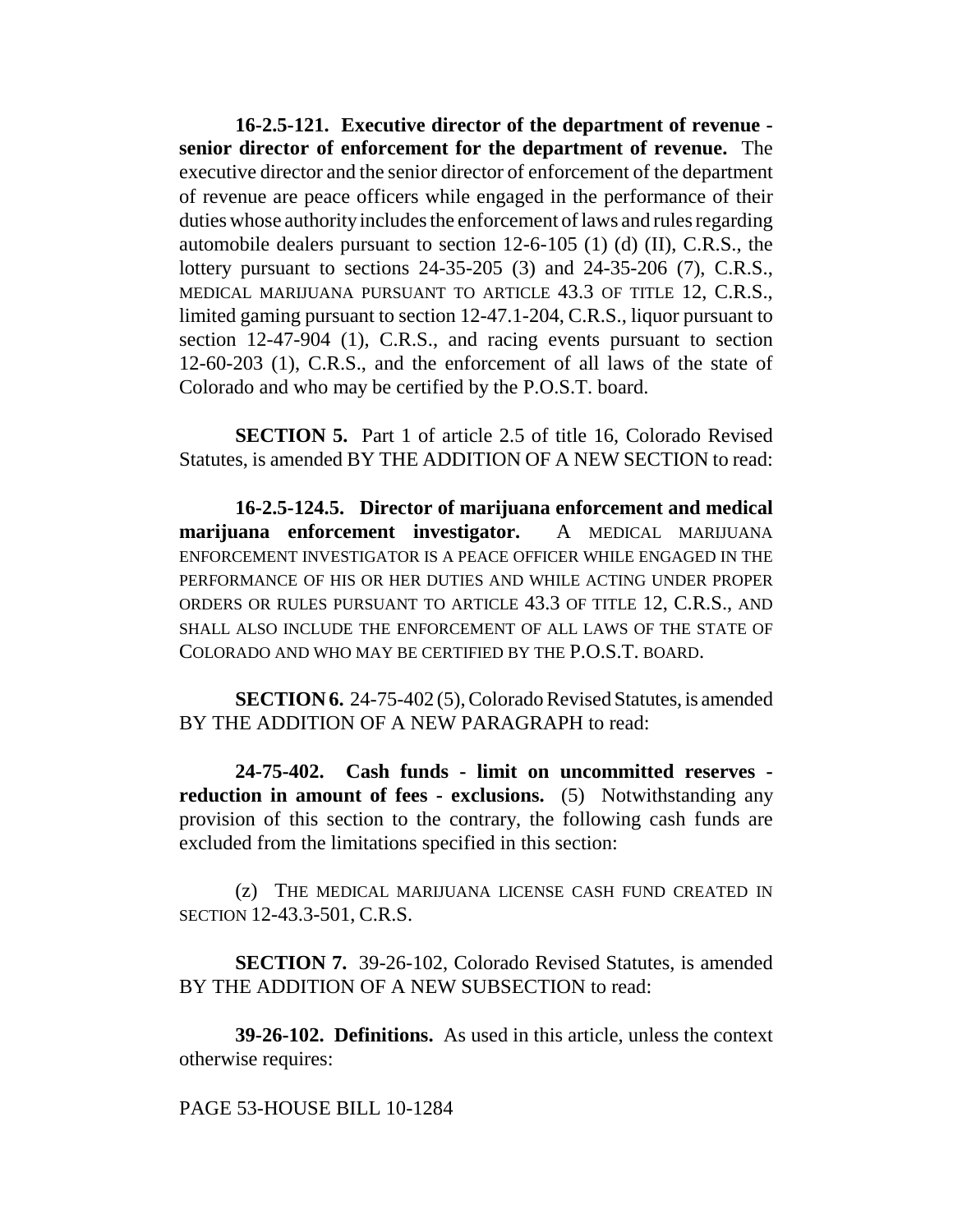(5.8) "MEDICAL MARIJUANA" SHALL HAVE THE SAME MEANING AS SET FORTH IN SECTION 12-43.3-104 (7), C.R.S.

**SECTION 8.** 39-26-123 (1), Colorado Revised Statutes, is amended BY THE ADDITION OF A NEW PARAGRAPH to read:

**39-26-123. Receipts - disposition - transfers of general fund surplus - sales tax holding fund - creation - definitions - repeal.** (1) As used in this section, unless the context otherwise requires:

(a.5) "SALES TAXES ATTRIBUTABLE TO SALES OF MEDICAL MARIJUANA" MEANS THE NET REVENUE RAISED FROM THE STATE SALES TAXES IMPOSED PURSUANT TO THIS ARTICLE ON THE SALES OF MEDICAL MARIJUANA.

**SECTION 9.** 39-26-123, Colorado Revised Statutes, is amended BY THE ADDITION OF A NEW SUBSECTION to read:

**39-26-123. Receipts - disposition - transfers of general fund surplus - sales tax holding fund - creation - definitions - repeal.** (6) (a) FOR ANY STATE FISCAL YEAR COMMENCING ON OR AFTER JULY 1, 2010, THE GENERAL ASSEMBLY SHALL ANNUALLY APPROPRIATE THE FIRST TWO MILLION DOLLARS OF SALES TAXES ATTRIBUTABLE TO SALES OF MEDICAL MARIJUANA OR EQUALLY APPROPRIATE THE SALES TAXES ATTRIBUTABLE TO SALES OF MEDICAL MARIJUANA IF TWO MILLION DOLLARS IS NOT GENERATED.

(b) (I) ONE HALF OF THE MONEYS DESCRIBED IN PARAGRAPH (a) OF THIS SUBSECTION (6) SHALL BE APPROPRIATED TO THE DEPARTMENT OF HUMAN SERVICES TO BE USED TO PROVIDE INTEGRATED BEHAVIORAL HEALTH SERVICES FOR JUVENILES AND ADULTS WITH SUBSTANCE USE DISORDERS AND MENTAL HEALTH TREATMENT NEEDS WHO ARE INVOLVED WITH, OR AT RISK OF INVOLVEMENT WITH, THE CRIMINAL JUSTICE SYSTEM. THE MONEYS DESCRIBED IN PARAGRAPH (a) OF THIS SUBSECTION (6) SHALL BE APPROPRIATED TO THE DEPARTMENT OF HUMAN SERVICES TO BE USED TO PROVIDE INTEGRATED BEHAVIORAL HEALTH SERVICES FOR JUVENILES AND ADULTS WITH SUBSTANCE USE DISORDERS OR WITH SUBSTANCE USE DISORDERS AND MENTAL HEALTH TREATMENT NEEDS WHO ARE INVOLVED WITH, OR AT RISK OF INVOLVEMENT WITH, THE CRIMINAL JUSTICE SYSTEM. THE DEPARTMENT SHALL ENSURE THAT APPROPRIATIONS IN THIS LINE ITEM

PAGE 54-HOUSE BILL 10-1284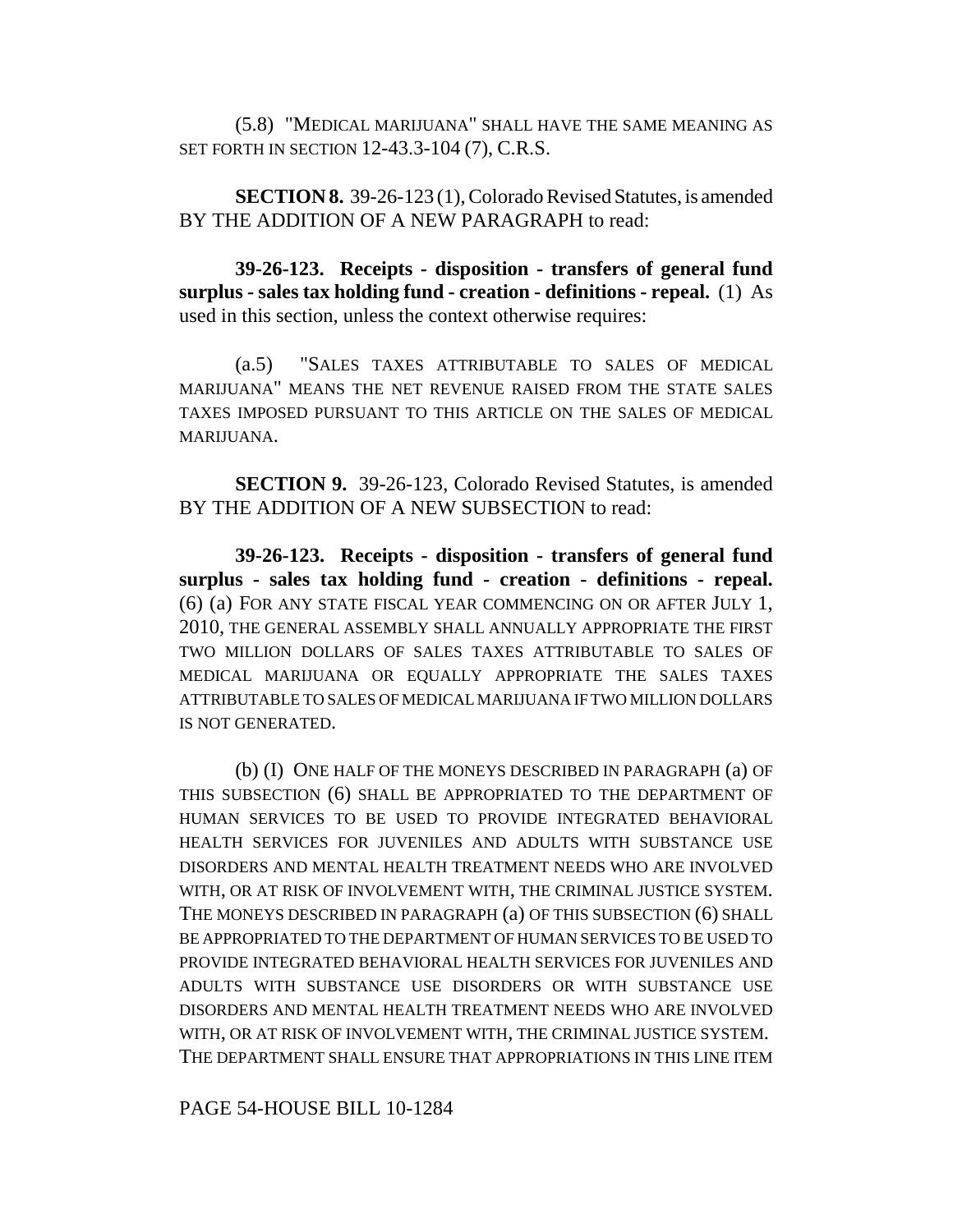ARE DISTRIBUTED THROUGH THE DEPARTMENT'S DESIGNATED MANAGED SERVICE ORGANIZATIONS AND COMMUNITY MENTAL HEALTH CENTERS. THE APPROPRIATIONS SHALL BE BASED ON, INCLUDING BUT NOT LIMITED TO SUBSTANCE USE AND MENTAL HEALTH PREVALENCE DATA THAT IS DEVELOPED WORKING COLLABORATIVELY WITH THE MANAGED SERVICES ORGANIZATIONS AND COMMUNITY MENTAL HEALTH CENTERS.

(II) ONE HALF OF THE MONEYS DESCRIBED IN PARAGRAPH (a) OF THIS SUBSECTION (6) SHALL BE APPROPRIATED TO THE DEPARTMENT OF HEALTH CARE POLICY AND FINANCING FOR SCREENING, BRIEF INTERVENTION, AND REFERRAL TO TREATMENT FOR INDIVIDUALS AT RISK OF SUBSTANCE ABUSE PURSUANT TO SECTION 25.5-5-202 (1) (u), C.R.S.

**SECTION 10.** 39-26-123, Colorado Revised Statutes, is amended BY THE ADDITION OF A NEW SUBSECTION to read:

**39-26-123. Receipts - disposition - transfers of general fund surplus - sales tax holding fund - creation - definitions - repeal.** (6) FOR ANY STATE FISCAL YEAR COMMENCING ON OR AFTER JULY 1, 2010, THE GENERAL ASSEMBLY SHALL ANNUALLY APPROPRIATE THE FIRST TWO MILLION DOLLARS OF SALES TAXES ATTRIBUTABLE TO SALES TAXES PAID BY PERSONS OR ENTITIES LICENSED BY ARTICLE 43.3 OF TITLE 12, C.R.S., OR EQUALLY APPROPRIATE THE SALES TAXES ATTRIBUTABLE TO SALES TAXES PAID BY PERSONS OR ENTITIES LICENSED BY ARTICLE 43.3 OF TITLE 12, C.R.S., IF LESS THAN TWO MILLION DOLLARS IS GENERATED. THE MONEYS DESCRIBED IN THIS SUBSECTION (6) SHALL BE APPROPRIATED TO THE DEPARTMENT OF HUMAN SERVICES TO BE USED TO PROVIDE INTEGRATED BEHAVIORAL HEALTH SERVICES FOR JUVENILES AND ADULTS WITH SUBSTANCE USE DISORDERS OR WITH SUBSTANCE USE DISORDERS AND MENTAL HEALTH TREATMENT NEEDS WHO ARE INVOLVED WITH, OR AT RISK OF INVOLVEMENT WITH, THE CRIMINAL JUSTICE SYSTEM. THE DEPARTMENT SHALL ENSURE THAT APPROPRIATIONS IN THIS LINE ITEM ARE DISTRIBUTED THROUGH THE DEPARTMENT'S DESIGNATED MANAGED SERVICE ORGANIZATIONS AND COMMUNITY MENTAL HEALTH CENTERS. THE APPROPRIATIONS SHALL BE BASED ON, INCLUDING BUT NOT LIMITED TO SUBSTANCE USE AND MENTAL HEALTH PREVALENCE DATA THAT IS DEVELOPED WORKING COLLABORATIVELY WITH THE MANAGED SERVICES ORGANIZATIONS AND COMMUNITY MENTAL HEALTH CENTERS.

**SECTION 11.** 25-14-203 (16), Colorado Revised Statutes, is

PAGE 55-HOUSE BILL 10-1284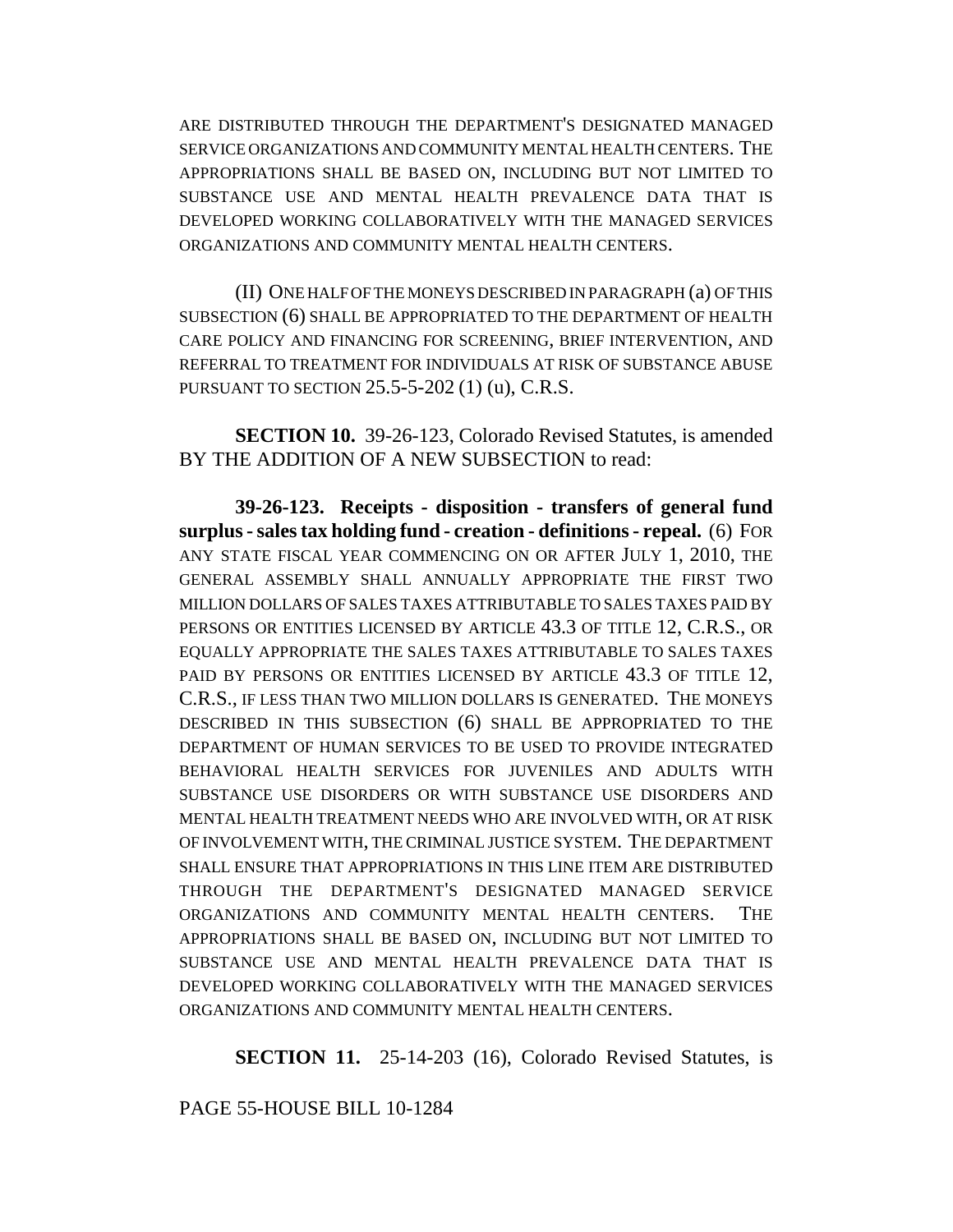amended to read:

**25-14-203. Definitions.** As used in this part 2, unless the context otherwise requires:

(16) "Smoking" means the burning of a lighted cigarette, cigar, pipe, or any other matter or substance that contains tobacco OR MEDICAL MARIJUANA AS DEFINED BY SECTION 12-43.3-104 (7), C.R.S.

**SECTION 12.** 24-34-104 (46), Colorado Revised Statutes, is amended BY THE ADDITION OF A NEW PARAGRAPH to read:

**24-34-104. General assembly review of regulatory agencies and functions for termination, continuation, or reestablishment.** (46) The following agencies, functions, or both shall terminate on July 1, 2015:

(o) THE REGULATION OF PERSONS LICENSED PURSUANT TO ARTICLE 43.3 OF TITLE 12, C.R.S.

**SECTION 13.** 24-72-202 (6) (b) (XI) and (6) (b) (XII), Colorado Revised Statutes, are amended, and the said 24-72-202 (6) (b) is further amended BY THE ADDITION OF A NEW SUBPARAGRAPH, to read:

**24-72-202. Definitions.** As used in this part 2, unless the context otherwise requires:

(6) (b) "Public records" does not include:

(XI) Information security incident reports prepared pursuant to section 24-37.5-404 (2) (e) or 24-37.5-404.5 (2) (e); or

(XII) Information security audit and assessment reports prepared pursuant to section 24-37.5-403 (2) (d) or 24-37.5-404.5 (2) (d); OR

(XIII) STATE AND LOCAL APPLICATIONS AND LICENSES FOR AN OPTIONAL PREMISES CULTIVATION OPERATION AS DESCRIBED IN SECTION 12-43.3-403, C.R.S., AND THE LOCATION OF THE OPTIONAL PREMISES CULTIVATION OPERATION.

**SECTION 14.** Part 7 of article 26 of title 39, Colorado Revised

PAGE 56-HOUSE BILL 10-1284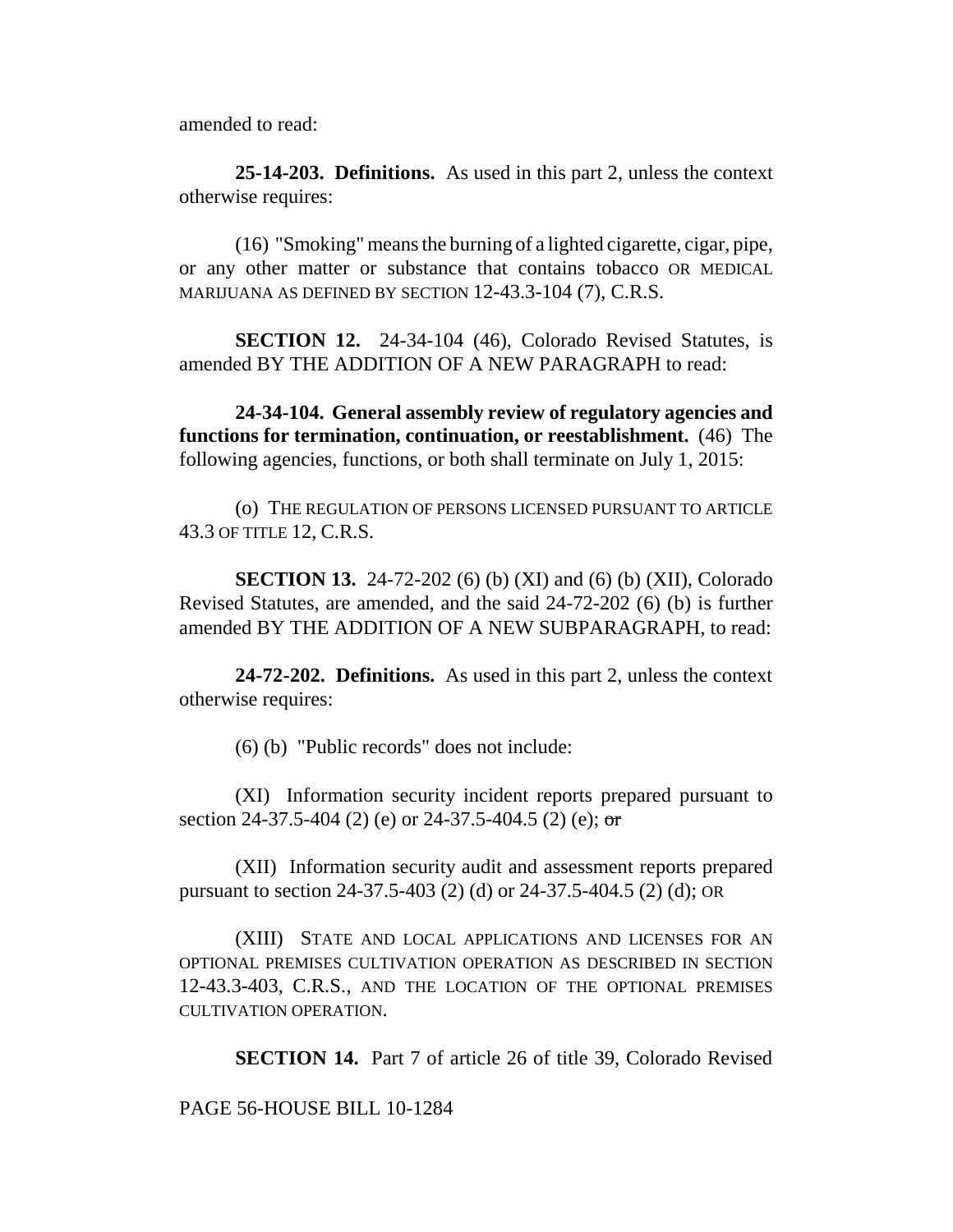Statutes, is amended BY THE ADDITION OF A NEW SECTION to read:

**39-26-726. Medical marijuana - debilitating conditions and ability to purchase.** ALL SALES OF MEDICAL MARIJUANA TO A PATIENT WHO IS DETERMINED TO BE INDIGENT FOR PURPOSES OF WAIVING THE FEE REQUIRED BY SECTION 25-1.5-106, C.R.S. SHALL BE EXEMPT FROM TAXATION UNDER PART 1 OF THIS ARTICLE. IF THE PATIENT IS DETERMINED TO BE INDIGENT THE STATE HEALTH AGENCY SHALL MARK HIS OR HER REGISTRY IDENTIFICATION CARD AS SUCH AND THE PATIENT SHALL PRESENT THE CARD TO THE LICENSED MEDICAL MARIJUANA CENTER TO RECEIVE THE TAX EXEMPTION.

**SECTION 15. Appropriation.** (1) In addition to any other appropriation, there is hereby appropriated, out of any moneys in the general fund not otherwise appropriated, to the department of human services, for allocation to mental health and alcohol and drug abuse services, for the fiscal year beginning July 1, 2010, the sum of three hundred thirty-four thousand two hundred twenty-seven dollars (\$334,227), or so much thereof as may be necessary, for the implementation of this act.

(2) In addition to any other appropriation, there is hereby appropriated, out of any moneys in the medical marijuana license cash fund created in section 12-43.3-501 (1), Colorado Revised Statutes, not otherwise appropriated, to the department of revenue, for allocation to the enforcement business group, for the fiscal year beginning July 1, 2010, the sum of ten million three hundred seventeen thousand five hundred eighty-three dollars (\$10,317,583) cash funds and 110.0 FTE, or so much thereof as may be necessary, for the implementation of this act.

(3) In addition to any other appropriation, there is hereby appropriated to the department of law, for the fiscal year beginning July 1, 2010, the sum of two hundred seventy-one thousand three hundred sixty-eight dollars (\$271,368) and 2.0 FTE, or so much thereof as may be necessary, for the provision of legal services to the department of revenue related to the implementation of this act. Said sum shall be from reappropriated funds received from the department of revenue out of the appropriation made in subsection (2) of this section.

(4) In addition to any other appropriation, there is hereby appropriated to the department of public safety, Colorado bureau of

### PAGE 57-HOUSE BILL 10-1284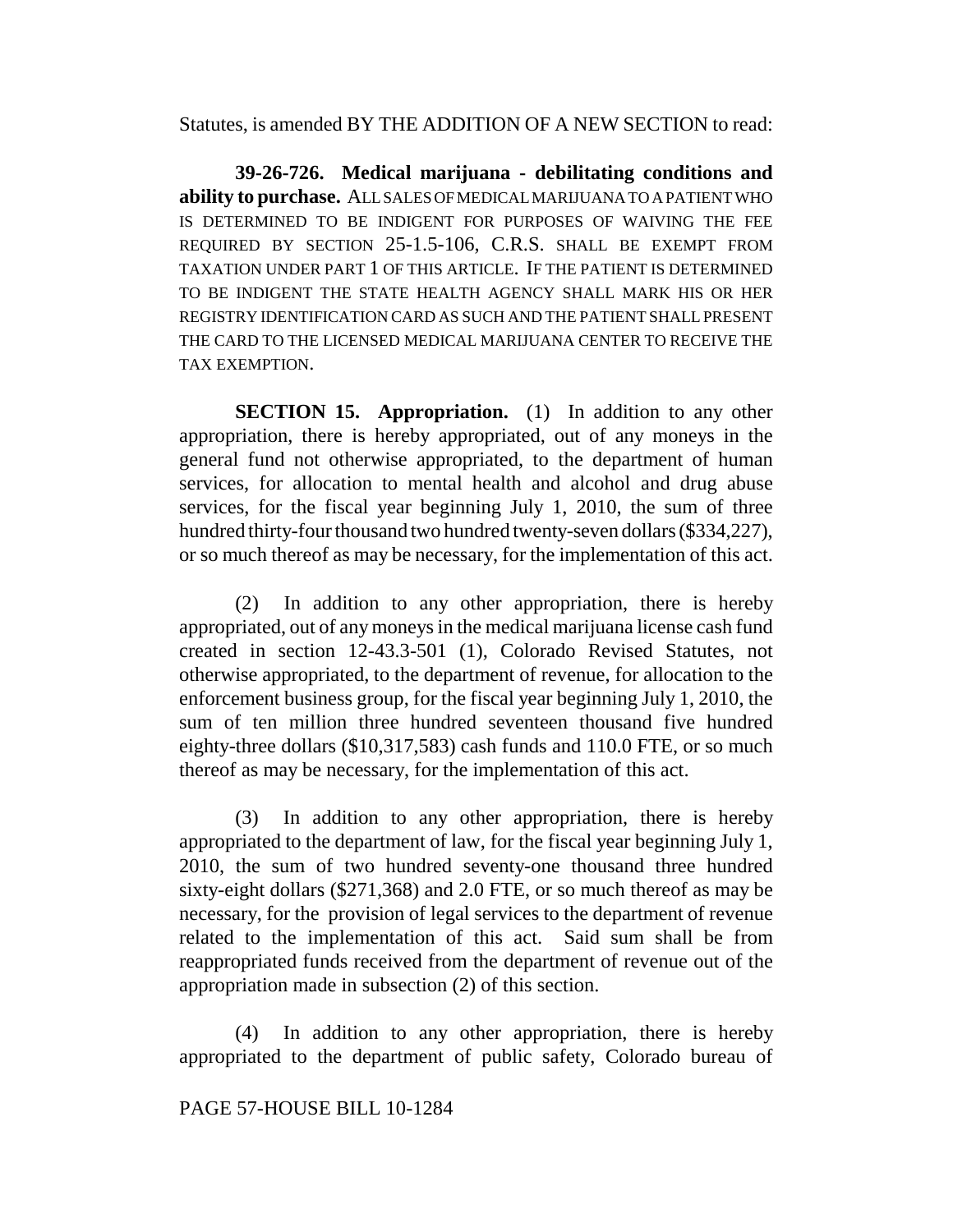investigation, for the fiscal year beginning July 1, 2010, the sum of two hundred sixty thousand seven hundred dollars (\$260,700) and 1.2 FTE, or so much thereof as may be necessary, for the provision of background checks to the department of revenue related to the implementation of this act. Said sum shall be from reappropriated funds received from the department of revenue out of the appropriation made in subsection (2) of this section.

(5) In addition to any other appropriation, there is hereby appropriated, out of any moneys in the medical marijuana program cash fund created in section 25-1.5-106 (12), Colorado Revised Statutes, not otherwise appropriated, to the department of public health and environment, for allocation to the center for health and environmental education, for the fiscal year beginning July 1, 2010, the sum of fifty-nine thousand seven hundred forty-seven dollars (\$59,747) cash funds and 1.2 FTE, or so much thereof as may be necessary, for the implementation of this act.

**SECTION 16. Appropriation.** (1) In addition to any other appropriation, there is hereby appropriated, out of any moneys in the general fund not otherwise appropriated, to the department of human services, for allocation to mental health and alcohol and drug abuse services, for the fiscal year beginning July 1, 2010, the sum of six hundred sixty-eight thousand four hundred fifty-four dollars (\$668,454), or so much thereof as may be necessary, for the implementation of this act.

(2) In addition to any other appropriation, there is hereby appropriated, out of any moneys in the medical marijuana license cash fund created in section 12-43.3-501 (1), Colorado Revised Statutes, not otherwise appropriated, to the department of revenue, for allocation to the enforcement business group, for the fiscal year beginning July 1, 2010, the sum of ten million three hundred seventeen thousand five hundred eighty-three dollars (\$10,317,583) cash funds and 110.0 FTE, or so much thereof as may be necessary, for the implementation of this act.

(3) In addition to any other appropriation, there is hereby appropriated to the department of law, for the fiscal year beginning July 1, 2010, the sum of two hundred seventy-one thousand three hundred sixty-eight dollars (\$271,368) and 2.0 FTE, or so much thereof as may be necessary, for the provision of legal services to the department of revenue related to the implementation of this act. Said sum shall be from

### PAGE 58-HOUSE BILL 10-1284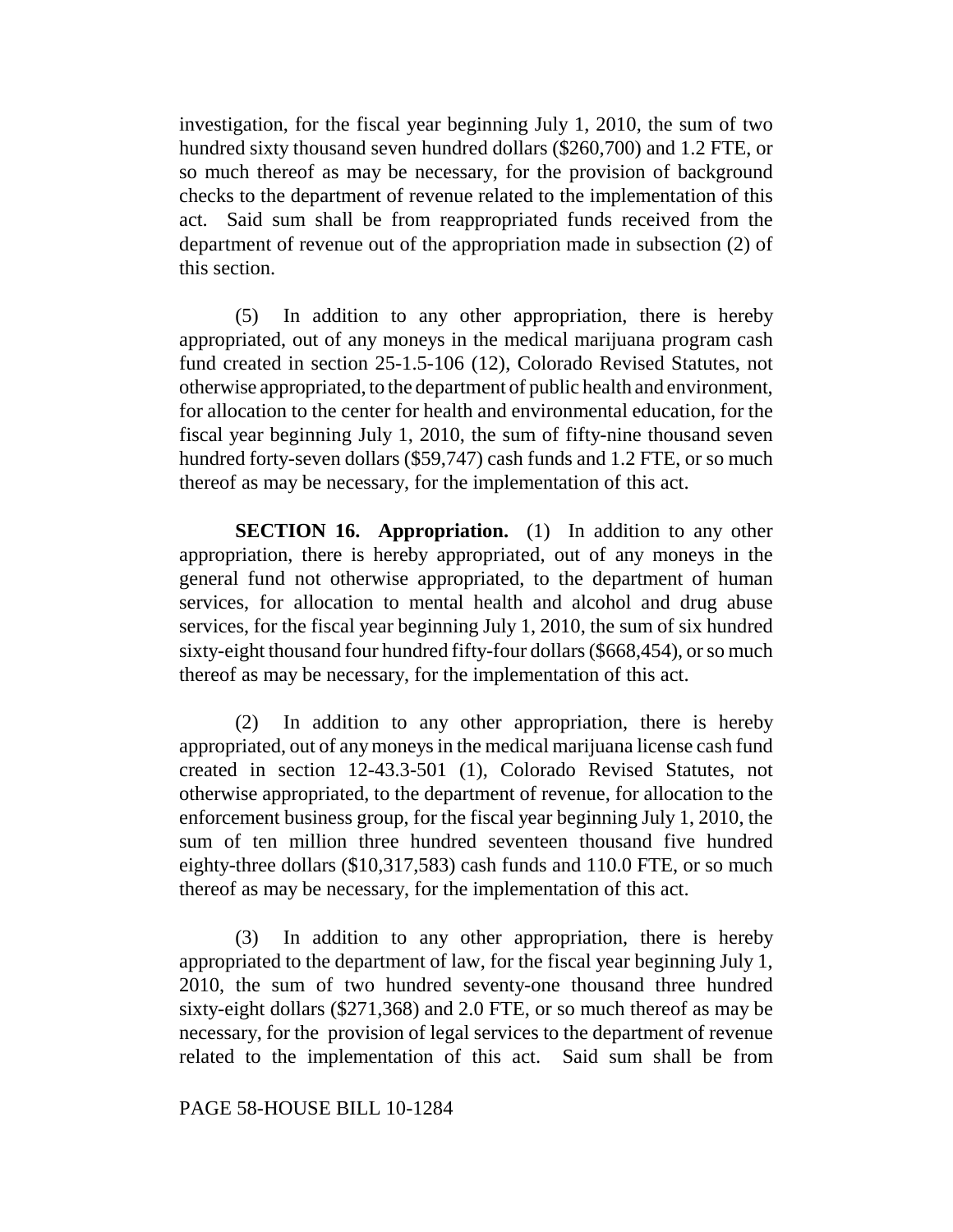reappropriated funds received from the department of revenue out of the appropriation made in subsection (2) of this section.

(4) In addition to any other appropriation, there is hereby appropriated to the department of public safety, Colorado bureau of investigation, for the fiscal year beginning July 1, 2010, the sum of two hundred sixty thousand seven hundred dollars (\$260,700) and 1.2 FTE, or so much thereof as may be necessary, for the provision of background checks to the department of revenue related to the implementation of this act. Said sum shall be from reappropriated funds received from the department of revenue out of the appropriation made in subsection (2) of this section.

(5) In addition to any other appropriation, there is hereby appropriated, out of any moneys in the medical marijuana program cash fund created in section 25-1.5-106 (12), Colorado Revised Statutes, not otherwise appropriated, to the department of public health and environment, for allocation to the center for health and environmental education, for the fiscal year beginning July 1, 2010, the sum of fifty-nine thousand seven hundred forty-seven dollars (\$59,747) cash funds and 1.2 FTE, or so much thereof as may be necessary, for the implementation of this act.

**SECTION 17. Severability.** If any provision of this act or the application thereof to any person or circumstance is held invalid, such invalidity shall not affect other provisions or applications of the act that can be given effect without the invalid provision or application, and to this end the provisions of this act are declared to be severable.

**SECTION 18. Specified effective date.** (1) Except as otherwise provided in subsection (2) of this section, this act shall take effect July 1, 2010.

(2) (a) Sections 9 and 15 of this act shall take effect only if House Bill 10-1033 is enacted and becomes law and shall take effect upon the effective date of House Bill 10-1033.

(b) Sections 10 and 16 of this act shall take effect only if section 9 of this act does not take effect and does not become law.

**SECTION 19. Safety clause.** The general assembly hereby finds,

PAGE 59-HOUSE BILL 10-1284